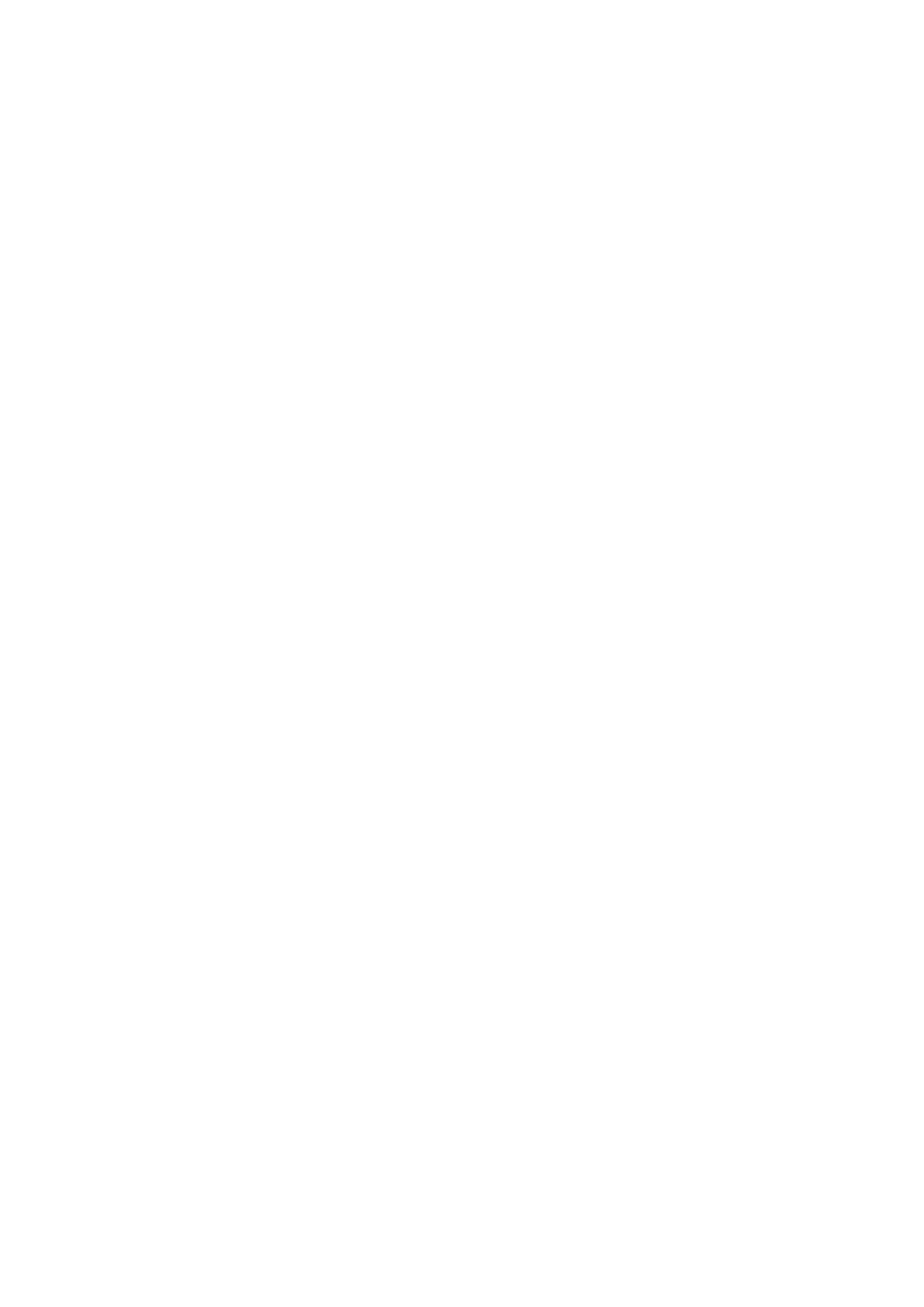# **In the case of Shirkhanyan v. Armenia,**

The European Court of Human Rights (Fourth Section), sitting as a Chamber composed of:

Yonko Grozev, *President,* Tim Eicke, Armen Harutyunyan, Gabriele Kucsko-Stadlmayer, Pere Pastor Vilanova, Jolien Schukking, Iulia Antoanella Motoc, *judges,*

and Ilse Freiwirth, *Deputy Section Registrar,*

Having regard to:

the application (no. 54547/16) against the Republic of Armenia lodged with the Court under Article 34 of the Convention for the Protection of Human Rights and Fundamental Freedoms ("the Convention") by an Armenian national, Mr Vahan Shirkhanyan ("the applicant"), on 16 September 2016;

the decision to give notice of the application to the Armenian Government ("the Government");

the decision of 16 November 2016 to grant priority treatment to the application under Rule 41 of the Rules of Court;

the decision of 9 November 2017 to indicate an interim measure to the respondent Government under Rule 39 of the Rules of Court;

the decision of 11 December 2018 to lift the interim measure indicated to the respondent Government under Rule 39 of the Rules of Court;

the parties' observations;

Having deliberated in private on 1 February 2022,

Delivers the following judgment, which was adopted on that date:

# **INTRODUCTION**

1. The case concerns the applicant's complaints that the authorities failed to provide him with adequate medical treatment and care while in detention, that his pre-trial detention was not based on "relevant" and "sufficient" reasons, and that he was denied private meetings with his representatives before the Court. He also complained of the lack of effective remedies in relation to his complaints concerning the lack of requisite treatment and care in detention. The applicant relied on Articles 3, 5  $\S$  3, 13 and 34 of the **Convention**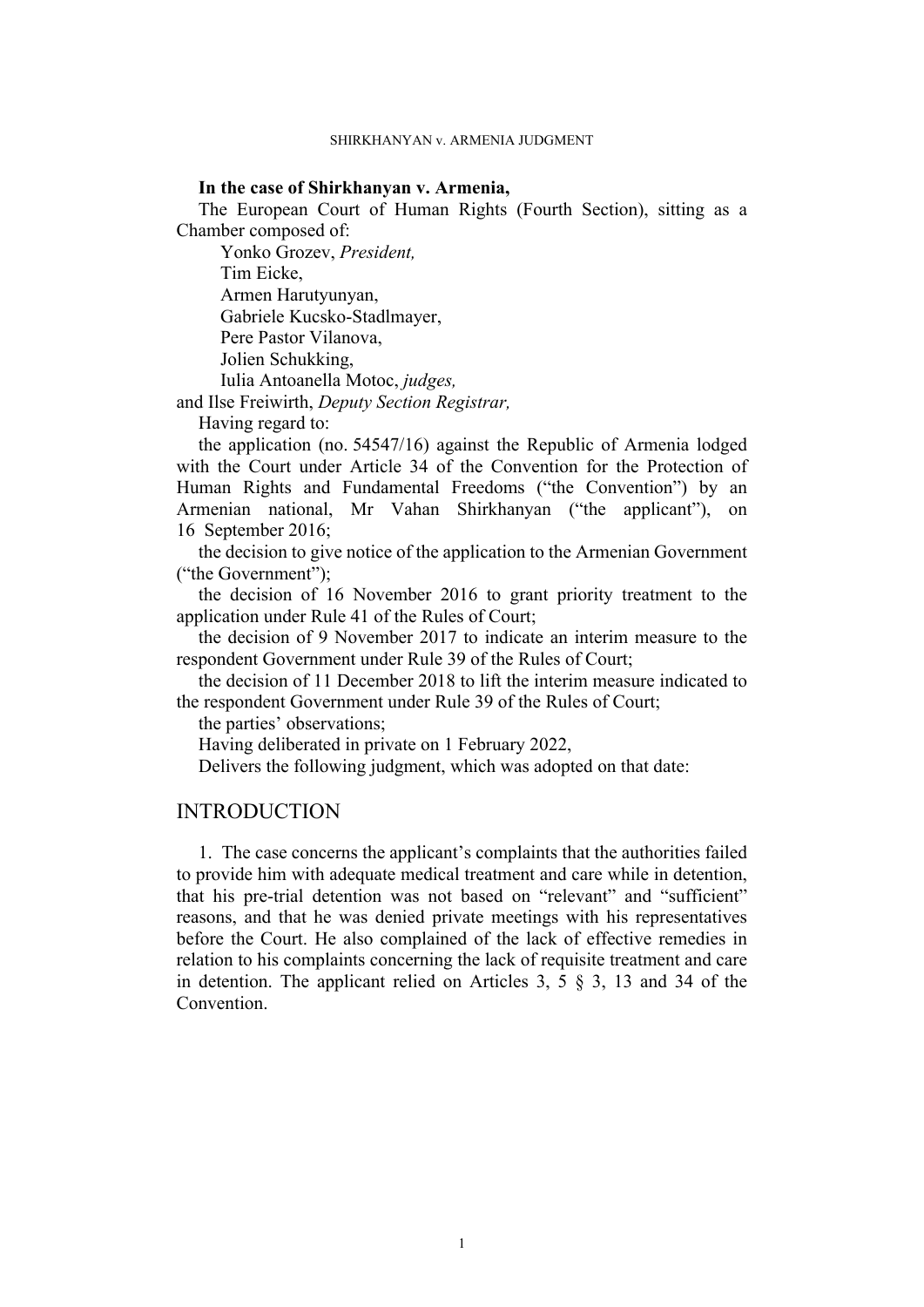# THE FACTS

2. The applicant was born in 1947 and lives in Yerevan. He was represented by Ms A. Maralyan and Ms K. Moskalenko, lawyers practising in Strasbourg.

3. The Government were represented by their Agent, Mr G. Kostanyan, and subsequently by Mr Y. Kirakosyan, Representative of the Republic of Armenia before the European Court of Human Rights.

4. The facts of the case, as submitted by the parties, may be summarised as follows.

5. The applicant was the Deputy Minister of Defence for Armenia from 1995 to 1999. He formerly held other high-ranking positions in the Armenian Government.

<span id="page-3-0"></span>6. Prior to being remanded in custody the applicant had undergone two operations. In May 2013 two veins had been removed from his right leg in V. Avagyan Medical Centre and in spring 2015 he had undergone surgery on his kidney. The applicant also had arterial problems in his left leg.

# I. THE APPLICANT'S ARREST AND DETENTION

7. On 24 November 2015 the National Security Service ("the NSS") arrested an armed group in Yerevan. On the same date the NSS instituted criminal proceedings against A.V. for having allegedly formed and led a criminal organisation.

8. On 19 December 2015 the applicant was arrested by NSS officers on suspicion of participating in said criminal organisation.

9. On the same date the applicant was questioned as a suspect and stated, *inter alia*, that he had become acquainted with A.V. when, at some point, the latter was introduced to him by a mutual acquaintance. He categorically denied having known anything about A.V.'s alleged criminal activity.

10. On 21 December 2015 the applicant was charged under Article 223 § 2 of the Criminal Code (participation in a criminal organisation).

11. On the same date the investigator submitted a request before the Kentron and Nork-Marash District Court of Yerevan ("the District Court") seeking to have the applicant detained for a period of two months on the grounds that he might abscond and obstruct the investigation. The request also referred to the nature and gravity of the charges.

12. Later on the same date, at the hearing before the District Court, the applicant argued that no evidence had been produced to substantiate that there were grounds to believe that he would hide from the investigating authority. He had been at liberty for about a month after the discovery of the criminal organisation at issue and had had every possibility to go into hiding. Moreover, he had described the circumstances in which he had come to know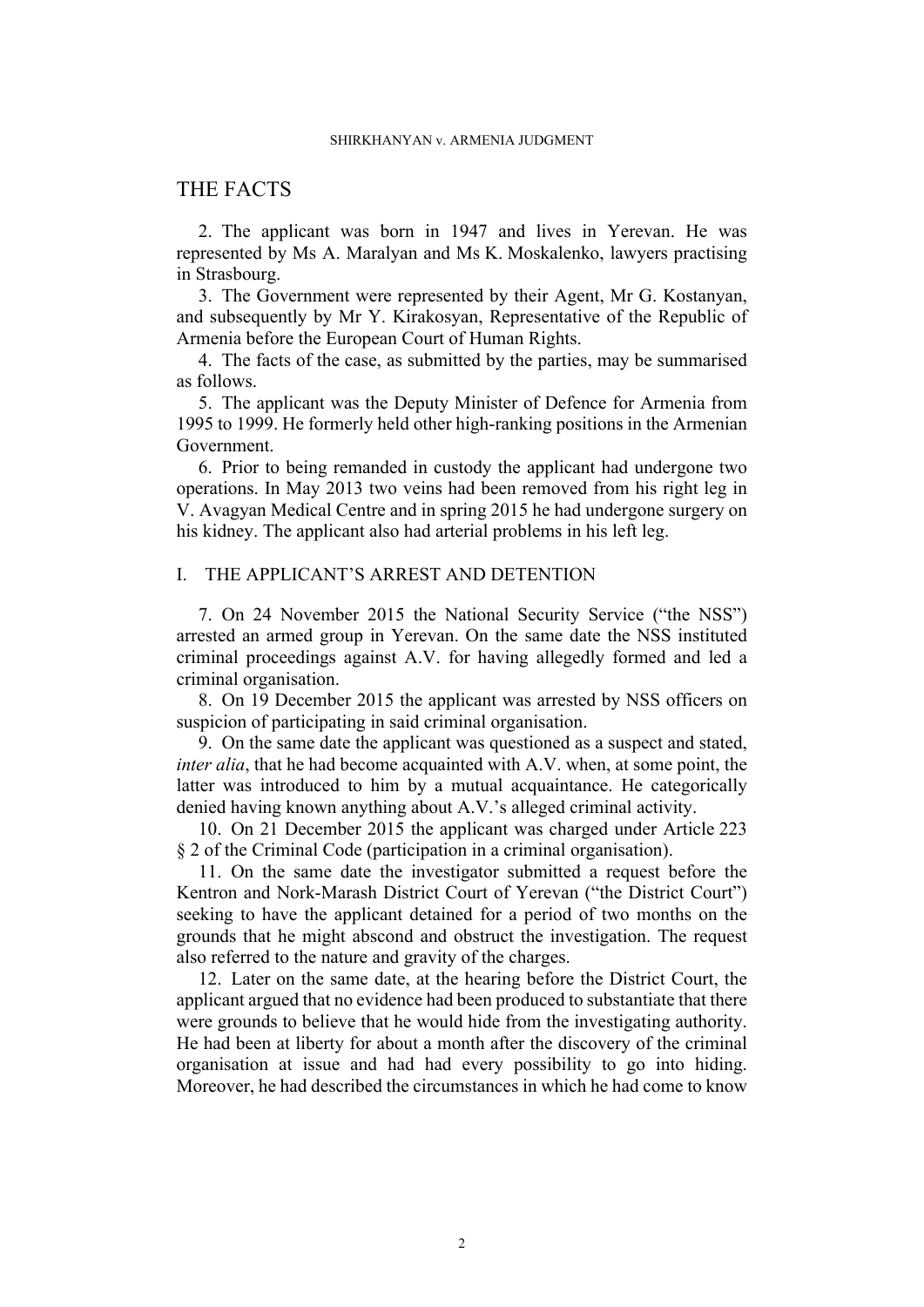the other accused in the case and he also had health problems and a permanent place of residence.

<span id="page-4-0"></span>13. By a decision of the same date the District Court decided to allow the investigator's application, finding that the circumstances of the case and the evidence obtained provided sufficient reasons to believe that, if the applicant remained at large, he could obstruct the proceedings.

<span id="page-4-3"></span>14. On the same date the applicant was admitted to Yerevan-Kentron detention facility.

15. On 25 December 2015 the applicant lodged an appeal against the detention order of 21 December 2015 (see paragraph [13](#page-4-0) above).

<span id="page-4-5"></span>16. By a decision of 22 January 2016 the Criminal Court of Appeal ("the Court of Appeal") upheld the decision of 21 December 2015 (see paragraph [13](#page-4-0) above).

<span id="page-4-1"></span>17. On 9 February the investigator sought a two-month extension of the applicant's detention on the ground that it was necessary to continue the investigation and to conduct interviews, confrontations and examinations.

<span id="page-4-4"></span>18. On 14 February 2016 the District Court decided to extend the applicant's pre-trial detention by two months on the same grounds as those stated in its decision of 21 December 2015 (see paragraph [13](#page-4-0) above) and with reference to the reasons stated in the investigator's request (see paragraph [17](#page-4-1)  above).

<span id="page-4-6"></span>19. The applicant lodged an appeal, which was rejected by the Court of Appeal on 12 March 2016.

20. On 6 April 2016 the applicant lodged an appeal on points of law against the decision of the Court of Appeal of 12 March 2016.

<span id="page-4-7"></span>21. The investigator applied for extensions of the applicant's pre-trial detention at two-month intervals. Those applications were granted by the District Court on 13 April, 14 June, 11 August and 12 October 2016 on the grounds that he could obstruct the investigation, hide from the investigating authority and evade criminal liability. The applicant's appeals to the Court of Appeal and his further appeals to the Court of Cassation remained unsuccessful.

<span id="page-4-2"></span>22. On 21 October 2016 Judge A. of the District Court took over the case.

23. On 24 November 2016 Judge A. made a decision to set the case down for trial whereby he decided, *inter alia*, to leave the applicant's preventive measure unchanged stating that it continued to be necessary. The applicant's appeals against this decision were also unsuccessful.

24. The applicant's subsequent requests to be released from pre-trial detention were rejected by the District Court's decisions of 1 September and 3 November 2017. His appeals against those decisions were not examined on the grounds that the decisions in question were not subject to appeal.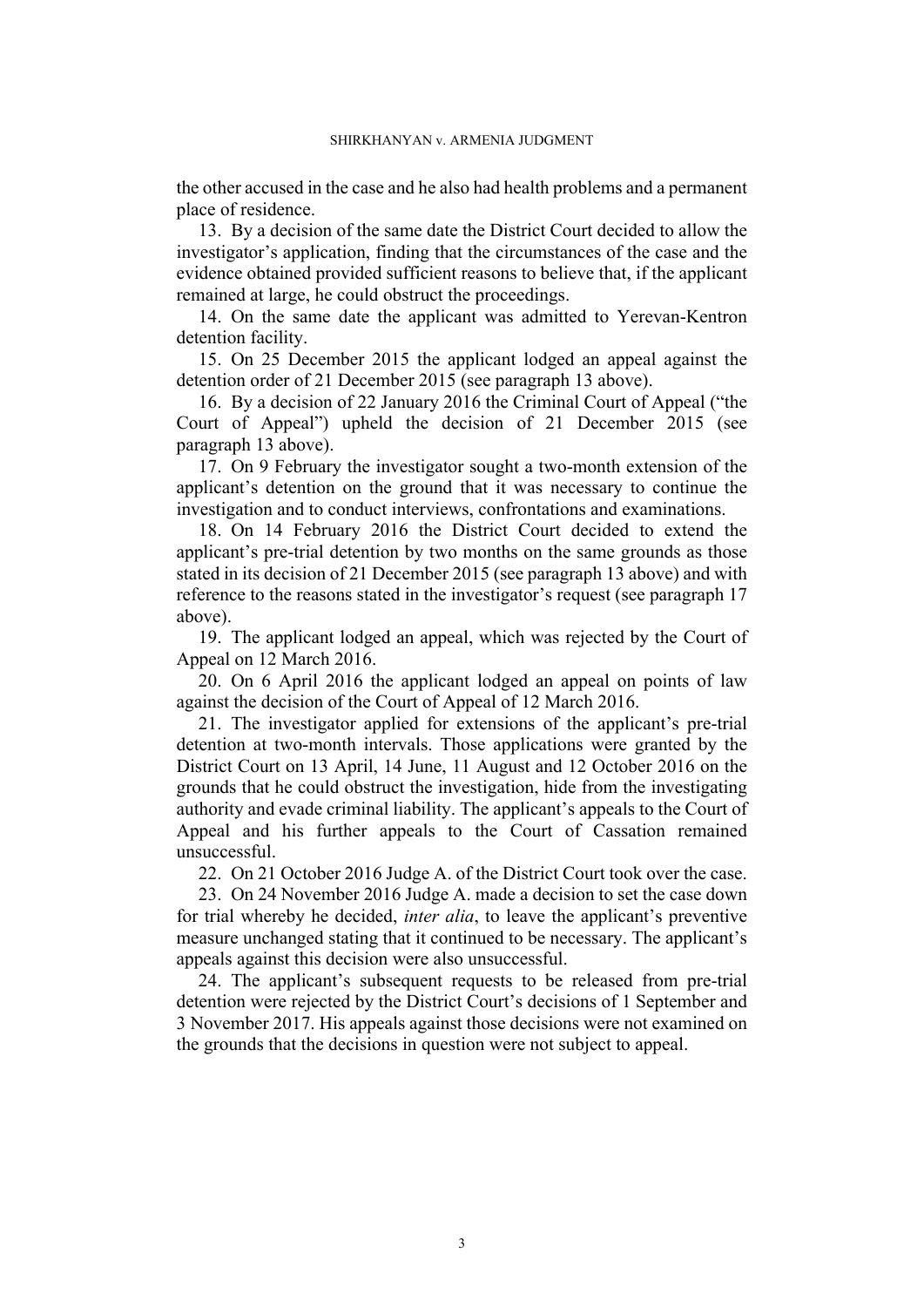#### SHIRKHANYAN v. ARMENIA JUDGMENT

# II. THE APPLICANT'S STATE OF HEALTH WHILE IN DETENTION

<span id="page-5-2"></span>25. On 30 January 2016 the applicant's lawyer applied to the investigator, seeking permission to transfer the applicant to V. Avagyan Medical Centre to undergo examination and urgent surgical intervention in view of the deterioration of his health due to the presence of thrombosis in his left leg.

26. By a decision of 3 February 2016 the investigator rejected the application and referred the arguments concerning the applicant's state of health to the administration of the detention facility.

<span id="page-5-3"></span>27. On 8 February 2016 the applicant's lawyer applied to the Head of the Penitentiary Service of the Ministry of Justice ("the Penitentiary Service") for the applicant's urgent transfer to V. Avagyan Medical Centre due to a drastic deterioration in his health as a result of the progress of the thrombosis in his left leg.

<span id="page-5-4"></span>28. In reply, on 12 February 2016 the applicant's lawyer was informed that on 2 February 2016 the applicant had been examined by a surgeon who had recommended a duplex scan of the lower limbs. On 5 February 2016 the Head of the Penitentiary Service had applied to the Minister of Health to organise the recommended medical examination under the public healthcare system.

<span id="page-5-5"></span>29. On 15 February 2016 the applicant underwent a duplex scan of the lower limbs.

30. On 16 February 2016 the applicant was examined by a vascular surgeon from the Armenia Medical Centre who visited him in the detention facility. According to the relevant records, the applicant did not need surgery and conservative treatment with medication was prescribed.

<span id="page-5-7"></span><span id="page-5-6"></span>31. On 10 March 2016 the applicant asked to be examined by his doctor.

32. On 17 March 2016 the applicant's doctor was allowed to visit him. The doctor recorded that the applicant complained of pain, fatigue and numbness in the lower limbs. He recommended that the applicant undergo arterial duplex scanning of the lower limbs in order to obtain accurate data concerning his state of health.

<span id="page-5-0"></span>33. On 18 March 2016 the applicant's doctor visited him again and ordered his urgent transfer to hospital by ambulance. On the same day the applicant underwent surgery in V. Avagyan Medical Centre. A vascular filter was implanted to prevent the progress of thrombosis in his left leg.

<span id="page-5-1"></span>34. On 21 March 2016 the applicant was taken back to the detention facility. The applicant's discharge record stated he was being transferred to the Yerevan-Kentron detention facility for continued further treatment. Surveillance by an angiologist, a duplex scan after three months, a chest X-ray after two weeks and certain medication as well as elastic bandaging were recommended.

35. According to the applicant, he did not receive adequate post-operative care after his return to the detention facility.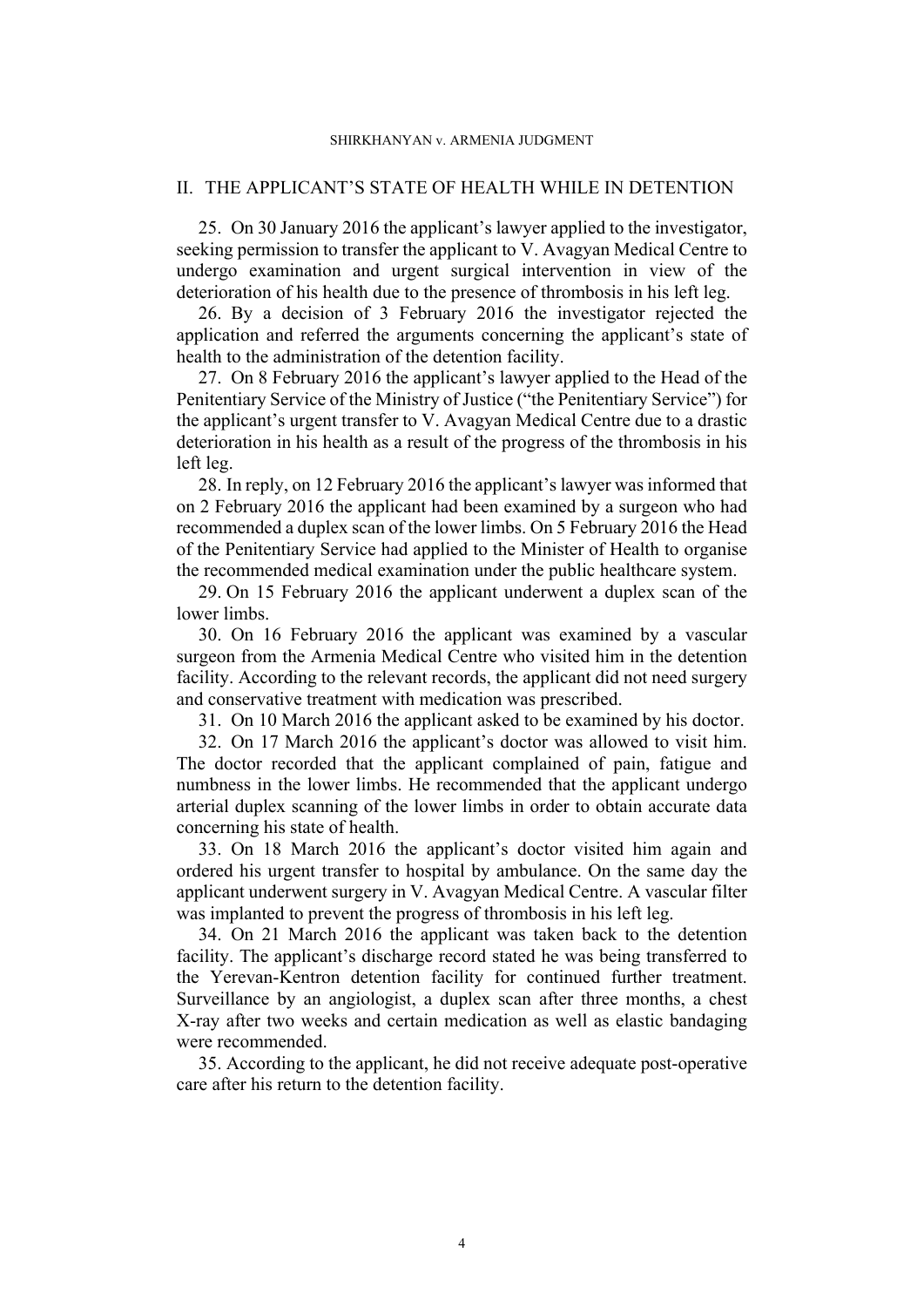36. On 25 March 2016 the investigator ordered a forensic medical examination of the applicant. The experts were requested to determine, *inter alia*, whether the applicant's treatment could be organised in the detention facility, and whether his treatment, including the implantation of the vascular filter, had been necessary.

37. On 2 April 2016 the applicant underwent X-ray examinations at V. Avagyan Medical Centre.

38. On 8 April 2016 the forensic medical examination was completed. According to the experts' report, the implantation of the vascular filter had been absolutely necessary to prevent life-threatening pulmonary thromboembolism. Upon discharge from V. Avagyan Medical Centre the applicant had received appropriate recommendations for his treatment, which could be organised in the detention facility.

<span id="page-6-1"></span>39. On 7 July 2016 the applicant was examined by his neurologist who advised MRI (magnetic resonance imaging) and MRT (magnetic resonance tomography) scans, a transcranial Doppler ultrasound test and dynamic supervision.

40. On 20 July 2016 the *Centre de la Protection Internationale*, an international human rights association based in Strasbourg, made an application to the Human Rights Defender of Armenia requesting that he examine the situation regarding the applicant's health and the authorities' reluctance to provide him with adequate medical assistance.

<span id="page-6-2"></span>41. On 3 August 2016 the applicant underwent an MRT scan.

42. On 4 August 2016 he underwent a transcranial Doppler examination which concluded that he had moderate reduction of blood flow in the brain.

<span id="page-6-0"></span>43. On 11 August 2016 the applicant was examined by his neurologist who diagnosed multifocal brain damage, vascular encephalopathy and gross impairment of coordination. In view of the deterioration of the applicant's condition, the doctor prescribed several medical examinations and recommended in-patient treatment in a specialist hospital.

44. On 26 September 2016 the applicant was examined by an angiologist at V. Avagyan Medical Centre, who recommended duplex scanning, a d-dimer blood test and an X-ray, taking into account that six months had passed since the surgery.

45. On the same date the applicant's lawyer made a request to the administration of the detention facility, asking them to organise the examinations indicated by the doctor. Having received no reply, the applicant's lawyer sent a similar request on 30 September 2016. At the same time, he complained to the Human Rights Defender of the inactivity of the administration of the detention facility.

46. On 5 October 2016 a medical panel consisting of six doctors examined the applicant and the documents relating to his medical examinations. They recorded that the applicant complained of pain in the chest area, a burning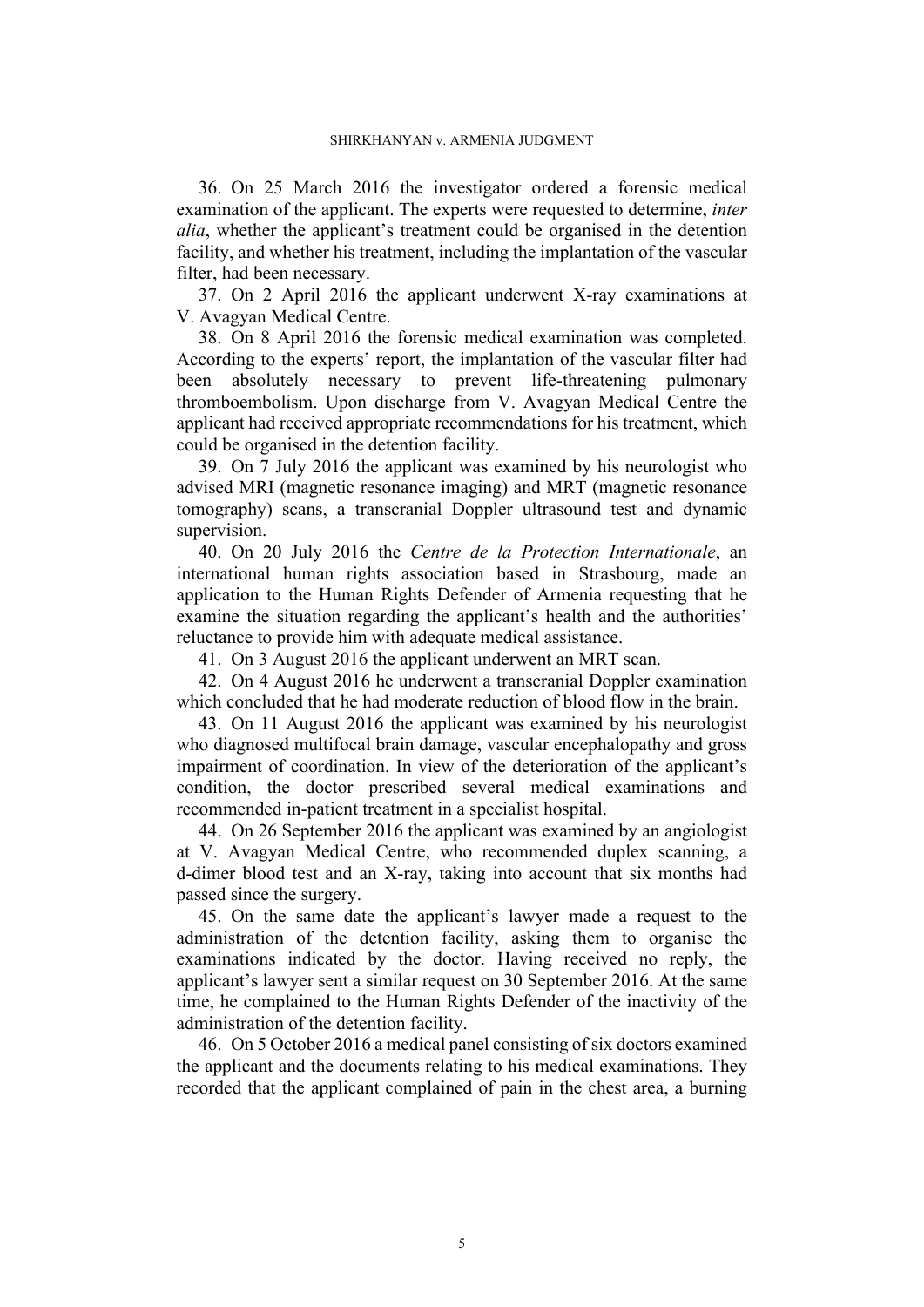sensation in the lower limbs and vertigo. The panel recommended continuing the applicant's medical examinations.

47. In October 2016 the applicant underwent another set of duplex scans, ultrasounds and X-rays in different medical centres.

<span id="page-7-1"></span>48. By a decision of 10 November 2016 the Human Rights Defender found a violation of the applicant's rights guaranteed by the Constitution and international treaties. The relevant parts of the decision read as follows:

"... Neither Yerevan-Kentron detention facility nor the Central Prison Hospital have an angiology unit or department... therefore the Human Rights Defender finds that [the applicant's] medical treatment in the detention facility is inadequate. In such cases persons deprived of liberty should be transferred to a specialist medical centre...

According to the information provided by the Ministry of Justice in response to the Human Rights Defender's enquiry, the medical examinations that had been recommended by the neurologist ... requested by [the applicant's] relatives, in particular "brain MRT", "1,5 Tesla MRI scan", "doppler ultrasound test" had been carried out on 3 and 4 August 2016.

However, during their visit to the ... Yerevan-Kentron detention facility on 11 October 2016 the members of the staff of the [Human Rights Defender's Office] did not find any document attesting to the fact that the "1,5 Tesla MRI scan" advised by the neurologist ... had been carried out...

The applicant's care during the entire period of his stay at the detention facility has been ensured by his cell-mates... In these circumstances it is evident that [the applicant] has not been provided with proper specialist care.

The Human Rights Defender considers that [the applicant's] care by his cell-mates would not be problematic if the Ministry of Justice had submitted evidence which would establish that such care had been provided by a person deprived of liberty who had the relevant training.

Furthermore, the Ministry of Justice had failed to provide evidence, including relevant medical reports, substantiating the absence of the necessity to transfer the applicant to civilian medical institutions..."

<span id="page-7-0"></span>49. On 18 November 2016 a medical panel consisting of four doctors examined the applicant and the results of his medical examinations. In its conclusion the panel recommended to conduct a Holter monitor test and an echocardiography as well as a lumbar spine CT scan. The panel found that the applicant did not need inpatient treatment and proposed to return to the issue upon receipt of the results of the recommended examinations.

50. In November 2016 the applicant underwent several other medical examinations, including computer tomography, a Holter monitor test, and an electroneuromyography. Conservative treatment with medication was recommended. Prescriptions for two types of medication were given for a period of ten days.

51. On 25 November 2016 the applicant's lawyer sent a written query to the Head of the Yerevan-Kentron detention facility asking to be informed of the last occasion on which the applicant was able to bathe.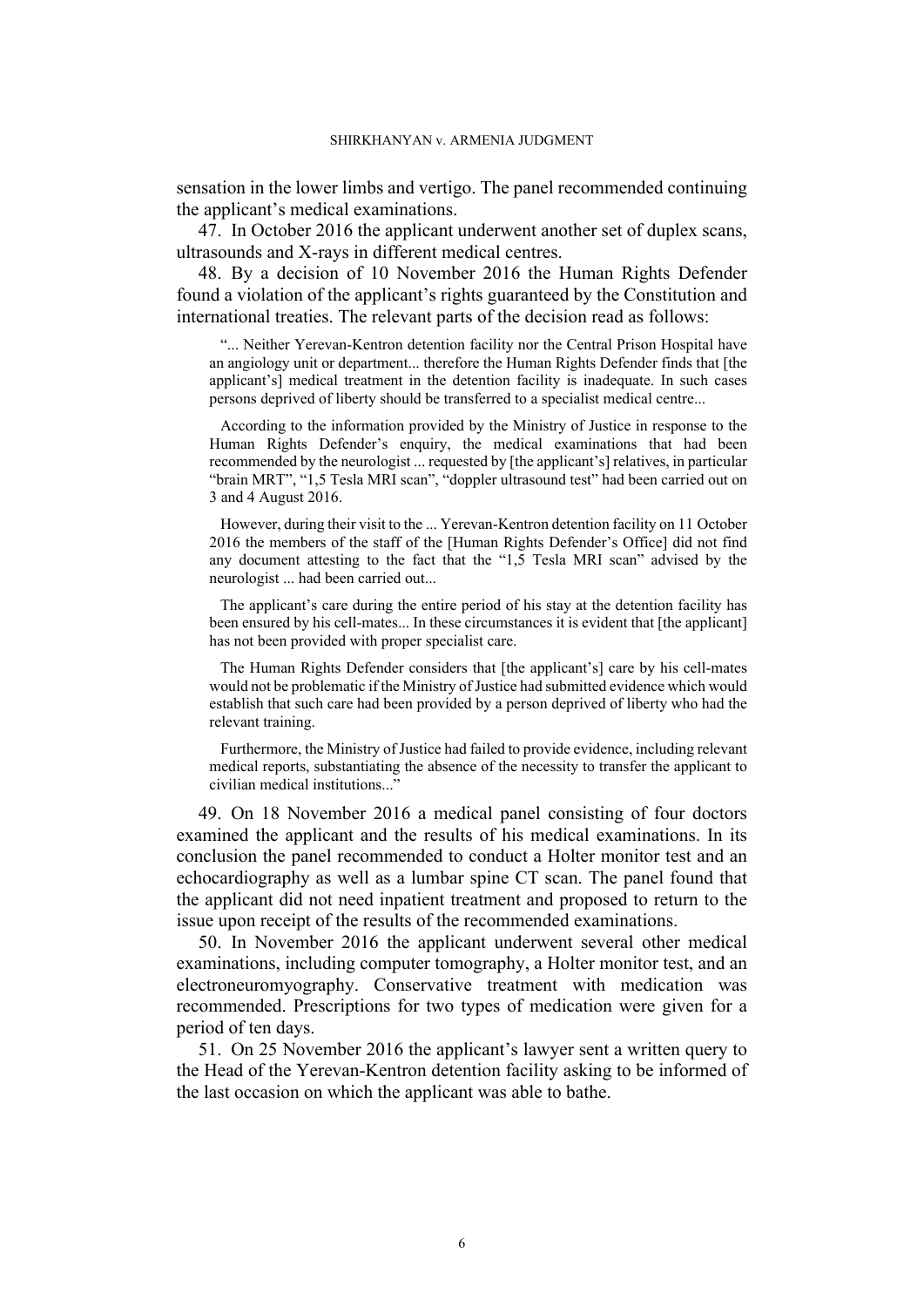<span id="page-8-6"></span>52. By letter of 29 November 2016 the Head of the Yerevan-Kentron detention facility stated that the applicant had refused to bathe since 12 August 2016. He had been offered the possibility to bathe regularly, according to the time schedule of the detention facility, but he had refused and stated that he would only take a bath in a bath tub with the help of his wife.

<span id="page-8-3"></span>53. In December 2016 the Public Observers Group to Monitor Penal Institutions and Entities under the Ministry of Justice ("the Public Observers Group") visited the applicant and stated in its report to the Minister of Justice that, although according to the medical data the applicant's medical treatment could be organised in the detention facility, his state of health had obviously deteriorated. The Public Observers Group proposed the applicant's transfer to a civilian hospital, taking into account that his treatment in the detention facility had not produced any results.

<span id="page-8-5"></span>54. On 9 January 2017 the applicant asked to be provided with a wheelchair in view of his mobility problems, which was refused.

55. On 9 February 2017 the Court requested information from the Government concerning the applicant's state of health and the medical and other care provided to him in detention (see paragraph [80](#page-12-0) below).

<span id="page-8-4"></span>56. On 22 February 2017 the Government replied to the questions put by the Court and stated that the Head of the Penitentiary Service had granted permission to transfer the applicant to a civilian hospital for examination and treatment the next day (see paragraph [81](#page-12-1) below).

<span id="page-8-0"></span>57. On 23 February 2017 the applicant was taken to Erebouni Medical Centre. According to the applicant, for the first time in seven months he was able to meet his hygiene needs (that is, to take a shower) and received treatment which provided some relief from the constant pain he suffered.

<span id="page-8-2"></span>58. On 3 March 2017 the applicant was discharged from hospital and transferred back to the Yerevan-Kentron detention facility. According to the applicant's discharge record, he suffered from lumbar degenerative disc disease, lumbago (low back pain), radiculopathy, heart problems, pulmonary artery thromboembolism, enlarged prostate, kidney cysts and post-thrombotic syndrome affecting the lower limbs. The doctors recorded that the applicant could not stand independently to undergo certain neurological examinations. They indicated the need to undergo an MRT scan, prescribed medication and advised supervision by a vascular surgeon, a neurosurgeon, a cardiologist and a urologist.

<span id="page-8-1"></span>59. On 5 March 2017 the applicant's lawyer issued a media report concerning the conditions of the applicant's detention following his return from treatment in hospital. According to the report, he was placed in the worst cell of the detention facility: it was extremely damp, the walls were covered with mould, and it was very narrow, with the beds so close to each other that even a healthy person would have difficulty moving around. The applicant was placed in a cell measuring 15 sq. m. with four other detainees and a fifth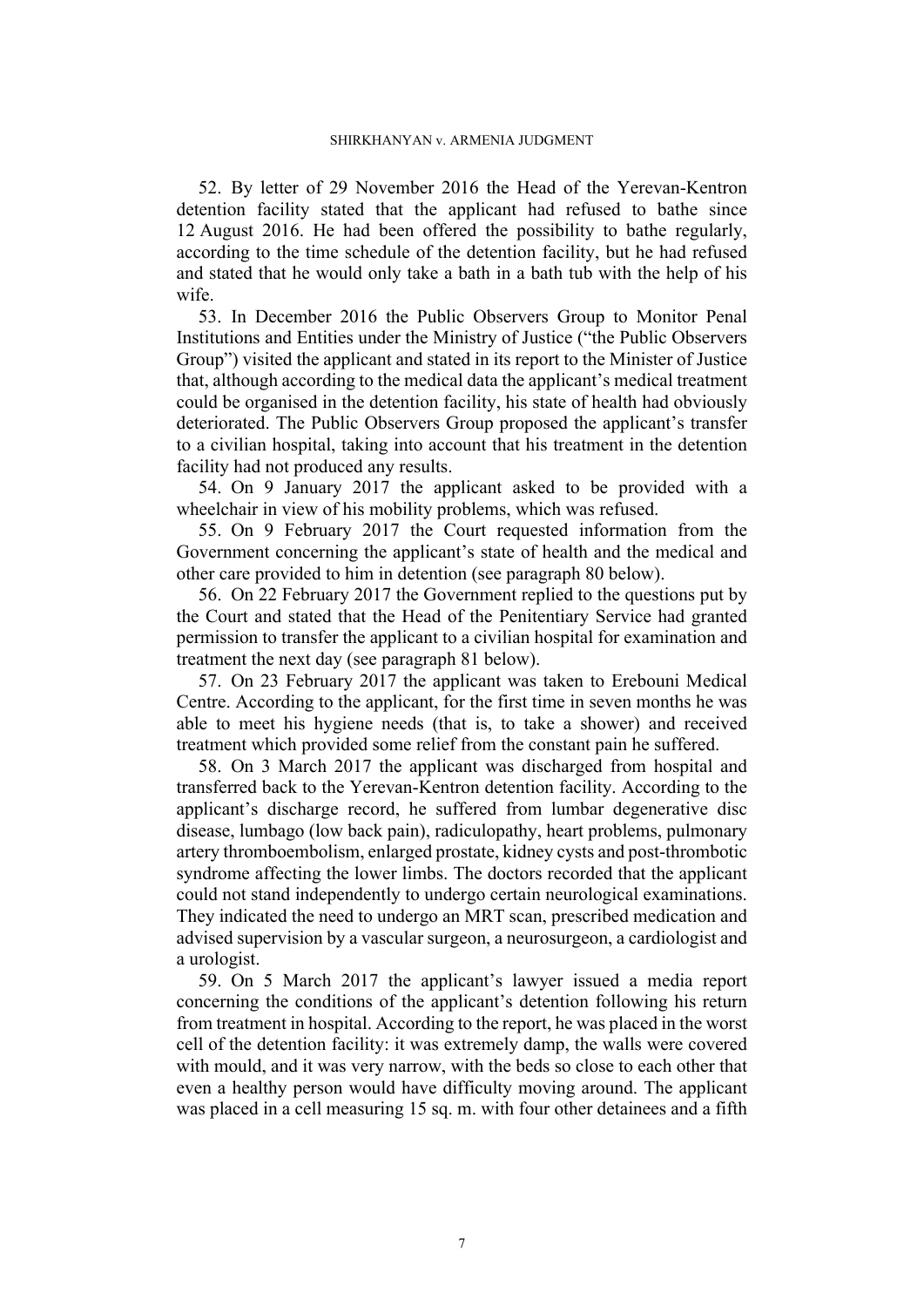detainee was brought in after he complained to the administration about the conditions in the new cell.

60. The Public Observers Group tried to visit the applicant on 6 March 2017 in order to check the conditions of his detention. The administration of the detention facility refused the observers access to the applicant's cell. In their report to the media in this respect the Public Observers Group stated that such a ban made it appear likely that the disseminated information on the applicant's detention conditions was accurate.

61. On 22 March 2017 the applicant's lawyer sent letters to the Human Rights Defender, the Minister of Justice, the Head of the Penitentiary Service and the Head of Kentron detention facility stating, in particular, that most of the medication prescribed to the applicant was not being provided to him and that the recommendations made in the discharge note of 3 March 2017, including the MRT scan and supervision by a vascular surgeon, a neurosurgeon, a cardiologist and a urologist had not been implemented. It was further stated that the conditions of the applicant's detention after his return from hospital had significantly deteriorated: he had been placed in a very damp cell situated in the northern part of the facility with no natural light during the entire day. Not being able to move out of the cell due to his state of health, the applicant was thus deprived of natural light all the time.

62. In his reply of 27 March 2017 the head of the detention facility stated that the applicant had always been, and still was, under medical supervision and that appropriate medical specialists from the Ministry of Health had visited him. Those specialists had found that the MRT scan was permissible for the applicant while the Penitentiary Service had applied to the Ministry of Health to organise this examination within the public healthcare system.

<span id="page-9-1"></span>63. On the same date the Deputy Head of the Penitentiary Service sent a letter to the applicant's lawyer stating that only one of the four medicines had been made available to the applicant. As regards the other three, two were not included in the general purchasing list of the Penitentiary Service while the remaining one was out of stock and would be made available the following month. It was also stated that the applicant had been examined by a vascular surgeon on 22 March 2017, and by a cardiologist the following day, who had not envisaged any change in the applicant's treatment. On 24 March 2017 consultations were held with a rheumatologist, another vascular surgeon and a neurosurgeon. The vascular surgeon had prescribed medication and elastic bandaging while walking and had recommended an MRT scan with low power equipment. The organisation of the said examination was in progress.

<span id="page-9-0"></span>64. On 3 April 2017 the applicant was transferred to the Central Prison Hospital.

65. On 14 August 2017 a medical panel composed of specialists from the Yerevan State Medical University and the Ministry of Health carried out an examination of the applicant and delivered an opinion whereby it concluded that certain positive dynamics had been observed in the applicant's state of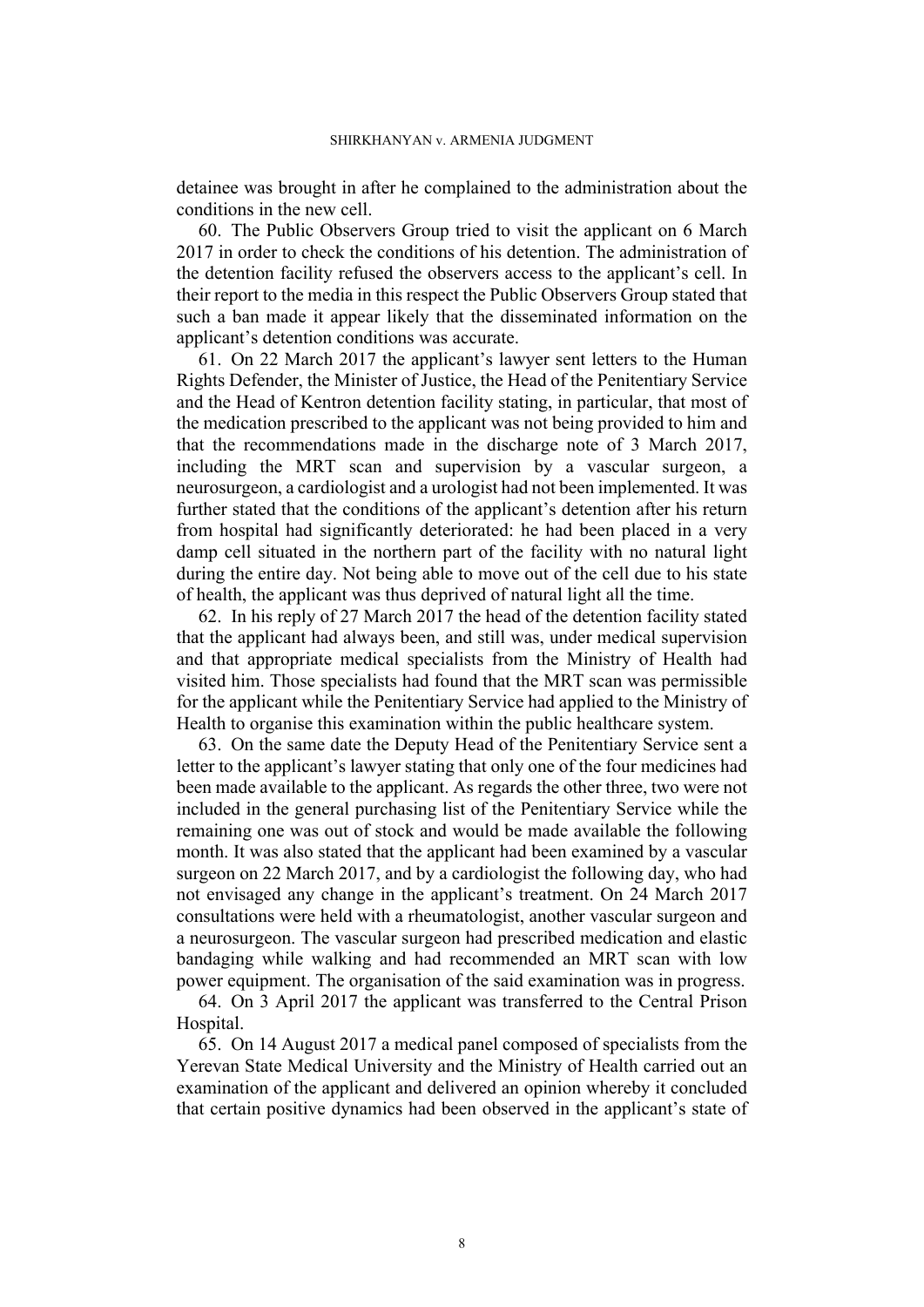health as compared to the previous examination. The specialists prescribed additional medication and further examinations and noted that the conditions of the applicant's detention and the level of availability of the medical personnel were satisfactory from the perspective of the applicant's state of health.

# III. ATTEMPTS TO HAVE A PRIVATE MEETING WITH REPRESENTATIVES BEFORE THE COURT

<span id="page-10-0"></span>66. By an authority form signed on 19 May 2016 the applicant authorised Ms A. Maralyan, legal expert at the *Centre de la Protection Internationale* based in Strasbourg, to represent him in the proceedings before the Court.

<span id="page-10-1"></span>67. On 17 June 2016 Ms Maralyan applied to the administration of the Yerevan-Kentron detention facility, seeking a private meeting with the applicant. She attached the authority form signed by the applicant (see paragraph [66](#page-10-0) above) to her request. Ms Maralyan's request was refused on the same date on the grounds that pursuant to Section 15 of the Law on Holding Arrested and Detained Persons ("the Law") (see paragraph [95](#page-14-0)  below), she should seek the relevant permission from the body conducting the investigation.

<span id="page-10-4"></span>68. On 30 June 2016 Ms Maralyan presented herself to the investigator as a legal expert at the *Centre de la Protection Internationale* and asked him to grant her permission to have a private meeting with the applicant as his representative before the Court.

<span id="page-10-2"></span>69. On 4 July 2016 the investigator informed her that there was no procedure for a confidential meeting of a detainee with a legal expert at the *Centre de la Protection Internationale* and the investigating authority had no power to grant her the permission sought. It was further stated that Ms Maralyan had the right to have a non-private meeting with the applicant, taking into account that there was no restriction on the latter's visits and telephone calls.

70. On 1 August 2016 the applicant lodged a complaint with the District Court seeking permission to have a private meeting with his representative before the Court, stating that the prohibition of such a meeting was in breach of Article 34 of the Convention.

<span id="page-10-5"></span>71. By decision of 3 August 2016 the District Court returned the applicant's complaint with reference to Sections 52  $\S$  1 and 53  $\S$  2 (8) and (9) of the Code of Criminal Procedure (see paragraphs [97](#page-15-0) and [98](#page-15-1) below) on the grounds that he had failed to complain about the prohibition to have a private meeting with Ms Maralyan to the investigating authority, the administration of the detention facility and, in the case that his complaints were not granted, then to the prosecutor supervising the investigation.

<span id="page-10-3"></span>72. On 24 August 2016 Ms Maralyan once again applied to the administration of the Yerevan-Kentron detention facility, seeking a private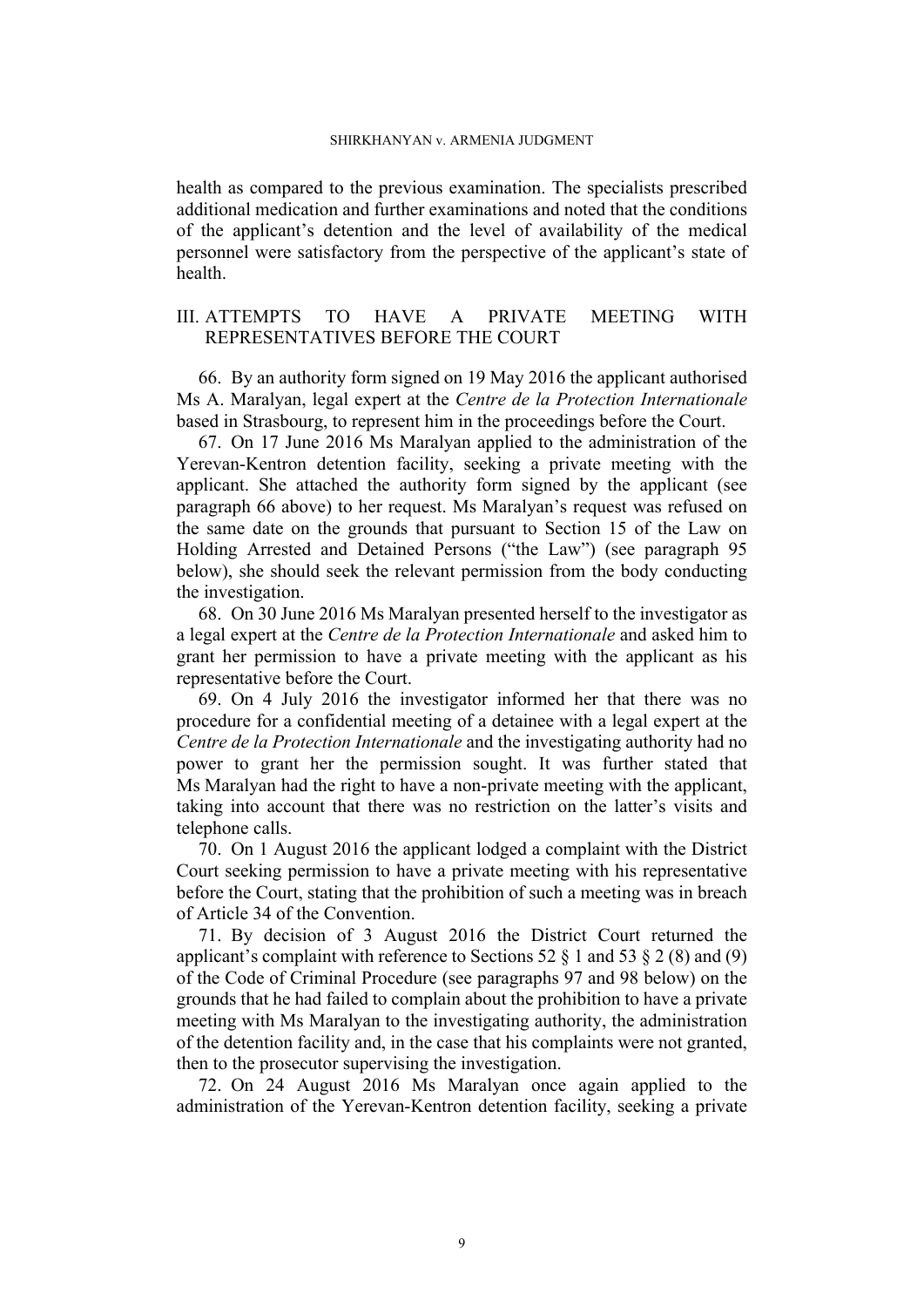meeting with the applicant. Her request was refused on the same date on the grounds that she had failed to submit an official document proving that she was the applicant's authorised representative in the proceedings before the Court. Furthermore, pursuant to Section 15 of the Law (see paragraph [95](#page-14-0)  below), a detained person could have confidential meetings only with a defence lawyer or an advocate who had asked to visit a detained person with the purpose of assuming the latter's defence. Ms Maralyan was advised that she could have a non-private meeting with the applicant.

73. On 31 August 2016 Ms Maralyan had a non-private meeting with the applicant in the presence of prison guards.

<span id="page-11-0"></span>74. On 16 September 2016 the applicant lodged a completed application form with the Court, whereby he authorised Ms Maralyan and Ms K. Moskalenko, lawyers from the *Centre de la Protection Internationale*, to represent him in the proceedings before the Court.

75. On 27 October 2016 Ms Maralyan attended the detention facility requesting a meeting with the applicant. Having waited for hours for permission to meet him, she was eventually informed at 5 p.m. that no meetings were allowed past this hour.

<span id="page-11-1"></span>76. On 20 January 2017 Ms Moskalenko requested permission to have a private meeting with the applicant in order to discuss certain issues with regard to the latter's application before the Court. The administration of the detention facility refused this request. The Government submitted that Ms Moskalenko's request had been refused on the grounds that she had been unable to produce a document indicating that she was the applicant's representative before the Court. When asked whether she held an advocate's licence in Armenia, her response had been negative. Accordingly, her request to have a private meeting with the applicant had been refused pursuant to the requirements of Section 15 of the Law (see paragraph [95](#page-14-0) below).

The applicant contests this. According to him, after Ms Moskalenko had submitted the signed authority form together with his letter expressing his wish to have a meeting with her, she had been requested to provide a letter from the Court indicating that she was his representative and the explanations that no such document could be provided by the Court were not accepted.

<span id="page-11-2"></span>77. On 10 August 2017 Ms Maralyan requested the administration of the Central Prison Hospital to have a private meeting with the applicant to discuss various issues with regard to the preparation of his observations. No response was received.

<span id="page-11-3"></span>78. On 11 August 2017 Ms Maralyan submitted a similar request to the District Court which by then had taken over the examination of the case (see paragraph [22](#page-4-2) above). Her request was granted on 16 August 2017 and she had a confidential meeting with the applicant on the same day.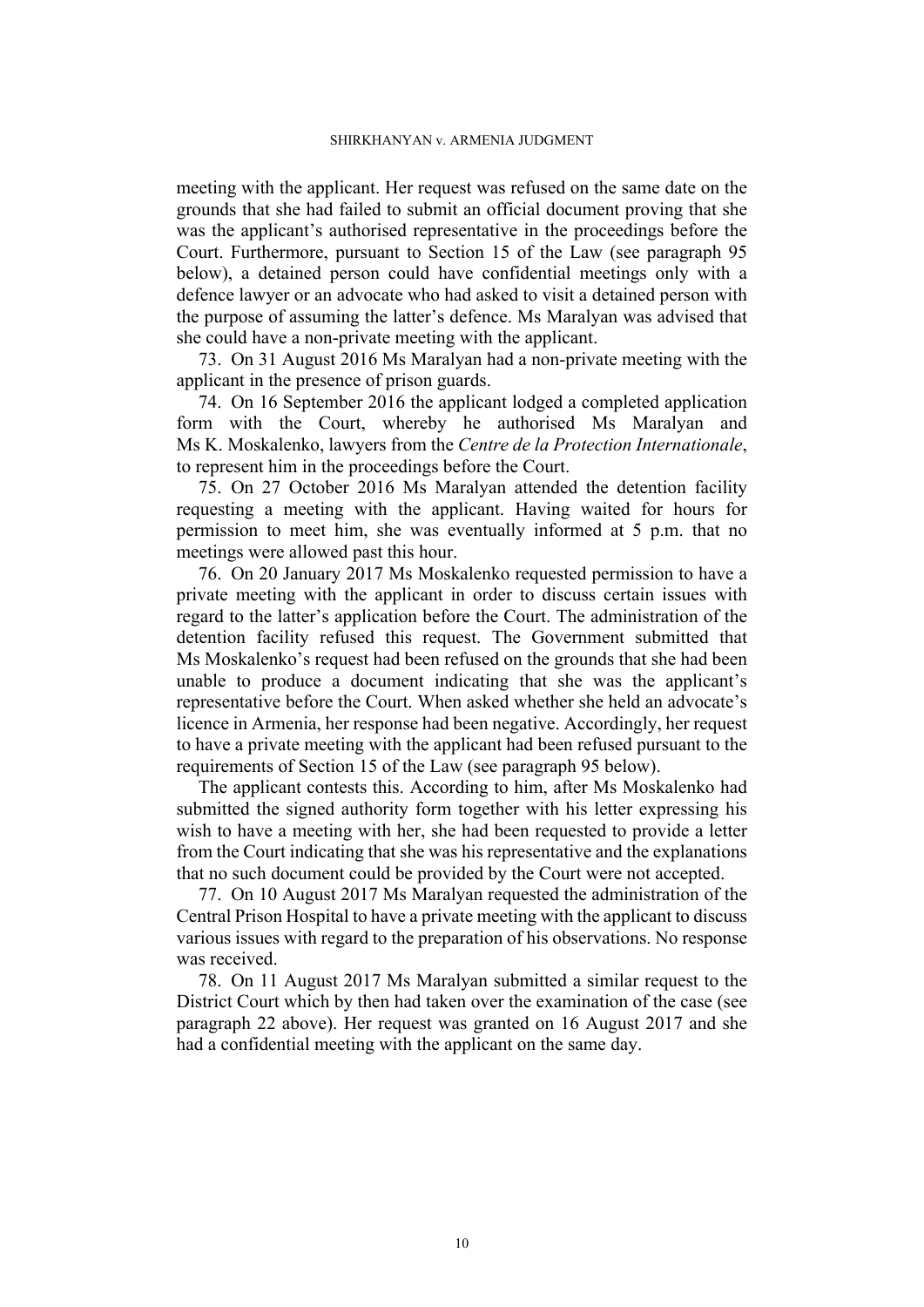#### SHIRKHANYAN v. ARMENIA JUDGMENT

# IV. REQUEST FOR AN INTERIM MEASURE AND SUBSEQUENT DEVELOPMENTS

<span id="page-12-2"></span>79. On 2 February 2017 the applicant requested the Court to apply Rule 39 of the Rules of Court and to indicate to the Armenian authorities to organise his transfer to a specialist hospital for treatment.

<span id="page-12-0"></span>80. On 9 February 2017 the Government were requested under Rule 54 § 2 (a) of the Rules of Court to submit information about the applicant's health, the quality of the medical assistance he was receiving and the conditions of his detention, including whether the applicant was being provided with assistance in meeting his daily needs.

<span id="page-12-1"></span>81. On 22 February 2017 the Government responded, providing the Court with some excerpts from the applicant's medical file. Relying on the medical panel's conclusion of 18 November 2016 (see paragraph [49](#page-7-0) above) the Government submitted that the applicant's state of health did not necessitate inpatient treatment. Furthermore, since February 2016 the applicant had undergone a vast number of medical examinations, most of which had been carried out in specialist clinics. The Government submitted that the applicant had occasionally been offered the opportunity to take a shower but he himself had refused, and that he was being provided with assistance and bandaging was being carried out. Lastly, the Government stated that the applicant's transfer to a civilian hospital had been scheduled for 23 February 2017 in order for him to undergo further examinations and receive inpatient treatment.

<span id="page-12-3"></span>82. In response to the Government's submissions, on 8 March 2017 the applicant confirmed that he had indeed been taken to a civilian hospital (see paragraph [57](#page-8-0) above) where for the first time in seven months he had been able to meet his hygiene needs. He had also received treatment which had provided him with some relief from the constant pain that he was experiencing. However, after his return he continued to be deprived of adequate medical care and, in addition, was placed in a cell with unacceptable conditions (see paragraph [59](#page-8-1) above). The applicant contested the Government's claims that he had refused to take a shower and stated that he had been unable to reach the shower rooms which were situated in the basement. The applicant further contested that he was provided with assistance and that bandaging was being carried out.

83. On 24 March 2017 the Court (the duty judge) decided to reject the applicant's request under Rule 39 of the Rules of Court.

84. On 1 November 2017 the applicant submitted another request under Rule 39 of the Rules of Court whereby he requested the Court to indicate to the Armenian authorities that he should urgently be provided with specialist medical care. The applicant relied on a medical expert report delivered on the same date by an independent medical panel composed of Russian doctors, which had indicated that the applicant was receiving superficial, symptomatic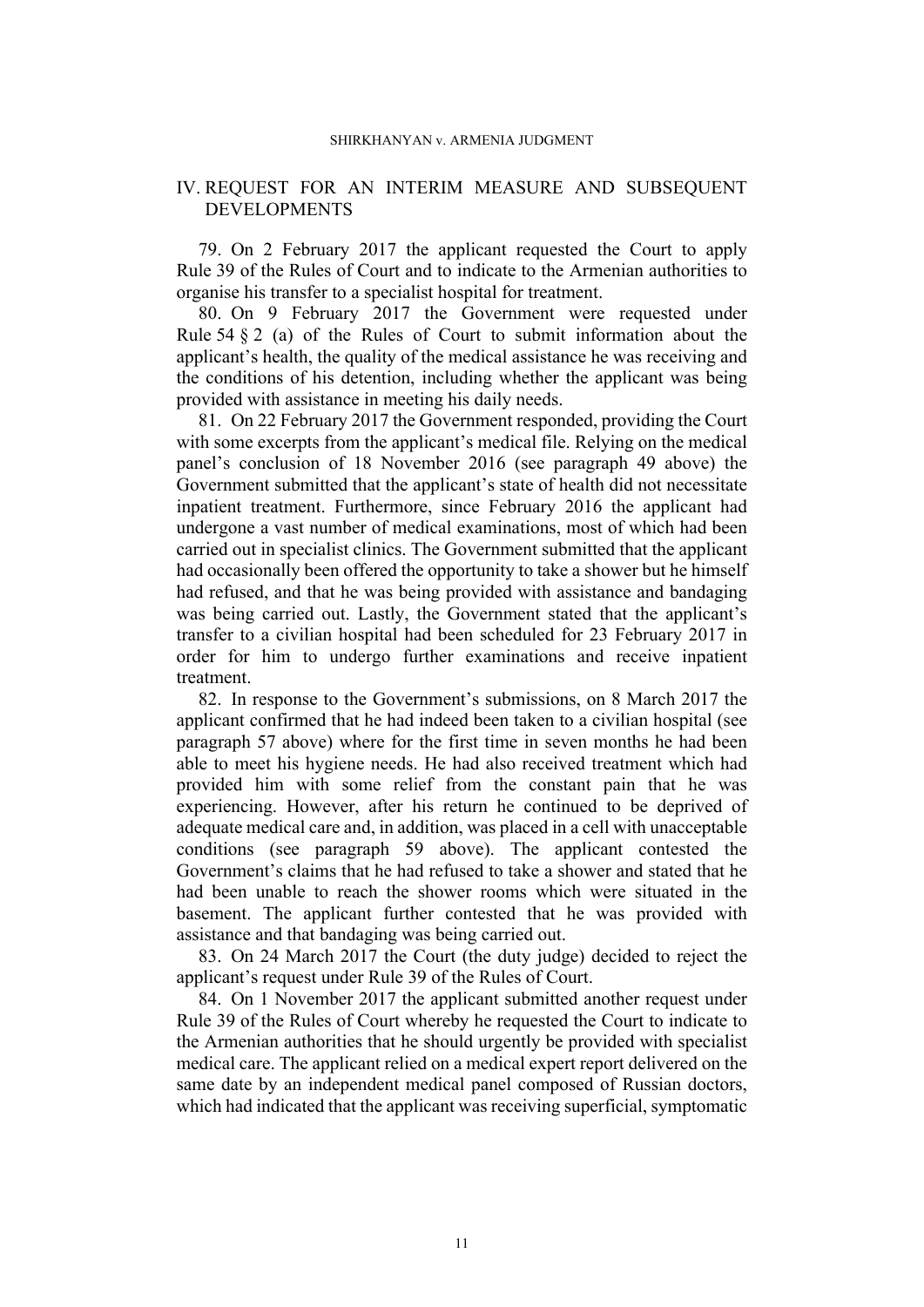treatment which increased the risk of the disease progressing and might lead to fatal consequences. In the panel's opinion the applicant was in urgent need of specialist medical care.

<span id="page-13-0"></span>85. On 9 November 2017 the Court (the duty judge) decided to indicate to the Government that the applicant should immediately be provided with requisite medical assistance including, if necessary, his placement in a specialist medical facility and that a medical panel should be set up on a parity basis to examine the applicant with a view to diagnosing his specific problems and determining the necessity of any long-term or immediate treatment. Furthermore, the Government was to ensure the applicant's treatment in accordance with the relevant findings of the panel.

86. On 22 December 2017 the applicant's lawyer sent a letter to the Minister of Justice stating, *inter alia*, that the applicant's lawyers and relatives had already contacted several medical specialists who had given their prior agreement to be involved in the panel that was to be set up to carry out the applicant's medical examination.

<span id="page-13-1"></span>87. In his letter of 10 January 2018 sent to the Court the applicant submitted that that the Government had disregarded the interim measure indicated to them by the Court's decision of 9 November 2017. He referred to a letter of 9 January 2018 from the Ministry of Justice according to which the applicant was receiving the treatment prescribed to him further to his medical examinations in October 2017 and there was no need for in-patient treatment or additional examinations.

88. On 24 January 2018 the Government was requested to comment on the applicant's letter of 10 January 2018.

<span id="page-13-3"></span>89. In their letter dated 7 February 2018 the Government submitted that the Court's notification about the application of Rule 39 of the Rules of Court "had remained unnoticed due to a technical discrepancy". The Government claimed that it had only become aware of the interim measure indicated by the Court on 25 January 2018 upon receipt of the Registry's letter of 24 January 2018. Having found out about the interim measures indicated in the case, the Government had immediately contacted the applicant's lawyer and a letter was sent to him expressing the Government's willingness to set up the requested medical panel as soon as possible. In his letter of 1 February 2018 the applicant's lawyer had submitted that the applicant had no financial means to have the doctors that he wished to be appointed to the panel and enquired about the possibility that the Government allocate the required sums. According to the Government, they ensured that all the relevant measures indicated under Rule 39 of the Rules of Court had been implemented, with the exception of setting up a medical panel, due to the applicant's lack of means to appoint the doctors of his choice.

<span id="page-13-2"></span>90. Ultimately, no medical panel was set up. The Court was not provided with further information about the relevant developments.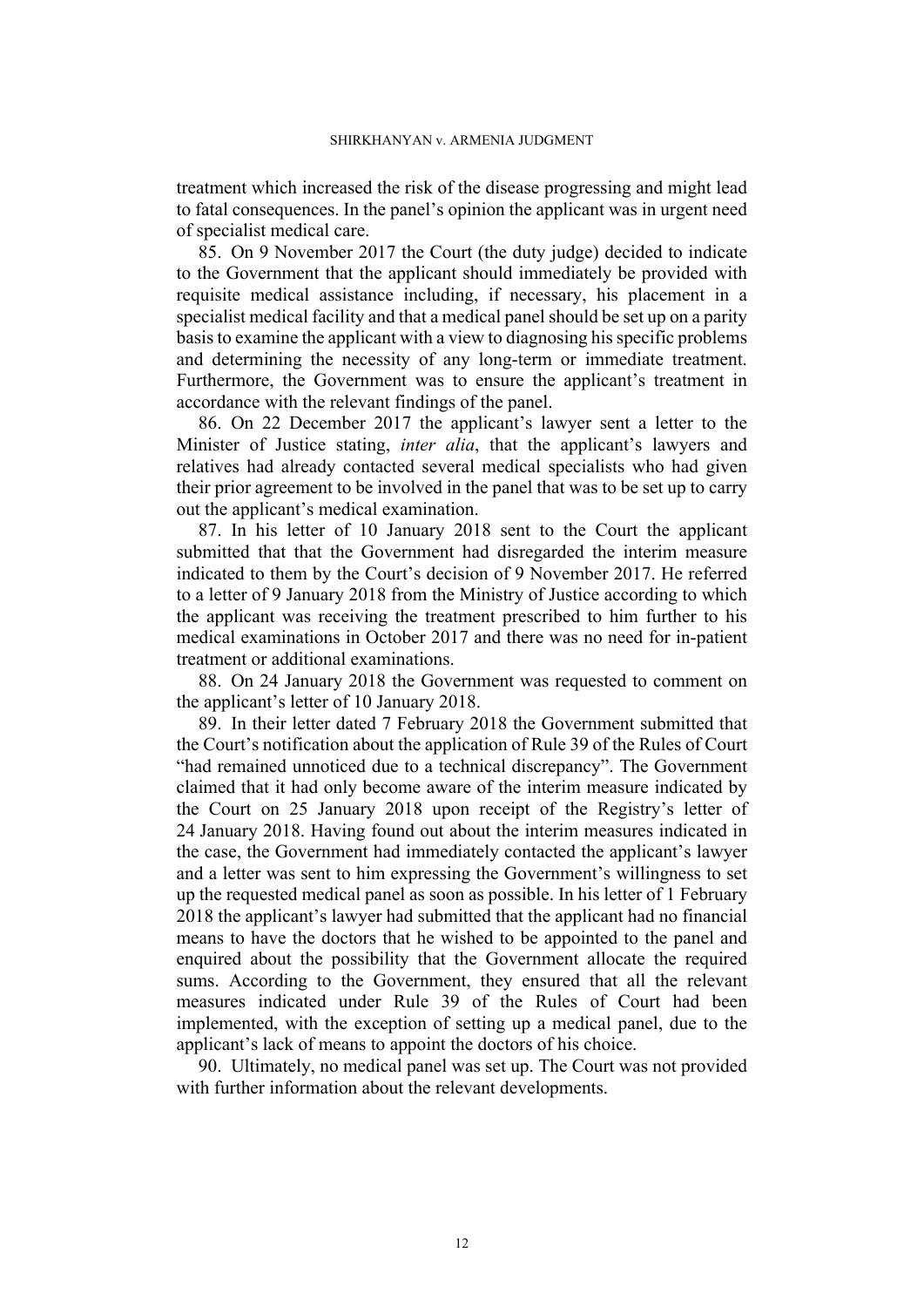<span id="page-14-2"></span>91. By the letter of 27 June 2018 the applicant informed the Court that he had been released from detention on 25 June 2018 by a decision of the District Court of the same date.

92. On 11 December 2018 the Court decided to lift the interim measure previously indicated under Rule 39 of the Rules of Court (see paragraph [85](#page-13-0)  above).

# RELEVANT LEGAL FRAMEWORK

# I. RELEVANT DOMESTIC LAW

# **A. Detention on remand**

93. The relevant provisions of the domestic law concerning the imposition of detention on remand, and the grounds and procedure for its extension are set out in the Court's judgment in the case of *Ara Harutyunyan v. Armenia* (no. 629/11, §§ 30-36, 20 October 2016).

# **B. The Law on Conditions for Holding Arrested and Detained Persons**  *(«Ձերբակալված <sup>և</sup> կալանավորված անձանց պահելու մասին» ՀՀ օրենք)*

<span id="page-14-1"></span>94. According to Section 13 of the Law on Conditions for Holding Arrested and Detained Persons, a detainee has the right, *inter alia*, to healthcare, including sufficient food and urgent medical assistance. A detainee, personally or via his lawyer or legal representative, has the right to lodge complaints concerning a violation of his rights with the administration of the detention facility, its superiors, the court, the Prosecutor's office, the Human Rights Defender, State and local self-governance bodies, non-governmental entities and political parties, the mass media, as well as international human rights protection bodies or organisations.

<span id="page-14-0"></span>95. According to Section 15, an arrested or detained person has the right to meet in private with his defence lawyer or an advocate who has asked to visit him with the purpose of assuming his defence, without limitation on the number and duration of visits, irrespective of working days or hours.

Upon a detained person's request, the investigating authority may grant him permission to have private meetings with an advocate who is not his defence lawyer in the criminal case, if that is required for the provision of legal assistance which is not related to the examination of the criminal case. The investigating authority considers and decides such a request and the latter has a right to lodge an appeal against the investigating authority's decision in accordance with the procedure set out in the Code of Criminal Procedure.

The detained person's meeting with an advocate or defence lawyer is granted when the advocate or the defence lawyer presents an identification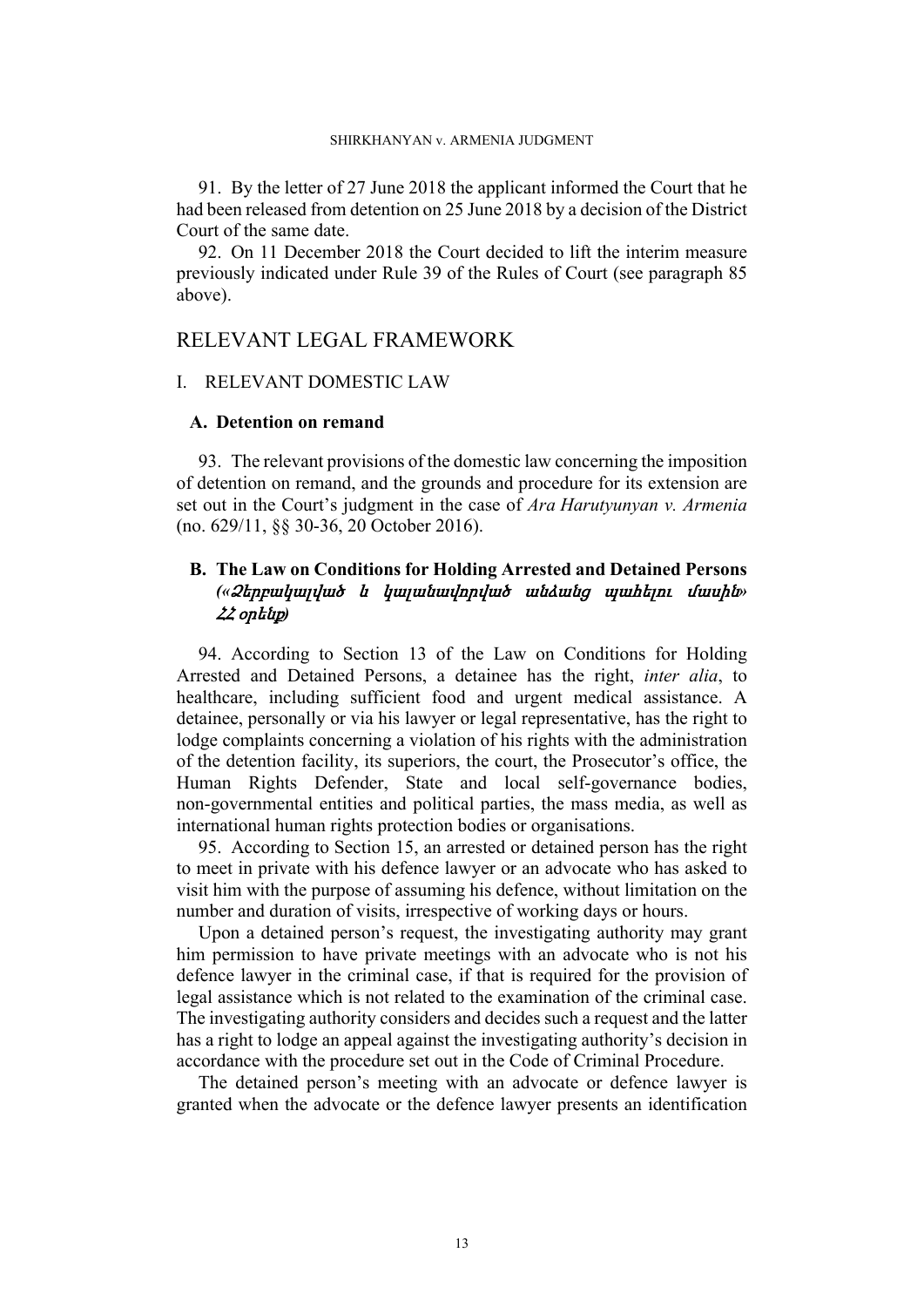document and an advocate's licence along with the relevant certificate issued by the body conducting the criminal proceedings addressed to the administration of the place for keeping arrested or detained persons.

96. Section 21 provides that the administration of a detention facility shall ensure the sanitary, hygienic and anti-epidemic conditions necessary for the preservation of health of detained persons. At least one general practitioner shall work at the detention facility. A detainee in need of specialised medical assistance must be transferred to a specialised or civilian medical institution.

# **C. Code of Criminal Procedure**

<span id="page-15-0"></span>97. According to Article 52 § 1, the prosecutor carries out criminal prosecutions and oversees the lawfulness of any inquest and preliminary investigation.

<span id="page-15-1"></span>98. According to Article 53 § 2 (8) and (9) when carrying out procedural supervision of the investigation, it is the exclusive power of the prosecutor to, *inter alia*, eliminate unlawful or unsubstantiated decisions of the investigation body, investigator, subordinate prosecutor and to decide on the appeals against the decisions and actions of the investigating authority, investigator, subordinate prosecutor.

<span id="page-15-3"></span>99. Article 290 § 1 provides that the suspect, the accused, the defence lawyer, the victim, the participants in the proceedings and other persons whose rights and lawful interests have been violated are entitled to lodge complaints with a court against the unlawfulness and unfoundedness of the decisions and actions of the body of preliminary inquiry, the investigator, the prosecutor or the bodies carrying out operative and intelligence measures, which are prescribed by the Code, if their complaint has not been granted by a prosecutor.

# **D. Law on the Prosecutor's Office of 22 February 2007 (no longer in force)**

<span id="page-15-2"></span>100. According to Section 29 § 1, as in force at the material time, the prosecutor oversees the lawfulness of the application of penalties. When exercising this power the prosecutor has the right, *inter alia*, to visit the places of keeping persons deprived of liberty and to examine documents, including decisions, orders of the administration of the relevant detention facilities (Section 29  $\S$  4 (1), (2) and (3)). In case the prosecutor suspects a breach of the rights of a person in respect of whom a penalty is applied, he has the right to request the relevant official to provide explanations concerning the latter's actions or inaction.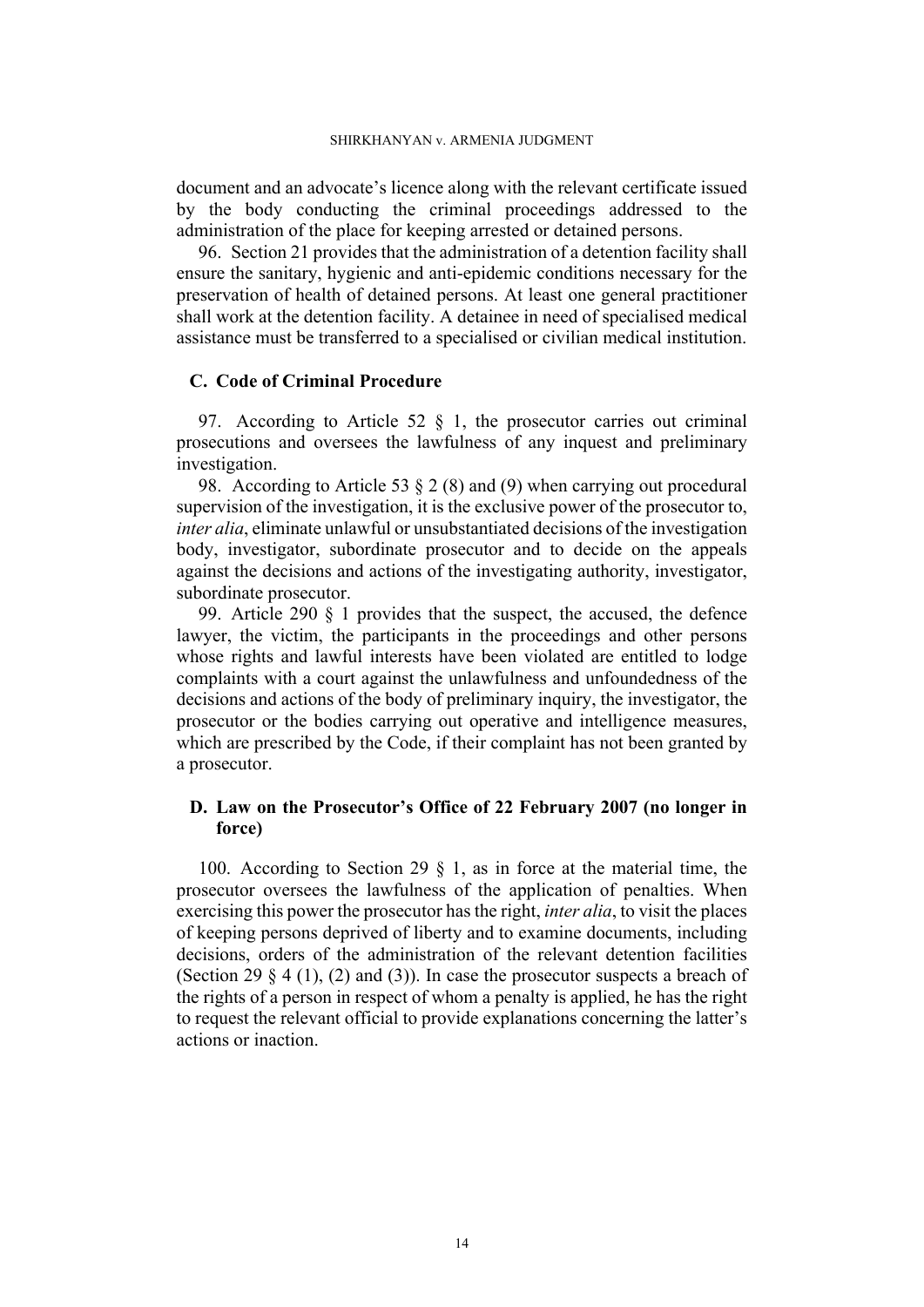# **E. Civil code**

<span id="page-16-3"></span>101. The relevant provisions of the Civil Code concerning compensation for damage suffered as a result of a violation of a person's rights guaranteed by the Convention provide the following.

<span id="page-16-0"></span>102. Under Article 17 § 1, a person whose rights have been violated may claim full compensation for the damage suffered, unless the law or contract provides for a lower amount of compensation. The relevant damage consists of the expenses borne or to be borne by the person whose rights have been violated, in connection with restoring the violated rights as well as any loss of property or damage to it (material damage), including loss of income and any non-pecuniary damage (Article 17 § 2). Non-pecuniary damage may only be compensated in the cases provided for by the Civil Code (Article 17 § 4).

<span id="page-16-1"></span>103. Article 162.1 § 2 provides that a person has the right to claim compensation for non-pecuniary damage if it has been established by the prosecuting authority or a court that, as a result of a decision, action or omission by a State or local governance body or one of its officials, his or her fundamental rights guaranteed by the Constitution and the Convention have been violated.

<span id="page-16-2"></span>104. Article 1087.2 §§ 3 and 4 provide that non-pecuniary damage suffered as a result of a violation of fundamental rights may be compensated regardless of whether there is any fault on the part of a State official. Non-pecuniary damage is compensated from the State budget. If the fundamental right included in Article 162.1 has been violated by a local governance body or one of its officials, non-pecuniary damage is compensated from the relevant local budget.

<span id="page-16-4"></span>105. A claim for compensation for non-pecuniary damage may be submitted to a court together with a claim seeking to establish a breach of the rights set out in Article 162.1 within one year of the time the person became aware of the breach, as well as within six months of the date on which a judicial decision establishing the breach of the right in question came into force. If the breach has been established by a law-enforcement body, a claim for compensation for non-pecuniary damage may be submitted no earlier than two months but no later than one year after the date on which the person concerned became aware of the matter (Article 1087.2 § 9).

<span id="page-16-5"></span>106. Since 1 November 2014 Article 17 § 2 (see paragraph [102](#page-16-0) above) has included non-pecuniary damage in the list of the types of civil damage for which compensation can be claimed in civil proceedings.

As a result, the Civil Code was supplemented by new Articles 162.1 and 1087.2 (see paragraphs [103](#page-16-1) and [104](#page-16-2) above) which regulate the procedure for claiming compensation for non-pecuniary damage from the State for violation of certain rights guaranteed by the Armenian Constitution and the **Convention**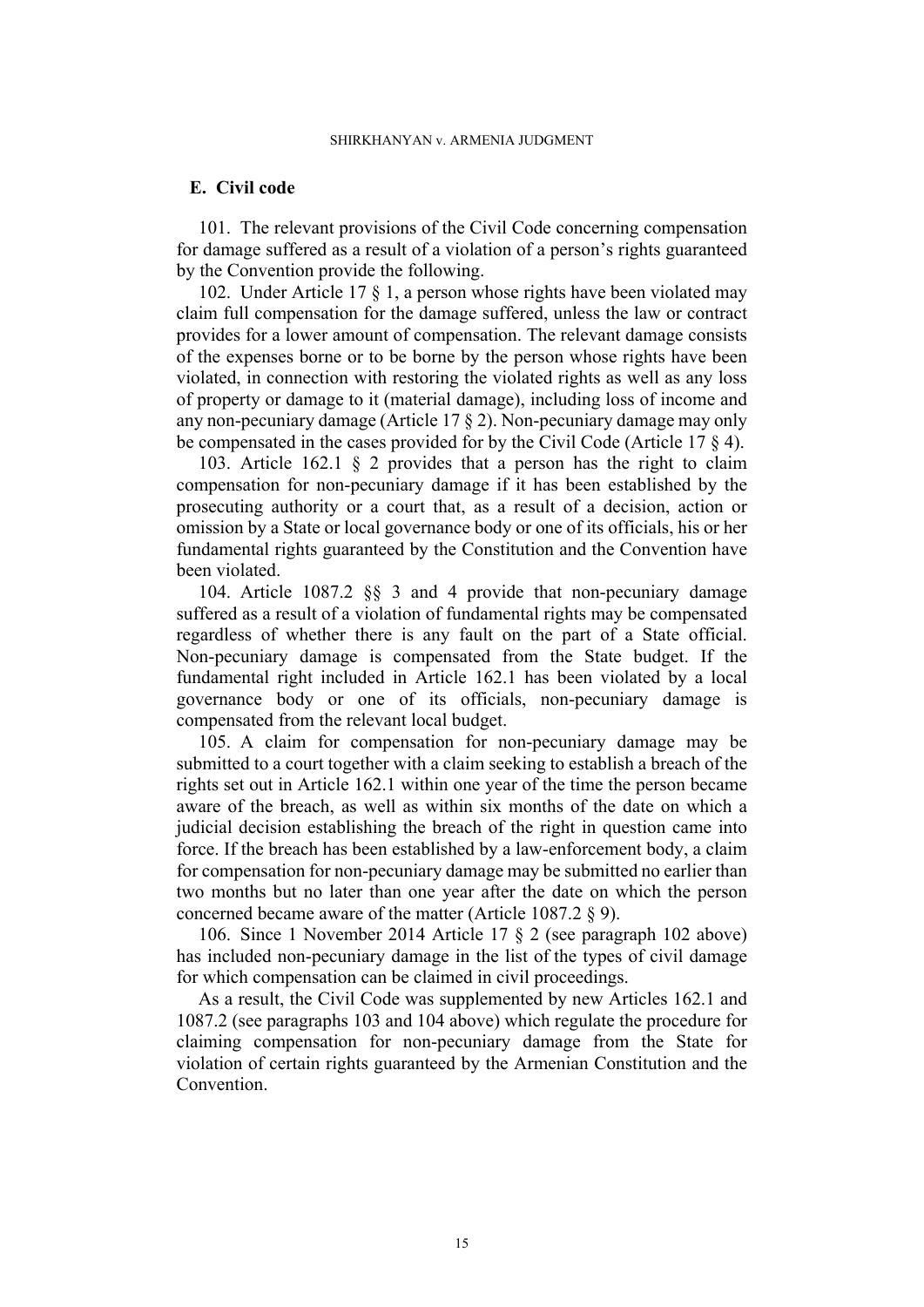#### SHIRKHANYAN v. ARMENIA JUDGMENT

Until the introduction of further amendments on 30 December 2015 (in force from 1 January 2016), compensation in respect of non-pecuniary damage could be claimed from the State where it had been established by a judicial ruling that a person's rights guaranteed by Articles 2, 3 and 5 of the Convention had been violated, and also in cases of wrongful conviction.

# II. RELEVANT COUNCIL OF EUROPE DOCUMENTS

# **A. CPT: Report to the Armenian Government on the visit to Armenia carried out by the CPT from 5 to 15 October 2015, CPT/Inf(2016) 3**

<span id="page-17-0"></span>107. The relevant parts of this report read as follows (footnotes have been omitted):

"68. Further, outdoor exercise [in Yerevan-Kentron Prison] continued to take place in small and oppressive yards on the roof of the building - enclosed areas surrounded by high walls topped with a wire mesh and fitted with a makeshift shelter against inclement weather and a bench, but no other equipment. As during the previous visits, inmates from different cells were not allowed to associate in the exercise yards, except for the lifers.

...

76. ... The health-care staff complement had remained unchanged at Yerevan-Kentron Prison i.e. it consisted of a full-time GP and a full-time nurse. There was still no 24-hour coverage by a health-care professional.

77. ... Concerning Yerevan-Kentron Prison, the Committee recommends that steps be taken to ensure that a person qualified to provide first aid, preferably someone with a recognised nursing qualification, is present around the clock at the establishment, including on weekends.

...

...

78. ... the delegation received numerous complaints from prisoners in all the establishments visited about access to specialised care, and noted that, as a rule, inmates were expected to pay for anything more than the most basic care (except in emergency). Moreover, as in the past, there were long delays (up to several months) in the transfer of inmates to outside hospital facilities, including to the Central Prison Hospital. In this context, the delegation gained the impression that there was a lack of clear objective criteria for hospitalisation. The CPT calls upon the Armenian authorities to ensure that prisoners in need of specialist treatment (including outside consultations/examinations and hospitalisation) are granted access to such care without undue delay and free of charge.

<sup>80.</sup> The CPT notes with great concern the lack of progress as regards the supply of medicines (other than for tuberculosis) in prisons. The relevant budget remained very limited and inmates frequently had to rely on their own financial resources or those of their relatives in order to receive the medication prescribed to them. The CPT calls upon the Armenian authorities to ensure that all prisons are supplied with appropriate medication, free of charge for the inmates."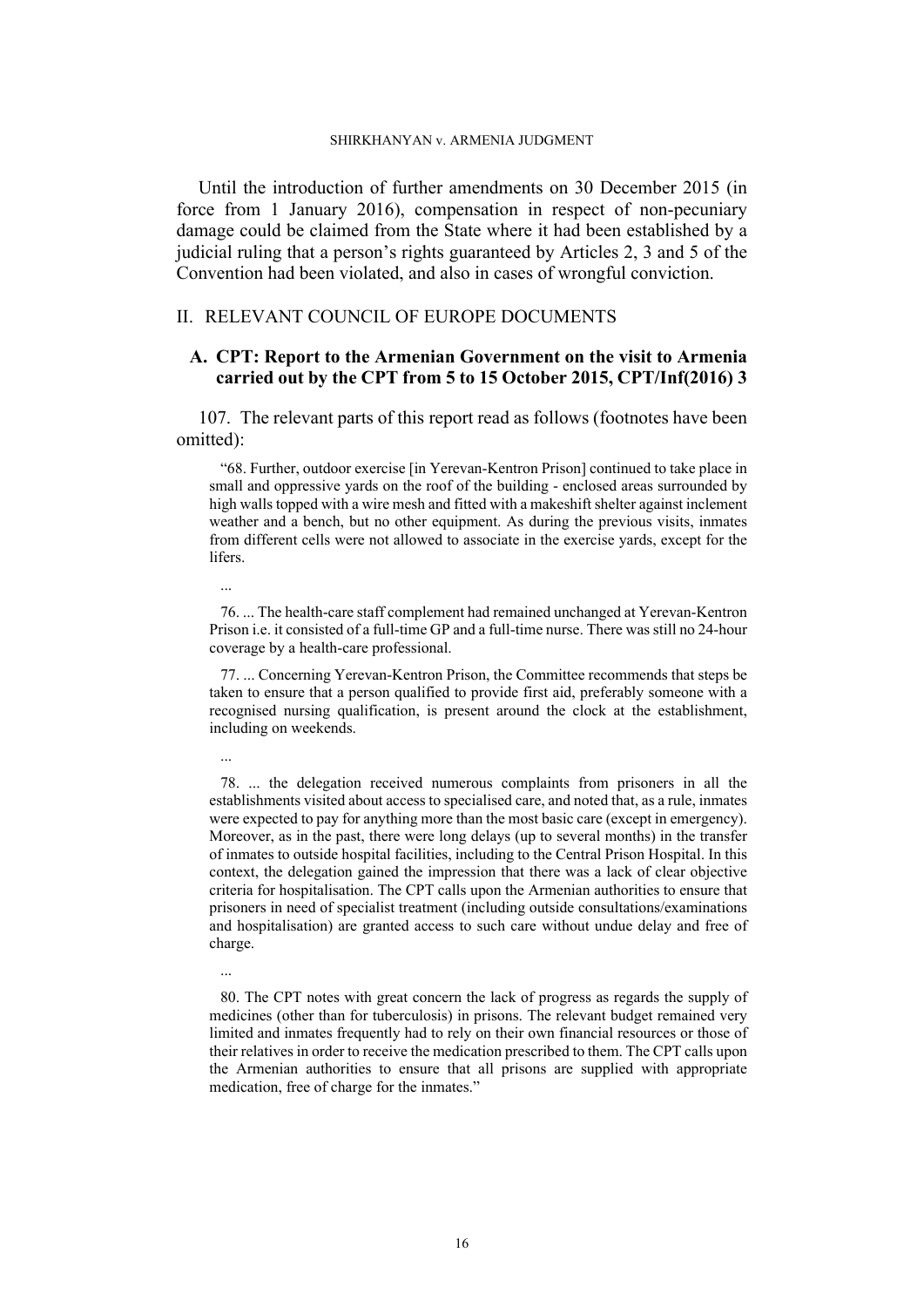# **B. Response of the Armenian Government to the Report of the CPT on its visit to Armenia from 5 to 15 October 2015, CPT/Inf (2016) 32**

108. The relevant parts of the Armenian Government's response read as follows (footnotes have been omitted):

"...In cooperation with Human Rights Defender's (hereinafter, the HRD) Office and practicing lawyers the Law on Holding Arrested and Detained Persons has been amended. Following the amendments the person deprived of liberty is entitled to meet his defence counsel or an advocate visiting to undertake the defence of the case in private, without hindrance, limitation to the number and length of the meetings and irrespective of the working days or hours. He/she also has a right to meet not only with his/her defence counsel but also with any advocate not involved in the defence of his/her case for matters not connected with the investigation of the case (e.g. divorce or any other civil matter).

...

62. As to the problem of ventilation in some of the cells at the Yerevan Detention Centre, the deficiencies of the ventilation system have been eliminated, it has been cleaned, and as a result the proper ventilation has been guaranteed. At the same time, it is to be noted that major refurbishment works will be carried out at the Yerevan Detention Centre.

# ...

117. With regard to the remarks concerning the material conditions of Yerevan-Kentron Penitentiary Establishment, the following must be mentioned. There is no issue of overcrowding at Yerevan-Kentron Penitentiary Esablishment in terms of the living area prescribed by the legislation, as well as in terms of bed capacity. All the cells are in a satisfactory condition, and there are no dilapidated cells. Although there is no central ventilation system, daily ventilation is duly provided by opening the windows of the cells. As for ensuring proper ventilation in the cells, it will become possible after structural modifications in case of relevant financial assistance.

# ...

133. As to Yerevan-Kentron Penitentiary Establishment, currently, a qualified nurse is employed at the medical service unit of the establishment on a contractual basis who provides first aid - where necessary - also on non-working days and hours. The process of staffing the mentioned institution with the vacant post of a feldsher is in the spotlight of senior officials of the Penitentiary Service as a matter of urgency.

## ...

...

137. ... medical services provided in the penitentiary system are free of charge. Besides, within the scope of the free medical assistance guaranteed by the state, examinations and medical treatments are carried out at healthcare institutions of the Republic of Armenia.

139. Remand prisoners and convicts benefit from the services of, as well as examinations and treatment carried out by the medical specialists chosen by them and working outside of the penitentiary system - on a paid basis - in civil hospitals operating outside of the penitentiary system. Medical services are provided promptly to the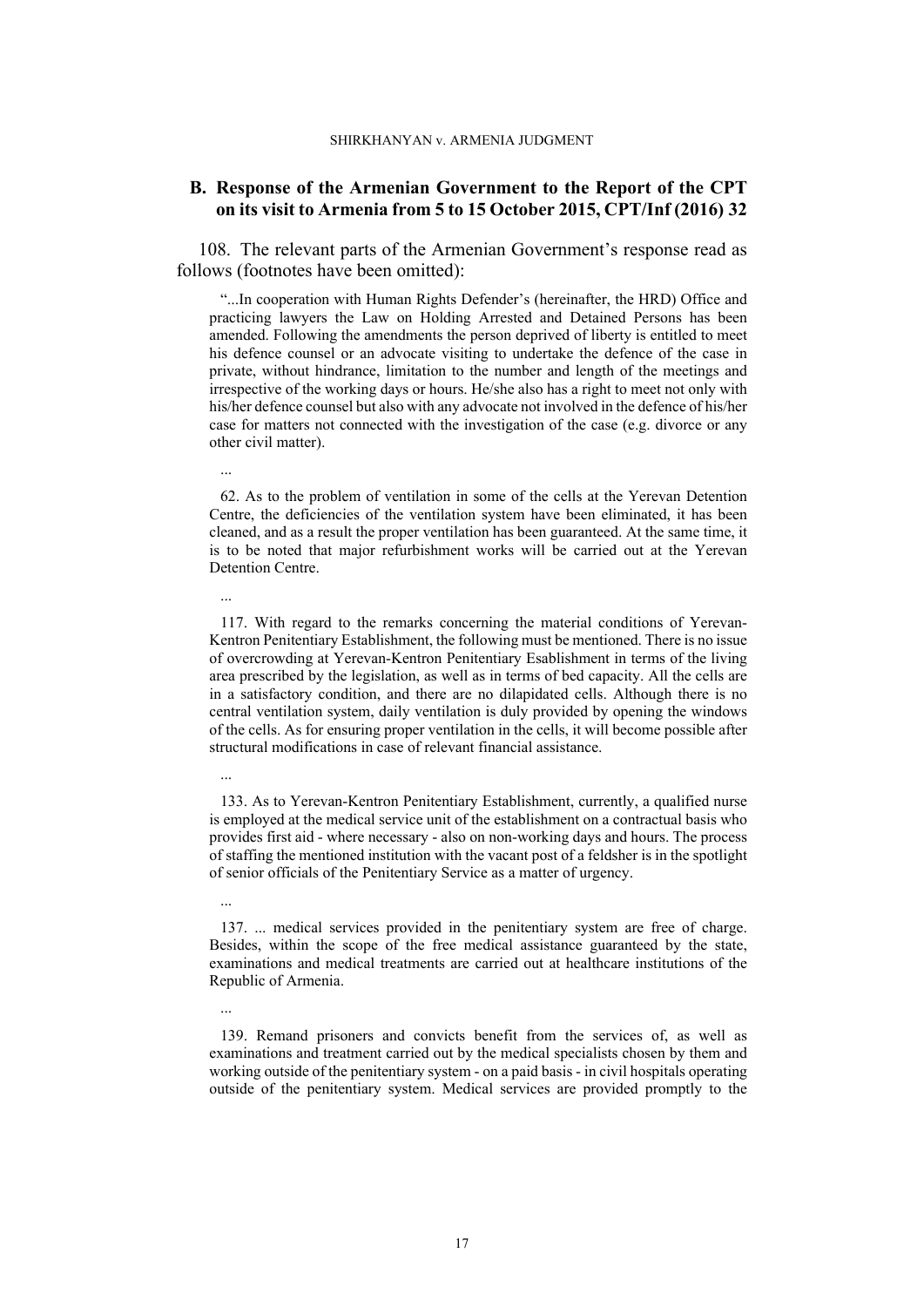remand prisoners and convicts who are in need of emergency medical assistance, while others - according to plan.

...

151. ... The comparison made according to years shows that the medical services of the Penitentiary Service are replenished with additional types of medicines every year. ... As regards medicine brought to penitentiary institutions by the relatives of persons deprived of liberty, pursuant to Government Decree No. 825-N persons deprived of liberty are entitled to freely benefit from services of other medical specialists and receive medicine not prohibited by the legislation..."

# **C. Standard Minimum Rules for the Treatment of Prisoners**

<span id="page-19-0"></span>109. Recommendation Rec(2006)2-rev of the Committee of Ministers to member States on the European Prison Rules states, in so far as relevant, the following:

"Legal advice

...

23.1 All prisoners are entitled to legal advice, and the prison authorities shall provide them with reasonable facilities for gaining access to such advice.

23.2 Prisoners may consult on any legal matter with a legal adviser of their own choice and at their own expense.

23.3 Where there is a recognised scheme of free legal aid, the authorities shall bring it to the attention of all prisoners.

23.4 Consultations and other communications, including correspondence about legal matters between prisoners and their legal advisers, shall be confidential.

23.5 A judicial authority may, in exceptional circumstances, authorise restrictions on such confidentiality to prevent serious crime or major breaches of prison safety and security.

23.6 Prisoners shall have access to, or be allowed to keep in their possession, documents relating to their legal proceedings."

# **D. European Agreement relating to Persons Participating in Proceedings of the European Court of Human Rights**

<span id="page-19-1"></span>110. The relevant provisions of the European Agreement relating to Persons Participating in Proceedings of the Court state the following:

#### "**Article 1**

1. The persons to whom this Agreement applies are:

a. any persons taking part in proceedings instituted before the Court as parties, their representatives and advisers;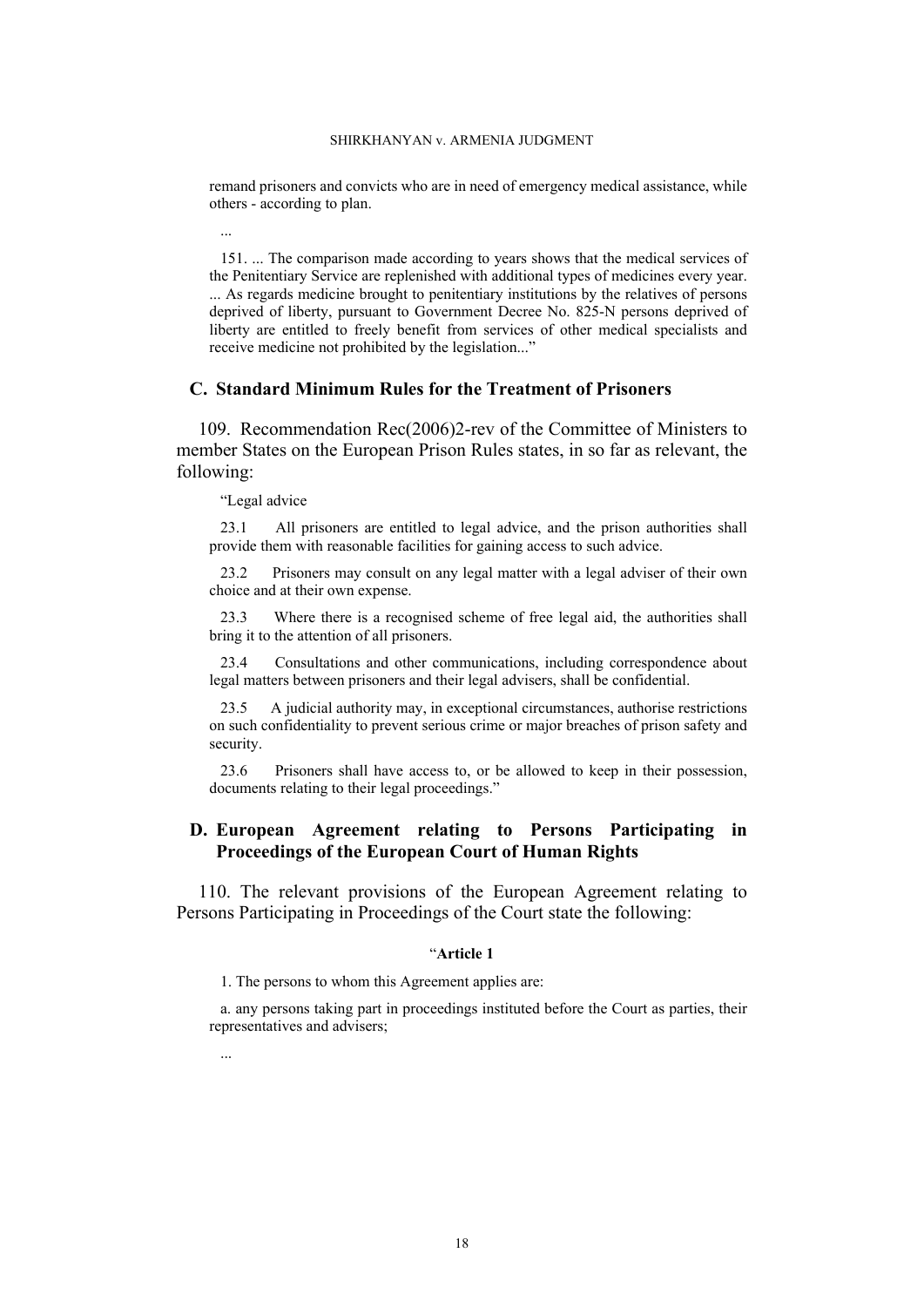#### **Article 3**

1. The Contracting Parties shall respect the right of the persons referred to in paragraph 1 of Article 1 of this Agreement to correspond freely with the Court.

2. As regards persons under detention, the exercise of this right shall in particular imply that:

c. such persons shall have the right to correspond, and consult out of hearing of other persons, with a lawyer qualified to appear before the courts of the country where they are detained in regard to an application to the Court, or any proceedings resulting therefrom."

# THE LAW

...

# I. ALLEGED VIOLATIONS OF ARTICLES 3 AND 13 OF THE **CONVENTION**

111. The applicant complained that the authorities failed to provide him with adequate medical treatment and daily assistance in detention, in breach of Article 3 of the Convention, which reads as follows:

"No one shall be subjected to torture or to inhuman or degrading treatment or punishment."

112. The applicant further complained that he had not had at his disposal an effective remedy for his complaints under Article 3 of the Convention, as required under Article 13 of the Convention, which reads as follows:

"Everyone whose rights and freedoms as set forth in [the] Convention are violated shall have an effective remedy before a national authority ...."

### **A. Admissibility**

<span id="page-20-0"></span>113. The Government argued that the applicant had failed to raise his complaints before the domestic authorities listed in Section 13 of the Law on Conditions for Holding Arrested and Detained Persons ("the Law"; see paragraph [94](#page-14-1) above) and to claim compensation for non-pecuniary damage from the State (see paragraphs [101-](#page-16-3)[105](#page-16-4) above).

The Government further argued that the applicant's complaints referring to the events before 16 March 2016 should be declared inadmissible for having been lodged outside the six-month time-limit in view of the fact that the applicant had introduced his complaints on 16 September 2016.

114. The applicant submitted that his numerous complaints to the authorities, including to the administration of the detention facility, had been fruitless and that he had therefore not had an effective remedy by means of which to complain about the quality of his treatment.

115. The Court notes that the Government's objection in respect of the non-exhaustion of domestic remedies is closely linked to the merits of the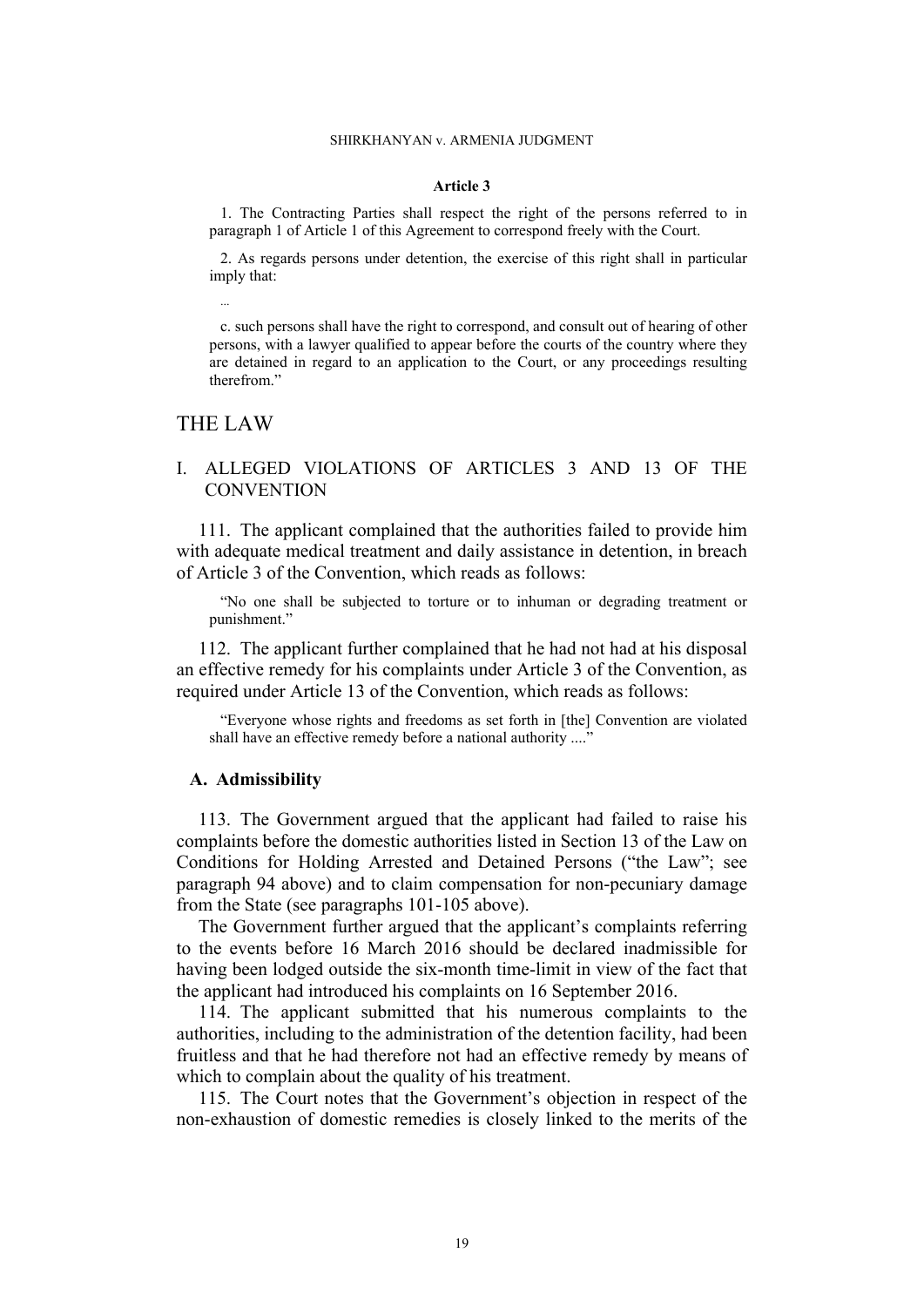applicant's complaint that he did not have at his disposal an effective remedy for his complaints concerning the absence of effective medical care and assistance while in detention. Accordingly, the examination of the Government's objection should be joined to the merits of the applicant's complaint under Article 13 of the Convention.

116. As regards the Government's objection concerning the nonobservance by the applicant of the six-month time-limit, the Court observes that the Government did not specify the final decision from which in their view the six-month period had started to run in respect of the applicant's complaints pertaining to the period before 16 March 2016.

117. The Court reiterates that as a rule, the six-month period runs from the date of the final decision in the process of exhaustion of domestic remedies. Where it is clear from the outset, however, that no effective remedy is available to the applicant, the period runs from the date of the acts or measures complained of, or from the date of knowledge of that act or its effect on or prejudice to the applicant, and, where the situation is a continuing one, once that situation ends (see, among many other authorities, *Mocanu and Others v. Romania* [GC], nos. 10865/09 and 2 others, § 259, ECHR 2014 (extracts)).

<span id="page-21-0"></span>118. The Court's approach to the application of the six-month rule to complaints concerning the conditions of an applicant's detention has been summarised as follows: a period of detention should be regarded as a "continuing situation" if the detention has been effected in the same type of detention facility in substantially similar conditions. Short periods of absence during which the applicant was taken out of the facility for interviews or other procedural acts would have no impact on the continuous nature of the detention. However, the applicant's release or transfer to a different type of detention regime, both within and outside the facility, would put an end to the "continuing situation". The complaint about the conditions of detention must be filed within six months of the end of the situation complained about or, if there was an effective domestic remedy to be exhausted, of the final decision in the process of exhaustion (see *Ananyev and Others v. Russia*, nos. 42525/07 and 60800/08, § 78, 10 January 2012; and *Gorbulya v. Russia*, no. 31535/09, § 47, 6 March 2014).

119. The Court observes that the applicant was admitted to Yerevan-Kentron detention facility on 21 December 2015 from where he was transferred to the Central Prison Hospital on 3 April 2017 (see paragraphs [14](#page-4-3)  and [64](#page-9-0) above). It further observes that during his stay in Yerevan-Kentron detention facility the applicant was twice transferred to hospital for brief periods – from 18 to 21 March 2016 and from 23 February to 3 March 2017 (see paragraphs [33](#page-5-0)[-34](#page-5-1) and [57-](#page-8-0)[58](#page-8-2) above). Having regard to its approach to the application of the six-month rule to complaints concerning conditions of detention (see paragraph [118](#page-21-0) above), the Court considers that the applicant's detention at Yerevan-Kentron detention facility from 21 December 2015 to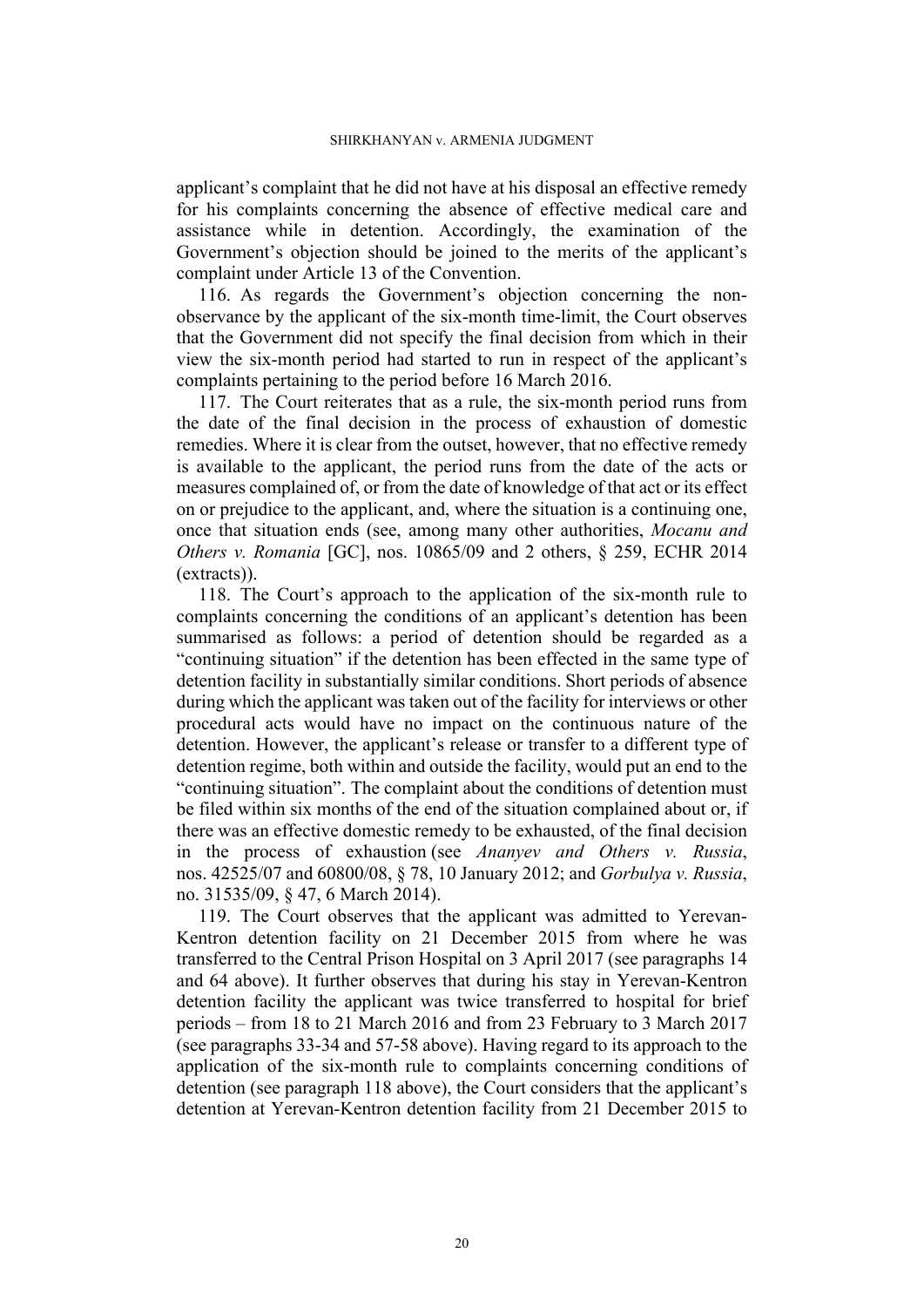3 April 2017 amounted to a "continuing situation". As the applicant introduced his complaints on 16 September 2016 while still being detained in Yerevan-Kentron detention facility, he complied with the six-month rule in respect of his complaints concerning the entire duration of his stay in that facility (see, *mutatis mutandis*, *Ananyev and Others*, cited above, § 73). The Government's objection of non-compliance with the six-month time-limit should therefore be dismissed.

120. The Court notes that these complaints are neither manifestly ill-founded nor inadmissible on any other grounds listed in Article 35 of the Convention. They must therefore be declared admissible.

## **B. Merits**

#### *1. The parties' submissions*

## **(a) The applicant**

121. The applicant maintained that there was no effective domestic remedy available to him in respect of his complaints under Article 3 of the Convention in relation to the lack of requisite medical care and assistance in detention. He had continuously addressed requests to the administration of Yerevan-Kentron detention facility to enable him to undergo the necessary medical examinations but those requests were either refused or granted with undue delays. He had also sent letters to the Minister of Justice and the Penitentiary Service. The applicant argued that the Government had failed to demonstrate that there existed any effective mechanisms for detainees with serious health issues to be provided with redress if their right to adequate medical treatment or detention conditions were breached. As regards the possibility to claim non-pecuniary damages from the State, the applicant submitted that compensation under that head depended on a finding by the national courts of a breach of Article 3 of the Convention. In any event, monetary compensation could not be regarded as adequate redress for an ongoing violation of the right to requisite medical care and assistance.

<span id="page-22-0"></span>122. The applicant further maintained that the administration of Yerevan-Kentron detention facility had failed properly to ensure his medical examinations and adequate medical treatment and that he had not received the requisite medical attention or medication. As a result, he had been put in a life-threatening situation when the need for an urgent medical intervention arose. At some point he was obliged to refuse taking vital medication as a means of last resort in an attempt to draw the authorities' attention to the critical state of his health. Furthermore, he had been deprived of basic assistance in performing daily tasks in absolute disregard of his mobility issues and had to rely most of the time on the assistance of cell-mates, who were not always available. The applicant also complained of the authorities' failure during his stay in Yerevan-Kentron detention facility to provide him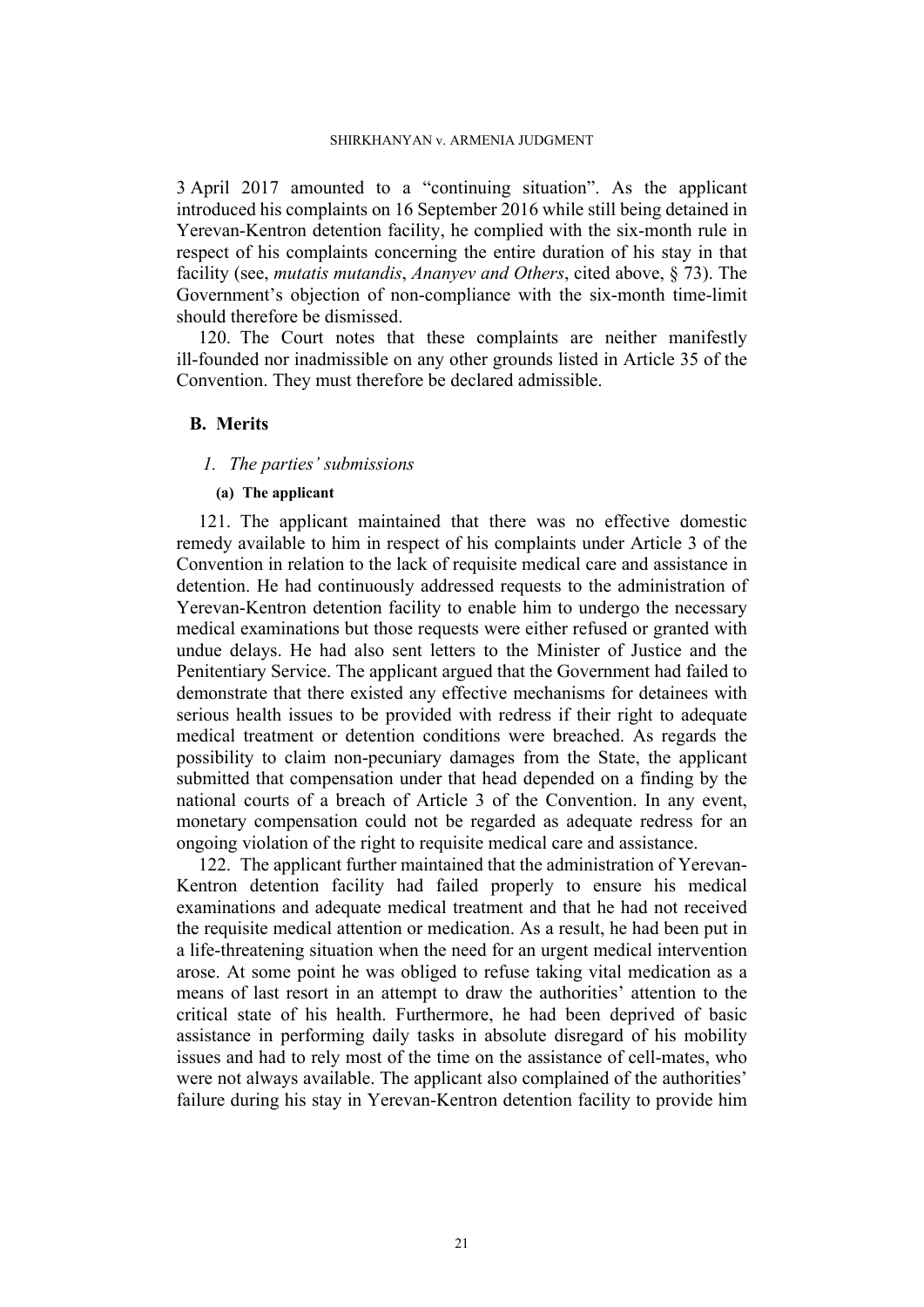with a wheelchair, to ensure his personal hygiene and to provide him with daily walks in view of his problems with mobility. He further submitted that he was also deprived of adequate medical assistance in the Central Prison Hospital since no specialist in vascular surgery and angiology was available there.

## **(b) The Government**

<span id="page-23-0"></span>123. The Government submitted that the authorities had ensured the applicant's high-standard medical care with public funds, which went beyond what was required by the Court's jurisprudence on the matter. In particular, the applicant had been treated in civilian hospitals when necessary, was frequently examined by leading professionals in the country, including by specialists of his own choosing, and had remained under constant medical supervision. At the same time, on various occasions the applicant had refused to take the medication offered to him or to be examined by the medical personnel of the detention facility. The applicant had occasionally been offered the possibility to take a shower. However, since 12 August 2016 he had refused to take a shower, explaining that he was unable to stand and would only take a bath with the help of his wife. Regular bandaging of his lower limbs with elastic bandages had been carried out. From 3 April 2017 the applicant had been placed in the Central Prison Hospital. He was able to move independently and would occasionally use the wheelchair and the crutches provided to him by the detention facility. The Government submitted that, while in the Central Prison Hospital, the applicant was regularly assisted by the relevant personnel in performing everyday tasks.

<span id="page-23-1"></span>124. In their further observations dated 28 February 2018 the Government submitted, *inter alia*, that at that point the applicant was being provided with a wheelchair round the clock. The Government stated that certain prescribed medication had been provided to the applicant by his relatives and averred that the authorities never created any obstacles to the applicant receiving medication from other sources.

## *2. The Court's assessment*

## **(a) Exhaustion of domestic remedies and alleged violation of Article 13 of the Convention**

# *(i) General principles*

125. The Court reiterates that the rule of exhaustion of domestic remedies referred to in Article 35 § 1 of the Convention obliges those seeking to bring a case against the State before an international judicial body to use first the remedies provided by the national legal system, thus dispensing States from answering before an international body for their acts before they have had an opportunity to put matters right through their own legal systems. In order to comply with the rule, normal recourse should be had by an applicant to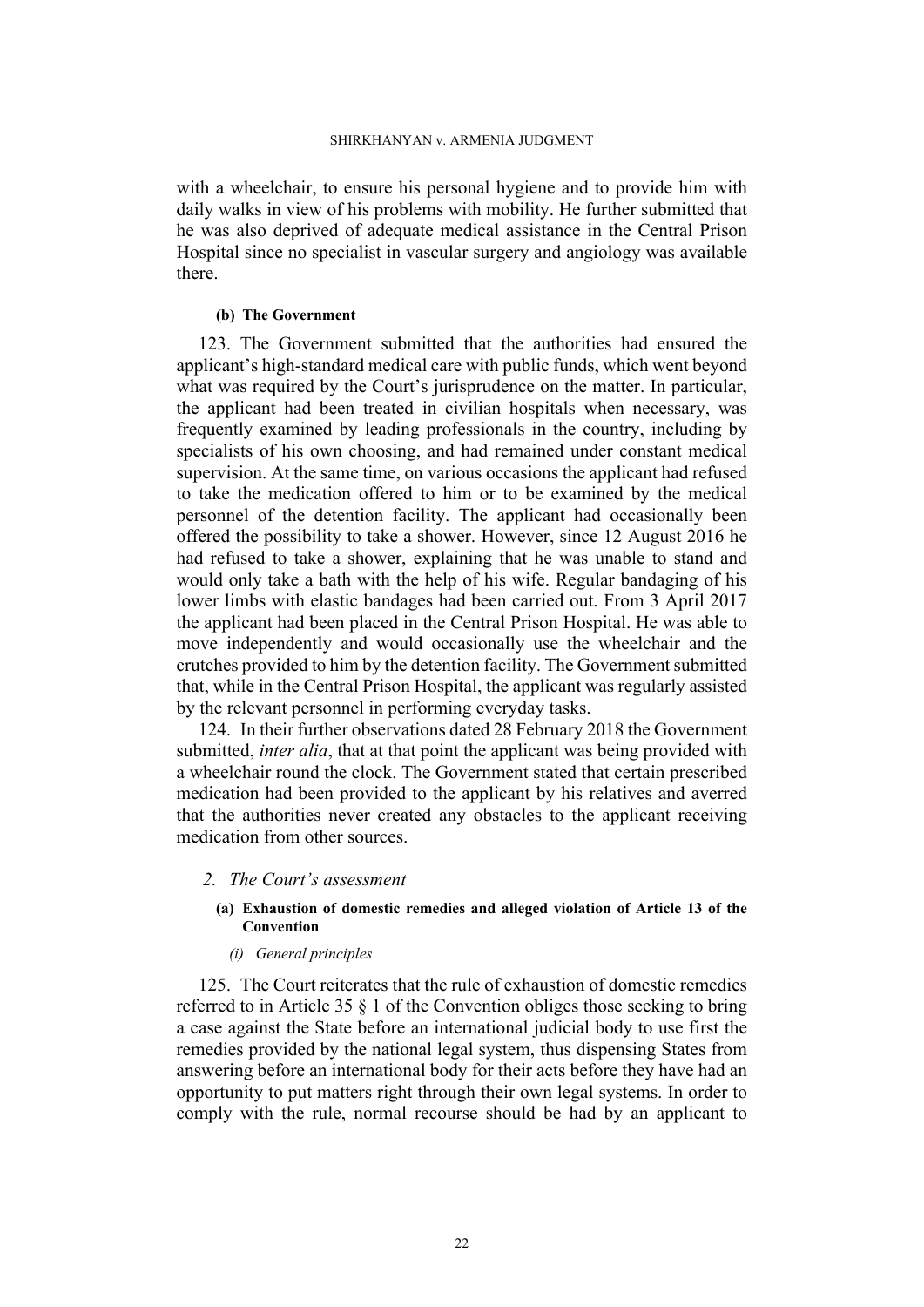remedies which are available and sufficient to afford redress in respect of the breaches alleged. The existence of the remedies in question must be sufficiently certain not only in theory but in practice, failing which they will lack the requisite accessibility and effectiveness (see *Vučković and Others v. Serbia* (preliminary objection) [GC], nos. 17135/11 and 29 others, § 70, 25 March 2014).

126. The rule is based on the assumption – reflected in Article 13 of the Convention, with which it has close affinity  $-$  that there is an effective remedy available to deal with the substance of an "arguable complaint" under the Convention and to provide appropriate relief. Moreover, it is an important aspect of the principle that the machinery of protection established by the Convention is subsidiary to the national systems safeguarding human rights (see *Kudła v. Poland* [GC], no. 30210/96, § 152, ECHR 2000-XI, and *Handyside v. the United Kingdom*, 7 December 1976, § 48, Series A no. 24).

127. It is incumbent on the Government claiming non-exhaustion to satisfy the Court that the remedy was an effective one, available in theory and in practice at the relevant time. Once this burden has been satisfied, it falls to the applicant to establish that the remedy advanced by the Government was in fact exhausted, or was for some reason inadequate and ineffective in the particular circumstances of the case, or that there existed special circumstances absolving him or her from this requirement (see *Vučković and Others*, cited above, § 77).

128. The scope of the Contracting States' obligations under Article 13 varies depending on the nature of the applicant's complaint; the "effectiveness" of a "remedy" within the meaning of Article 13 does not depend on the certainty of a favourable outcome for the applicant. At the same time, the remedy required by Article 13 must be "effective" in practice as well as in law, in the sense of either preventing the alleged violation or its continuation, or providing adequate redress for any violation that has already occurred (see *Kudła*, cited above, §§ 157-58, and *Wasserman v. Russia* (no. 2), no. 21071/05, § 45, 10 April 2008).

<span id="page-24-0"></span>129. Where the fundamental right to protection against torture and inhuman and degrading treatment is concerned, the preventive and compensatory remedies must be complementary in order to be considered effective. The existence of a preventive remedy is indispensable for the effective protection of individuals against the kind of treatment prohibited by Article 3 of the Convention. Indeed, the particular importance attached by the Convention to that provision requires, in the Court's view, that the States Parties establish, over and above a compensatory remedy, an effective mechanism in order to put a rapid end to any such treatment. Were it otherwise, the prospect of future compensation would legitimise particularly severe suffering in breach of this core provision of the Convention (see *Ananyev and Others*, cited above, § 98).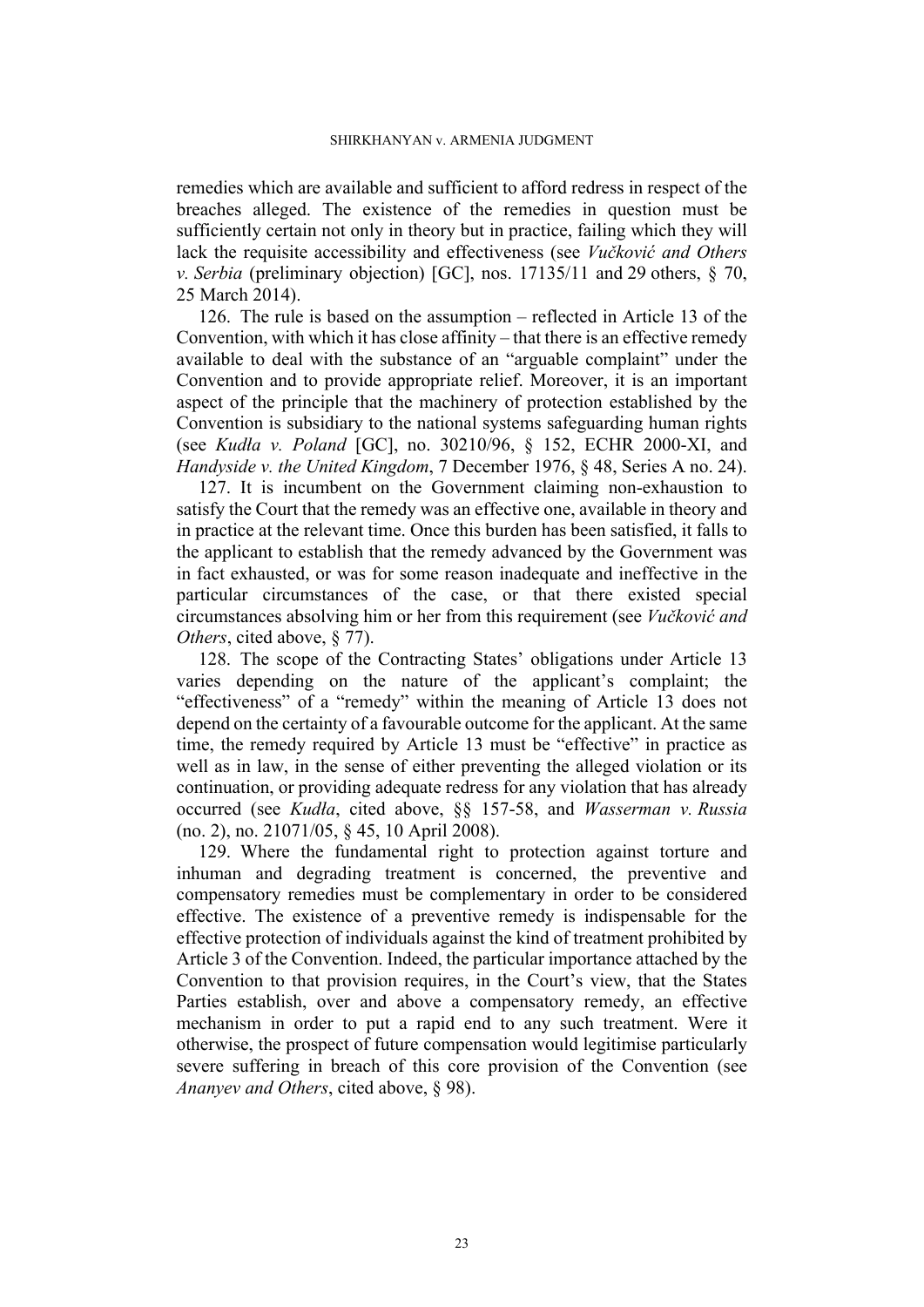#### SHIRKHANYAN v. ARMENIA JUDGMENT

In this context, the Court reiterates that for a person held in conditions incompatible with the requirements of Article 3 of the Convention, a remedy capable of rapidly bringing the ongoing violation to an end is of the greatest value and, indeed, indispensable in view of the special importance attached to the right under that Article. However, once the impugned situation has come to an end because this person has been released or placed in conditions that meet the requirements of Article 3, he or she should have an enforceable right to compensation for any breach that has already taken place (see *Neshkov and Others v. Bulgaria*, nos. 36925/10 and 5 others, § 181, 27 January 2015).

### *(ii) Application of these principles to the present case*

130. In the present case, according to the Government, the applicant had an effective domestic remedy at his disposal, namely that he could have lodged a complaint under Section 13 of the Law (see paragraph [113](#page-20-0) above).

131. The Court observes that according to the above provision, a detainee has the right to lodge complaints concerning a violation of his rights with the administration of the detention facility, its superiors, the court, the Prosecutor's office, the Human Rights Defender, State and local self-governance bodies, non-governmental entities and political parties, the mass media, as well as international human rights protection bodies or organisations (see paragraph [94](#page-14-1) above). While this provision mentions numerous authorities and bodies to which a detainee has the right to complain, the Government specifically argued that the applicant had failed to apply to the administration of the detention facility, the prosecutor and to a court (see paragraph [113](#page-20-0) above).

<span id="page-25-0"></span>132. The Court notes that it has already examined the effectiveness of the remedy suggested by the Government in several cases concerning inadequate conditions of detention and found it to be ineffective. The Court held, in particular, that the Government had failed to specify to which of the numerous authorities mentioned in Section 13 of the Law (see paragraph [94](#page-14-1) above) the applicants were supposed to apply and what specific measures could have been taken by those bodies to provide redress for the applicants' complaints taking into account that the issues raised were of a structural nature (see *Kirakosyan v. Armenia*, no. 31237/03, §§ 57-58, 2 December 2008; *Mkhitaryan v. Armenia*, no. 22390/05, § 43, 2 December 2008; and *Gaspari v. Armenia*, no. 44769/08, § 46, 20 September 2018). However, considering that the issues raised by the applicant in the present case are not of a structural nature and concern his personal situation, the Court finds it necessary to examine the effectiveness of the same domestic remedy in relation to the applicant's complaints concerning the quality of medical care and conditions of detention of persons requiring special assistance.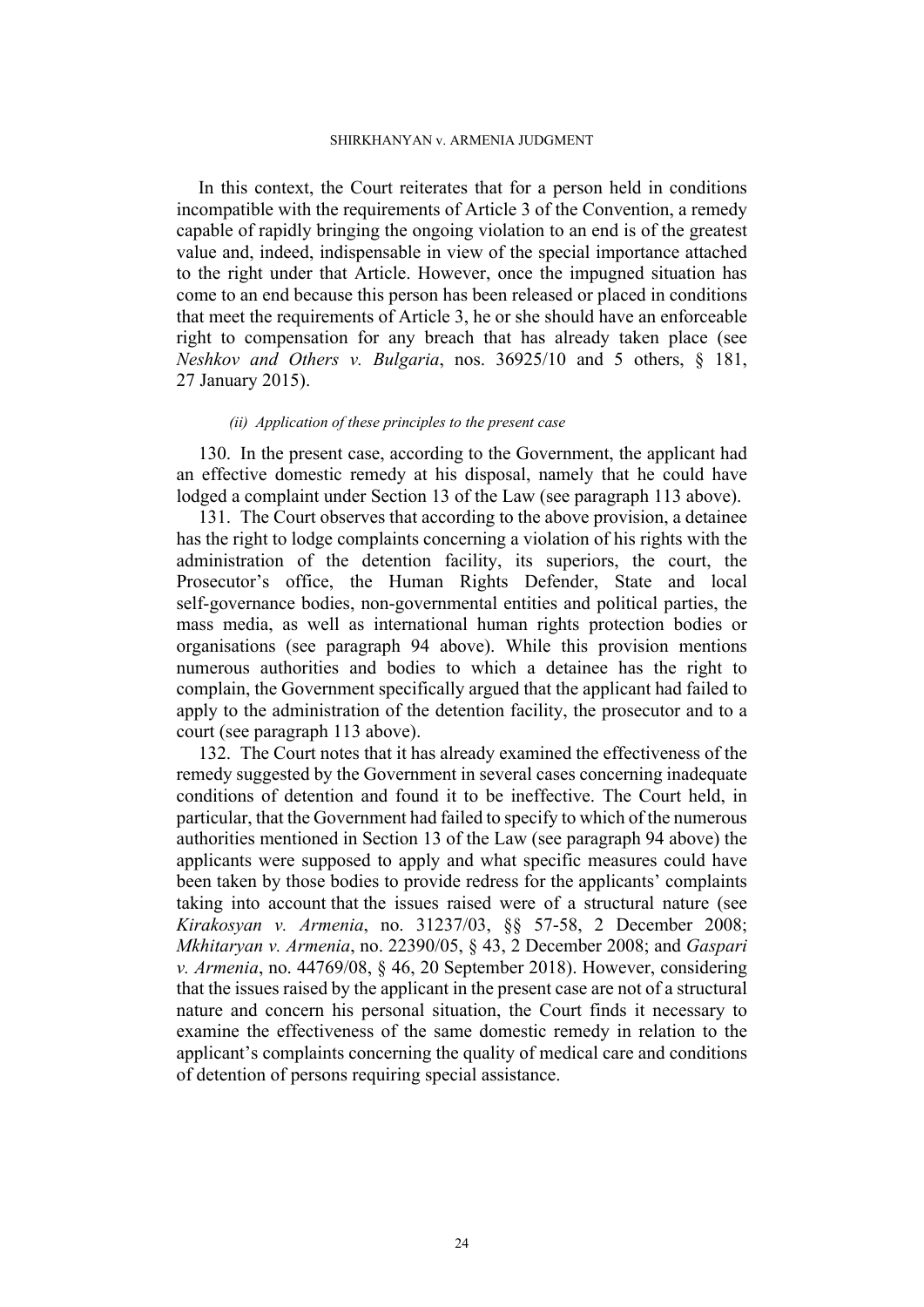#### ( $\alpha$ ) Complaint to the administration of the detention facility

133. Section 13 of the Law establishes the detainees' right to complain to the administration of the detention facility about a violation of their rights (see paragraph [94](#page-14-1) above). Furthermore, the Court observes that the authorities in charge of a detention facility have the primary responsibility for ensuring appropriate conditions of detention, including adequate health care for detainees. It follows that a complaint of inadequate medical care of and lack of requisite assistance to seriously ill detainees would necessarily call into question the way in which the administration of the detention facility had discharged its duty to ensure adequate health care for detainees (see *Reshetnyak v. Russia,* no. 56027/10, § 62, 8 January 2013; and *Gorbulya*, cited above, § 56).

134. Accordingly, the Court does not consider that the prison authorities would have a sufficiently independent standpoint to satisfy the requirements of Article 13 of the Convention (see *Silver and Others v. the United Kingdom*, 25 March 1983, § 113, Series A no. 61): in deciding on a complaint concerning conditions of detention or a detainee's medical care for which they themselves were responsible, they would in reality be judges in their own cause (see *Reshetnyak*, § 62; *Gorbulya*, § 56; and *Ananyev and Others*, § 101, all cited above).

## (β) Complaint to the prosecutor

135. The Government did not specify the type of redress the applicant could have obtained for the alleged violation of his rights under Article 3 of the Convention by filing a complaint with a prosecutor.

136. Having said that, the Court observes that in the domestic legal system the prosecutor has the competence to oversee the lawfulness of the investigation and of the application of criminal penalties (see paragraphs [97](#page-15-0)  and [100](#page-15-2) above).

137. In so far as overseeing the lawfulness of the investigation is concerned, the prosecutor has the competence to eliminate unlawful or unsubstantiated decisions of the body conducting the investigation and to decide on the appeals against the latter's decisions and actions (see paragraph [98](#page-15-1) above). However, in circumstances where complaints concerning the quality of the medical care and assistance provided to a seriously ill detainee relate to the acts or omissions of the administration of the detention facility and not to a specific decision or action (an act or omission) of the investigating body, there is nothing to suggest that a complaint to the prosecutor constitutes an effective remedy in respect of such complaints.

138. In so far as the prosecutor also has the function of overseeing the compliance by the prison authorities with the applicable legal regulations, the Court notes that in terms of Section 29 of the Law on the Prosecutor's Office,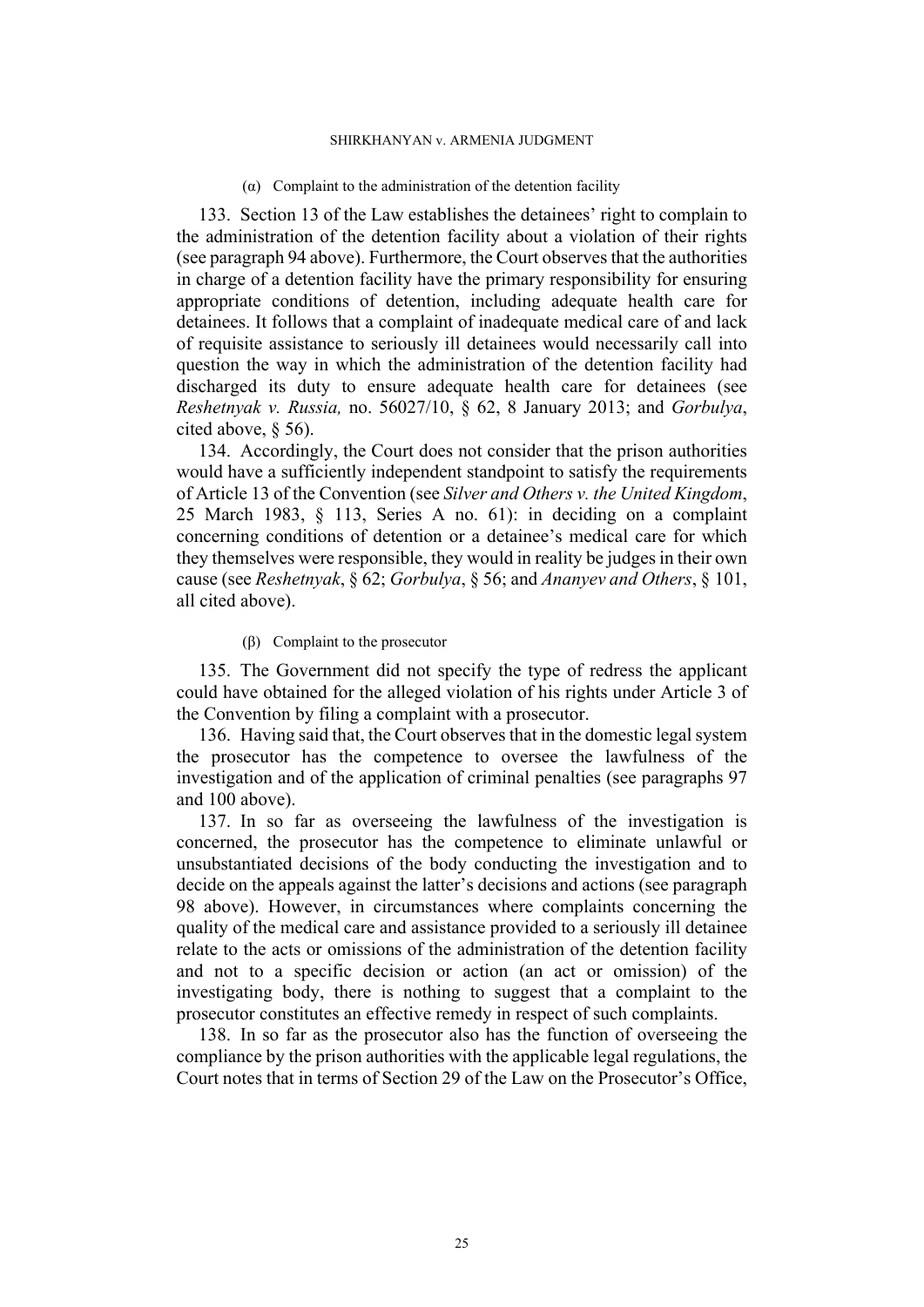the prosecutor's competence is limited to merely requesting explanations from the relevant official (see paragraph [100](#page-15-2) above).

139. In this context, the Court reiterates that a hierarchical complaint which does not give the person making it a personal right to the exercise by the State of its supervisory powers cannot be regarded as an effective remedy for the purposes of Article 35 of the Convention (see *Horvat v. Croatia*, no. 51585/99, § 47, ECHR 2001-VIII).

140. While the Court accepts the assertion that detainees may send their complaints against prison authorities to a prosecutor, it notes that there is in any event no legal requirement on the prosecutor to hear the complainant or ensure his or her effective participation in the ensuing proceedings, which would entirely be a matter between the supervising prosecutor and the supervised body, that is the relevant prison authority. In any event, the prosecutor has no legal duty under domestic law to decide on such a complaint (see paragraph [100](#page-15-2) above). In addition, the complainant would not be a party to any proceedings and would only be entitled to obtain information about the way in which the supervisory body dealt with the complaint. Since the complaint to a prosecutor does not give the person using it a personal right to the exercise by the State of its supervisory powers, it cannot be regarded as an effective remedy (see *Reshetnyak*, cited above, § 64).

(γ) Judicial complaint

141. The Government claimed that the applicant failed to lodge a proper judicial complaint in respect of his complaints under Article 3 of the Convention (see paragraph [113](#page-20-0) above).

<span id="page-27-0"></span>142. The Court observes that, as in the other Armenian cases cited above (see paragraph [132](#page-25-0) above), in the present case the Government failed to specify which jurisdiction had the competence to examine complaints with regard to the lack of adequate medical care and assistance while in detention and most importantly the type of redress which could have been provided. Furthermore, it is not even clear whether, according to the Government, the applicant should have lodged a complaint with a court other than the one deciding on the matter of his detention or make a separate complaint with the same court.

<span id="page-27-1"></span>143. The Court notes that by virtue of Article 290 of the Code of Criminal Procedure the participants in the criminal proceedings whose rights and lawful interests have been violated are entitled to lodge judicial complaints against the unlawfulness and unfoundedness of the decisions and actions of the investigating and prosecuting authorities (see paragraph [99](#page-15-3) above). It observes, however, that the Government did not submit any examples from domestic case-law to illustrate that a detainee had been able to vindicate his or her rights by having recourse to this remedy in the context of acts or omissions of the authorities in charge of a detention facility in relation to the health care and conditions of detention of detainees requiring special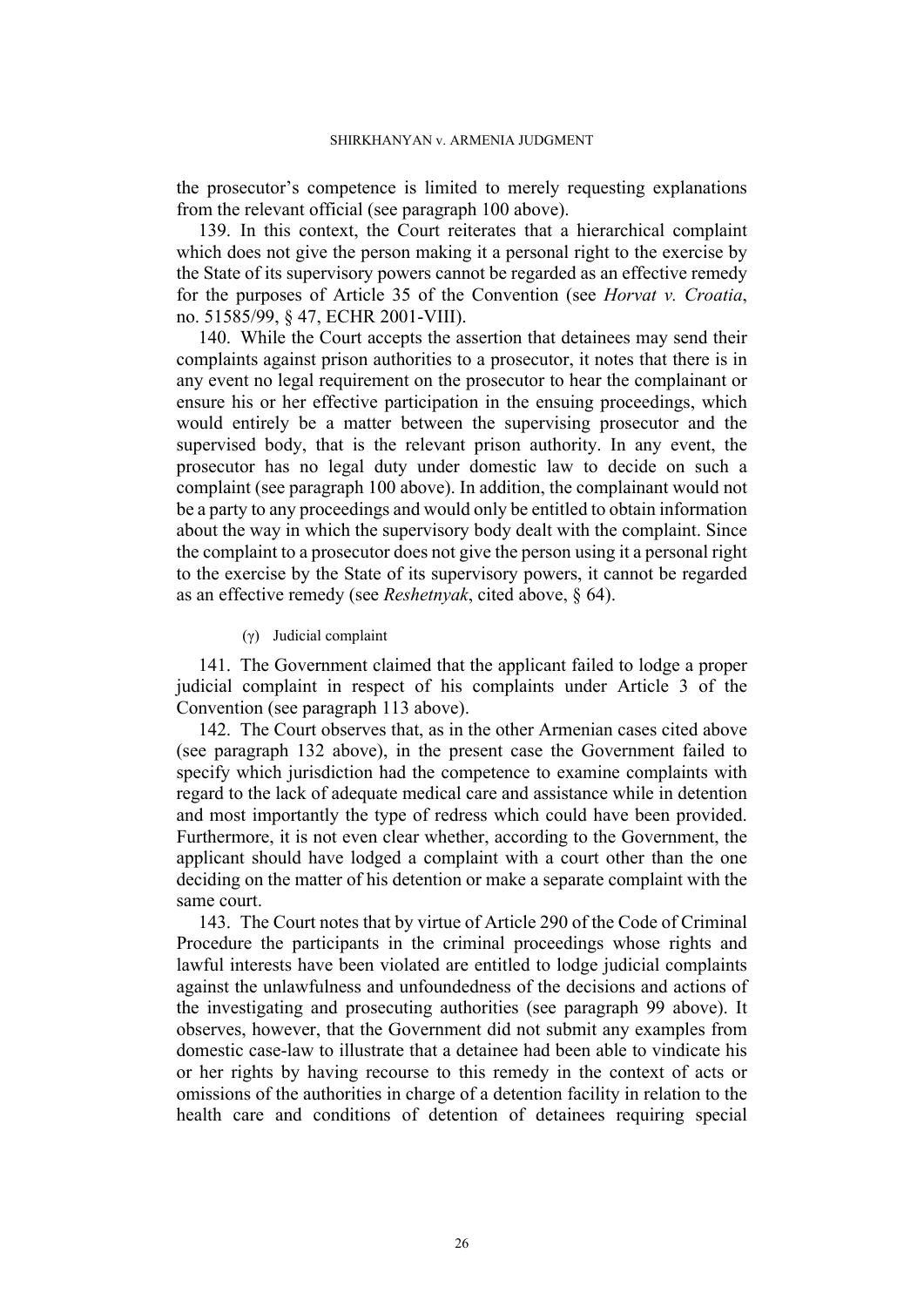assistance. The Court is therefore unable to conclude that the effectiveness of this remedy has been demonstrated.

#### (δ) Claim for compensation of non-pecuniary damage

144. Lastly, the Government argued that the applicant could have claimed compensation for non-pecuniary damage from the State. The Court observes in this regard that following legislative amendments which entered into force on 1 November 2014, the Civil Code provides for a possibility to claim compensation for non-pecuniary damage for violations of rights guaranteed under the Convention, including the rights protected by Article 3 of the Convention (see paragraphs [103,](#page-16-1) [104](#page-16-2) and [106](#page-16-5) above).

145. The Court notes that the newly-introduced Article 162.1 of the Civil Code states that a person may claim compensation for non-pecuniary damage from the State if a violation has been established by the prosecuting authority or a court (see paragraph [103](#page-16-1) above), while the newly-introduced Article 1087.2 of the same Code (see paragraph [104](#page-16-2) above), which sets out the relevant procedure, provides that a claim for compensation for non-pecuniary damage may be submitted to a court together with a claim seeking to establish a breach of the rights guaranteed by the Convention. However, the Government have not provided any example of cases in which a court has considered both the question of violation of a person's Convention right and non-pecuniary damages together and current practice still appears to be that an award is conditional on the prior establishment of the breach of the person's rights by the prosecuting authority or a court. In any event, as noted above, it has not been demonstrated in the present case that there exists a clear procedure for lodging judicial complaints concerning inadequate health care and conditions of detention of detainees requiring special assistance (see paragraphs [142](#page-27-0) and [143](#page-27-1) above). Hence, it is not clear which jurisdiction would have the competence to establish a breach of Article 3 of the Convention on account of the lack of adequate medical care and assistance while in detention and to examine a claim for compensation for nonpecuniary damage stemming from that breach. Consequently, the Court finds that this remedy could not offer reasonable prospects of success to the applicant. This finding is further reinforced by the fact that the Government did not provide any example of domestic case-law in which compensation for non-pecuniary damage was awarded with respect to complaints concerning lack of adequate medical treatment and quality of care for seriously-ill detainees.

146. In any event, as noted above, the availability of a compensatory remedy alone would not have been sufficient considering that the applicant was still in detention when he lodged his application (see paragraph [129](#page-24-0)  above).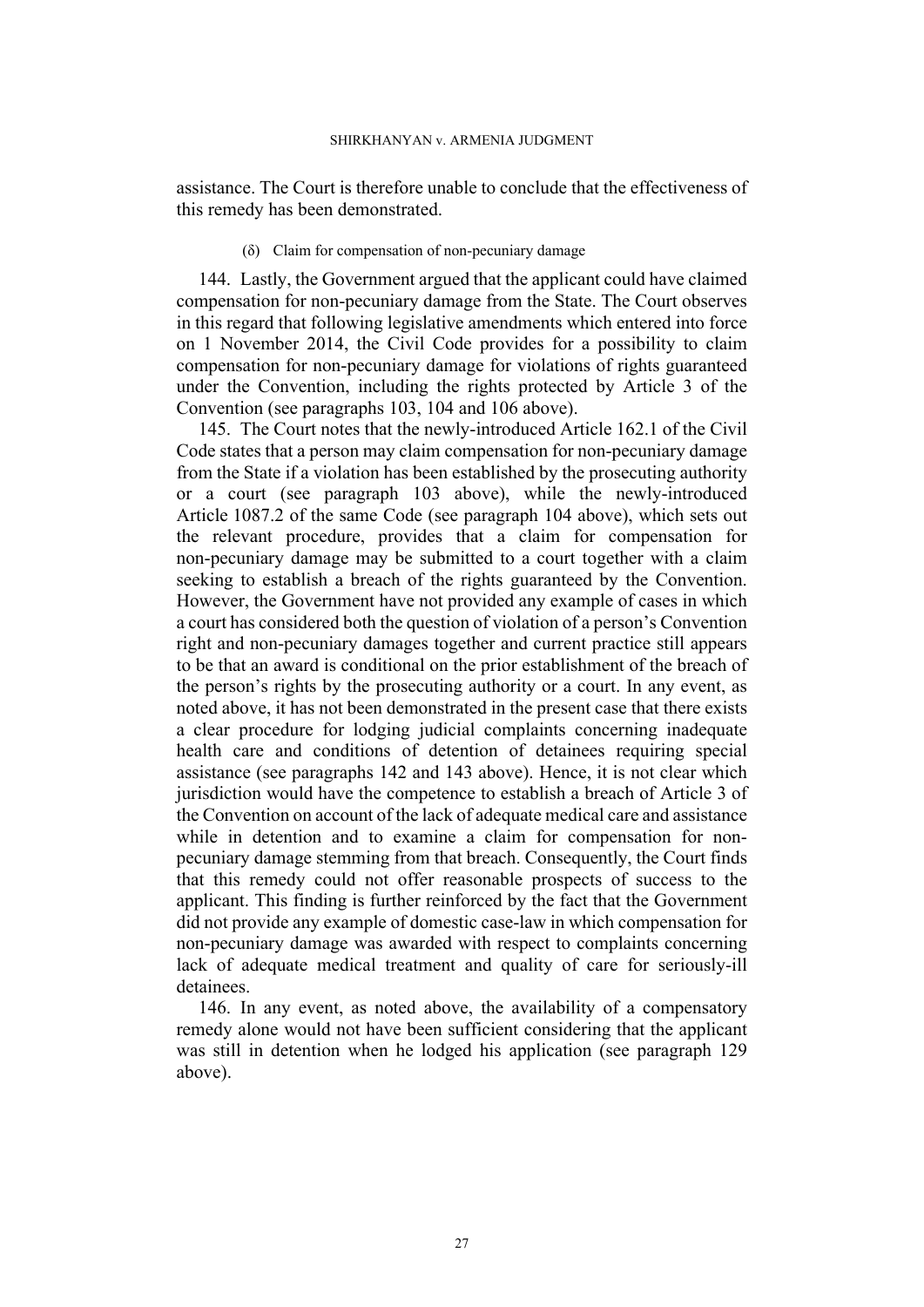#### (ε) Conclusion

147. In view of the foregoing, the Court concludes that none of the legal avenues put forward by the Government constituted an effective remedy that could have been used to prevent the alleged violations or their continuation and provide the applicant with adequate and sufficient redress for his complaints under Article 3 of the Convention.

148. Accordingly, the Court finds that the applicant did not have at his disposal an effective domestic remedy for his complaints, in breach of Article 13 of the Convention, and dismisses the Government's objection of non-exhaustion of domestic remedies.

#### **(b) Alleged violation of Article 3 of the Convention**

### *(i) General principles*

149. The relevant principles with respect to medical care to be provided to persons deprived of their liberty have been summarised in paragraphs 135-37 of the Court's judgment in *Blokhin v. Russia* ([GC], no. 47152/06, 23 March 2016).

150. On the whole, the Court reserves sufficient flexibility in defining the required standard of health care, deciding it on a case-by-case basis. That standard should be "compatible with the human dignity" of a detainee, but should also take into account "the practical demands of imprisonment" (see *Aleksanyan v. Russia*, no. 46468/06, § 140, 22 December 2008).

151. As regards cases concerning detainees with disabilities, the Court has considered that where the authorities decide to place and keep a disabled person in detention, they should demonstrate special care in guaranteeing such conditions as correspond to the special needs resulting from his disability (see, for example, *Z.H. v. Hungary*, no. 28973/11, § 29, 8 November 2012, and *Jasinskis v. Latvia*, no. 45744/08, § 59, 21 December 2010).

<span id="page-29-0"></span>152. The Court has also found that leaving a person with a serious physical disability to rely on his cellmates for assistance with using the toilet, bathing and getting dressed or undressed, contributed to the finding that the conditions of detention had amounted to degrading treatment (see *D.G. v. Poland*, no. 45705/07, § 177, 12 February 2013; *Helhal v. France*, no. 10401/12, § 62, 19 February 2015; and *Topekhin v. Russia*, no. 78774/13, § 86, 10 May 2016).

153. Lastly, allegations of ill-treatment must be supported by appropriate evidence. An unsubstantiated allegation that medical care has been nonexistent, delayed or otherwise unsatisfactory is normally insufficient to disclose an issue under Article 3 of the Convention. A credible complaint should normally include, among other things, sufficient reference to the medical condition in question; the medical treatment that was sought, provided, or refused; and some evidence – such as expert reports – which is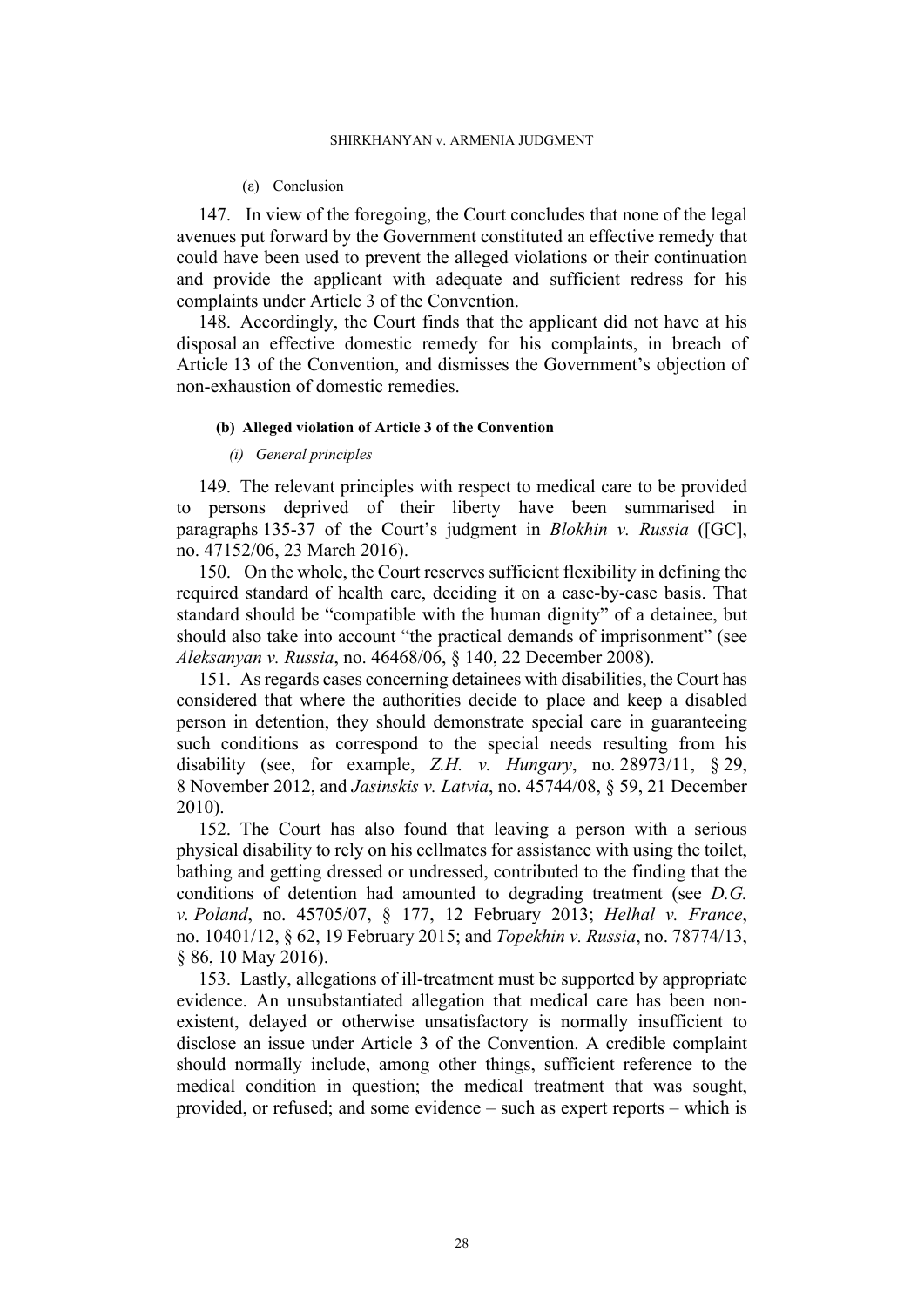capable of disclosing serious failings in the applicant's medical care (see *Krivolapov v. Ukraine*, no. 5406/07, § 76, 2 October 2018, with further references).

### *(ii) Application of these principles to the present case*

#### (α) Medical treatment

154. The Court notes that the applicant had health issues, particularly arterial problems, prior to his admission to Yerevan-Kentron detention facility (see paragraphs [6](#page-3-0) and [14](#page-4-3) above). It further notes that during the applicant's stay in that detention facility his health condition apparently deteriorated. In particular, when examined by a neurologist on 11 August 2016 the applicant was diagnosed with multifocal brain damage, vascular encephalopathy and gross impairment of coordination and his placement in a specialist medical establishment was considered necessary (see paragraph [43](#page-6-0)  above).

155. The applicant made a number of very detailed complaints with regard to the deficiencies in the organisation of his medical treatment during his stay in Yerevan-Kentron detention facility. He complained in more general terms of the lack of specialist care in the Central Prison Hospital (see paragraph [122](#page-22-0) above).

156. The Court observes that during his stay in Yerevan-Kentron detention facility, which lasted more than fifteen months – from 21 December 2015 until 3 April 2017 (see paragraphs [14](#page-4-3) and [64](#page-9-0) above), the applicant's medical care was to be organised through visits by relevant specialists and through medical examinations in specialist civilian hospitals. At the same time, no specialist care was available to the applicant after his placement in the Central Prison Hospital either as was confirmed by the Ombudsman in the decision of 10 November 2016 (see paragraph [48](#page-7-1) above).

<span id="page-30-0"></span>157. As regards specifically the applicant's contention that the failure by the administration of Yerevan-Kentron detention facility to organise his prompt and accurate diagnosis and treatment resulted in a life-threatening condition for him, the Court cannot speculate on whether, as argued by the applicant (see paragraph [122](#page-22-0) above), the emergency situation which arose in March 2016 (see paragraph [33](#page-5-0) above) was directly attributable to the authorities' failure in their duty to ensure proper medical care for the applicant. At the same time, the Court cannot overlook the notable delays in organising the applicant's medical examinations and in the follow up on the requests of urgent medical intervention of 30 January and 8 February 2016 (see paragraphs [25](#page-5-2) and [27](#page-5-3) above). In addition, notwithstanding the drastic deterioration of the applicant's health, the duplex scan of the lower limbs that had been recommended by a surgeon on 2 February 2016 (see paragraph [28](#page-5-4)  above) was only carried out on 15 February 2016 (see paragraph [29](#page-5-5) above). Furthermore, following the applicant's request of 10 March 2016 to be seen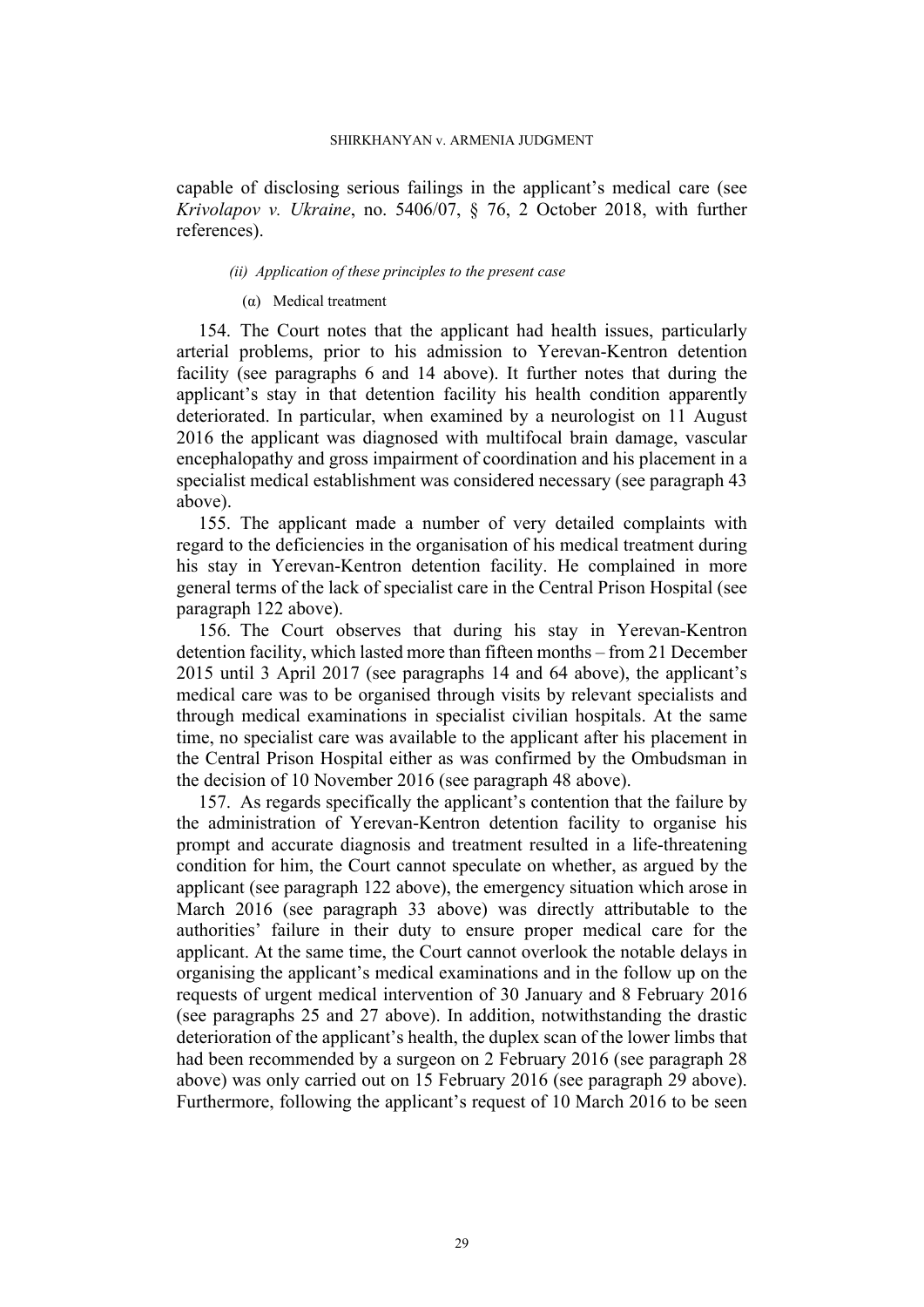by his doctor, the latter was allowed to visit him only on 17 March 2016 (see paragraphs [31](#page-5-6) and [32](#page-5-7) above) whereas already on 18 March 2016 the applicant's emergency hospitalisation became necessary (see paragraph [33](#page-5-0)  above).

158. The Court takes note that the deficiencies in the manner in which the applicant's medical care was organised in Yerevan-Kentron detention facility were acknowledged by the Ombudsman as well as by the Public Observers Group both of which considered the applicant's medical treatment there to be inadequate and requested his transfer to a specialist hospital (see paragraphs [48](#page-7-1) and [53](#page-8-3) above). However, the applicant was only admitted for in-patient treatment in a civilian hospital on 23 February 2017 following a request of information from the Court in relation to the applicant's request for an interim measure (see paragraphs [56,](#page-8-4) [57,](#page-8-0) [79](#page-12-2) and [80](#page-12-0) above).

159. As pointed out by the Government (see paragraph [123](#page-23-0) above), there is indeed ample evidence in the case file that the applicant was visited by a number of specialists, including his treating doctors or leading specialists in the fields of vascular surgery, cardiology and neurology and that on various occasions the authorities organised the applicant's medical examinations in civilian specialist clinics (see, for example, paragraphs [29](#page-5-5), [39](#page-6-1) and [41](#page-6-2) above). However, the mere fact that a detainee is seen by a doctor and prescribed a certain form of treatment cannot automatically lead to the conclusion that the medical assistance was adequate (see *Hummatov v. Azerbaijan*, nos. 9852/03 and 13413/04, § 116, 29 November 2007). In the Court's opinion the Government failed to demonstrate that the authorities ensured that a comprehensive therapeutic strategy aimed at adequately treating the applicant's health problems or preventing their aggravation was put in place. Furthermore, the delays in organising the prescribed medical examinations in due time (see, for instance, paragraph [157](#page-30-0) above as regards the delays in organising the applicant's urgent medical examinations as well as paragraphs [39](#page-6-1) and [41](#page-6-2) above when the MRT examination prescribed by the applicant's doctor was carried out almost a month later) and the acknowledged failure to provide the entirety of the prescribed medication (see paragraphs [63](#page-9-1) and [124](#page-23-1) above) show that the necessary conditions were not created for the prescribed treatment to be actually followed through.

160. Thus, having regard to the lack of systemic and comprehensive treatment of the applicant's special health needs, the authorities' failure to ensure the timely organisation of the applicant's medical examinations and to provide him with the prescribed medication, the Court finds that the applicant was not provided with requisite medical care while in detention.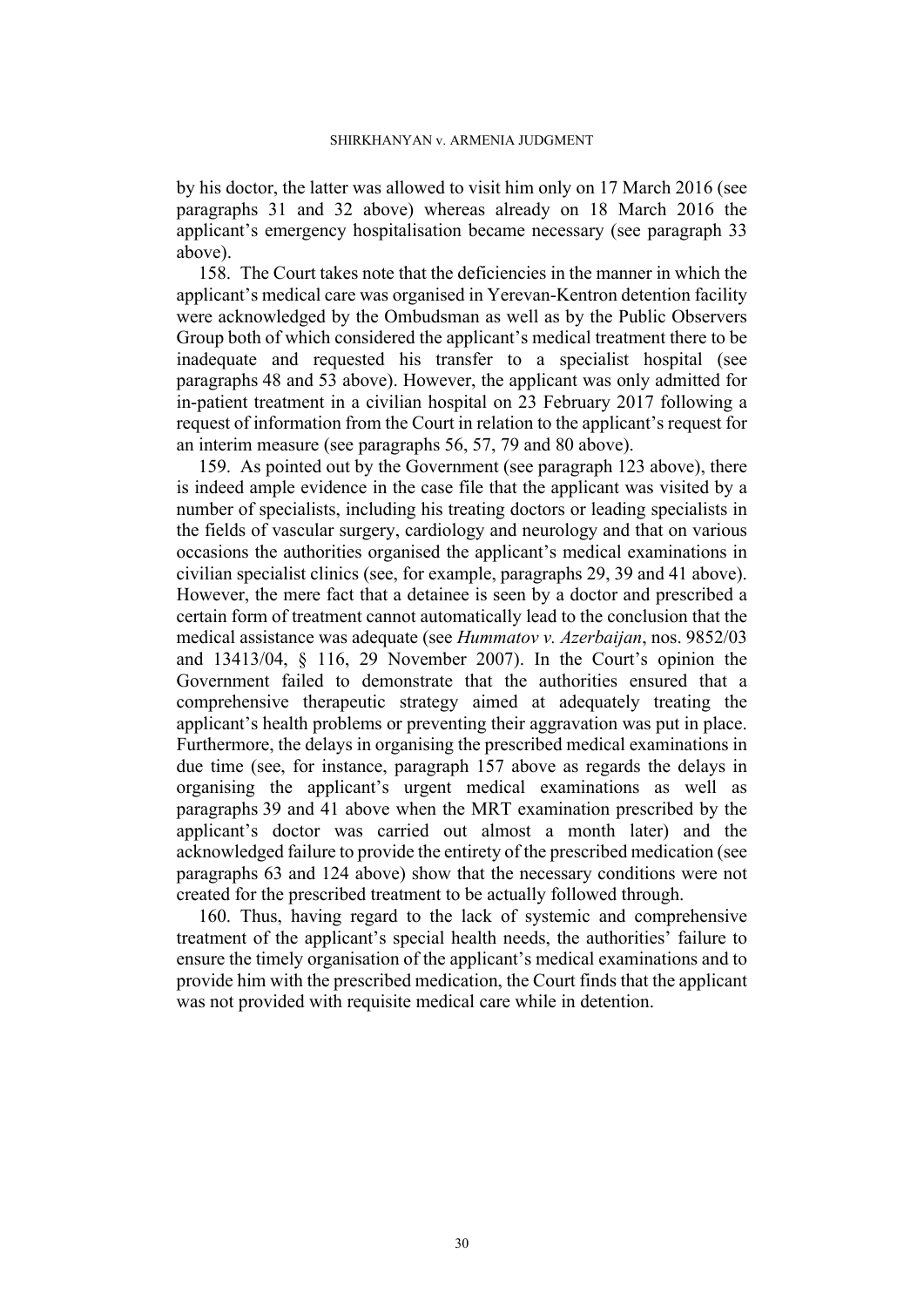#### (β) Quality of care

### ‒ *Daily assistance*

161. The Court notes that the applicant did not make any specific complaints about the manner in which his assistance was organised after his transfer to the Central Prison Hospital (see paragraphs [64](#page-9-0) and [122](#page-22-0) above).

162. In so far as the period preceding the applicant's transfer to the Central Prison Hospital is concerned, the Court observes that the Government did not specifically challenge the applicant's account that during his stay in Yerevan-Kentron detention facility he depended exclusively on his cell-mates in performing his daily tasks, including getting out of the bed, getting dressed and going to the toilet (see paragraphs [81](#page-12-1) and [123](#page-23-0) above). While the Government in general terms stated that the applicant was being assisted (see paragraph [81](#page-12-1) above), they failed to provide any details and to submit any evidence to support that claim.

163. The Court notes that the fact that the applicant's care during the entire period of his stay in the Yerevan-Kentron detention facility had been ensured by his cell-mates was expressly acknowledged by the Ombudsman in the decision of 10 November 2016 (see paragraph [48](#page-7-1) above).

164. The Court has already criticised schemes whereby a prisoner with a physical disability is provided routine assistance by his fellow inmates (see paragraph [152](#page-29-0) above), and considered that that must have given rise to considerable anxiety on the applicant's part and placed him in a position of inferiority vis-à-vis the other prisoners (see, among many other authorities, *Farbtuhs v. Latvia*, no. 4672/02, § 60, 2 December 2004).

165. In the context of the applicant's need for special assistance in view of his moving difficulty linked primarily to the vascular problems in his lower limbs (see paragraph [58](#page-8-2) above), the Court finds it striking that the authorities even refused such a basic request as that to be provided with a wheelchair which had been submitted by the applicant on 9 February 2017 (see paragraph [54](#page-8-5) above). It was not until the Government filed their further observations on 28 February 2018 that they stated that the applicant was being provided with a wheelchair on a constant basis (see paragraph [124](#page-23-1) above).

#### ‒ *Hygiene*

166. The Court has held that access to properly equipped and hygienic sanitary facilities is of paramount importance for maintaining the inmates' sense of personal dignity (see *Ananyev and others*, cited above, § 156).

167. The Court observes that the applicant had not been able to take a shower from 12 August 2016, the date when, as acknowledged by the authorities, he had last taken a shower in Yerevan-Kentron detention facility (see paragraph [52](#page-8-6) above) until 23 February 2017 when he was admitted to Erebouni Medical Centre (see paragraph [57](#page-8-0) above).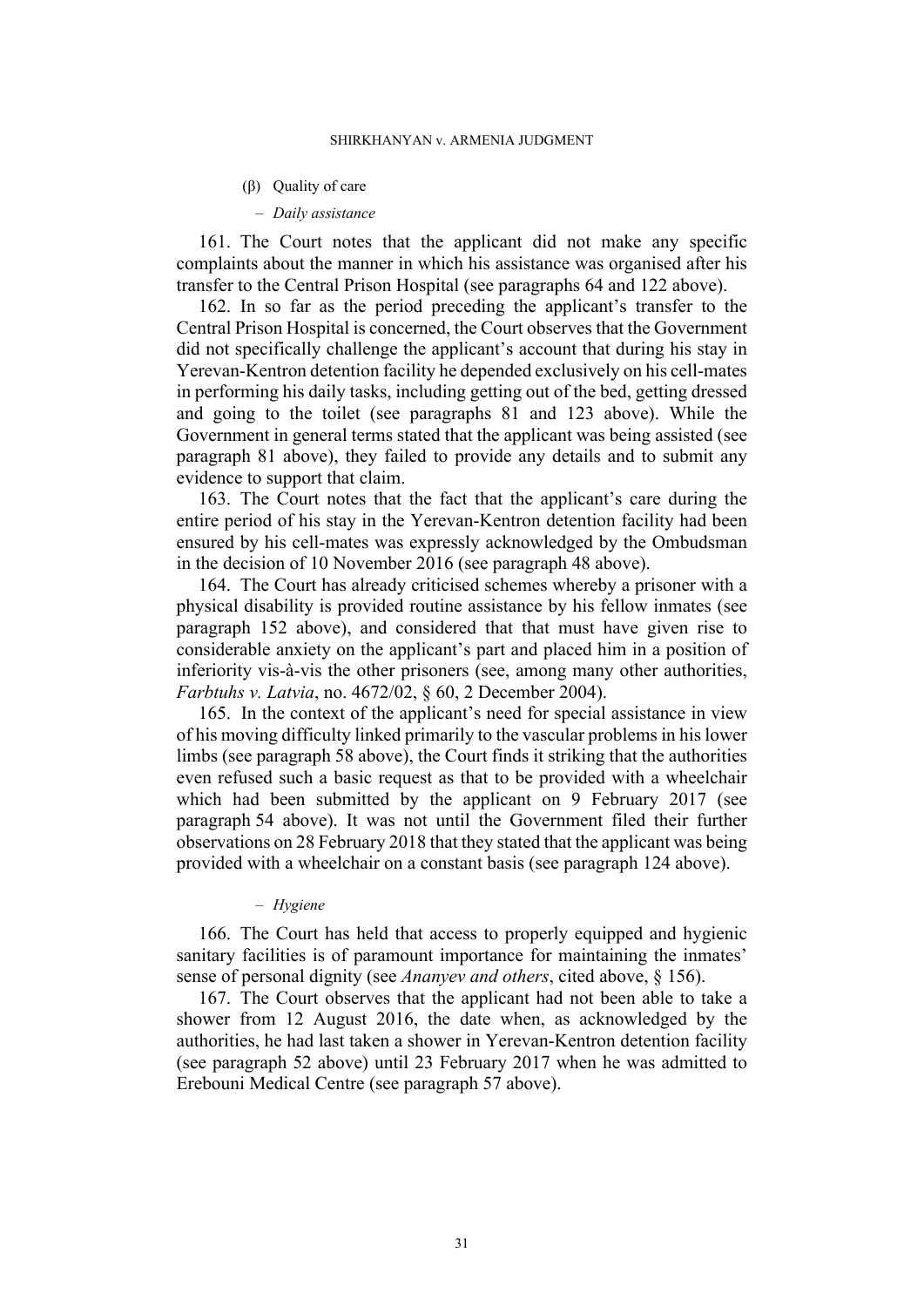168. The Government claimed that the applicant had himself refused to take a shower stating that he would only take a bath with the help of his wife (see paragraphs [81](#page-12-1) and [123](#page-23-0) above). On the other hand, the applicant maintained that he had been unable to take the steps to the basement where the shower rooms were situated (see paragraph [82](#page-12-3) above).

169. The Court notes that the Government did not produce any records or other evidence to support their submissions. It finds therefore that the strikingly long period when the applicant was deprived of the possibility to take a shower was due to the failure of the personnel of the Yerevan-Kentron detention facility to provide him with proper assistance in maintaining personal hygiene.

#### ‒ *Outdoor exercise*

170. The Government did not contest the applicant's account that in the Yerevan-Kentron detention facility he had been deprived of the opportunity for outdoor exercise for months due to his moving difficulty.

171. The Court reiterates that special attention must be paid to the availability and duration of outdoor exercise and its conditions when making an assessment of the conditions of detention. In the *Ananyev and others* case (cited above, §§ 150-52) the Court has referred to the relevant CPT standards according to which all prisoners, without exception, must be allowed at least one hour of exercise in the open air every day and preferably as part of a broader programme of out-of-cell activities, bearing in mind that outdoor exercise facilities should be reasonably spacious and whenever possible offer shelter from inclement weather.

172. The Court observes that the outdoor exercise in the Yerevan-Kentron detention facility is, according to the CPT, organised in small yards on the roof of the building (see paragraph [107](#page-17-0) above). Hence, the applicant would clearly not have been able to reach the outdoor exercise facilities without relevant assistance being provided to him.

# (γ) Conclusion

173. In view of the foregoing, the Court finds that, while in detention in the Yerevan-Kentron detention facility, the applicant was not provided with adequate medical treatment as required by his state of health. Furthermore, the applicant was not provided with the requisite assistance in performing daily tasks and maintaining personal hygiene nor with an adequate opportunity for outdoor exercise while detained in the Yerevan-Kentron detention facility. In the Court's view the cumulation of those factors resulted in the applicant having been exposed to prolonged mental and physical suffering which went beyond the unavoidable level of suffering inherent in detention.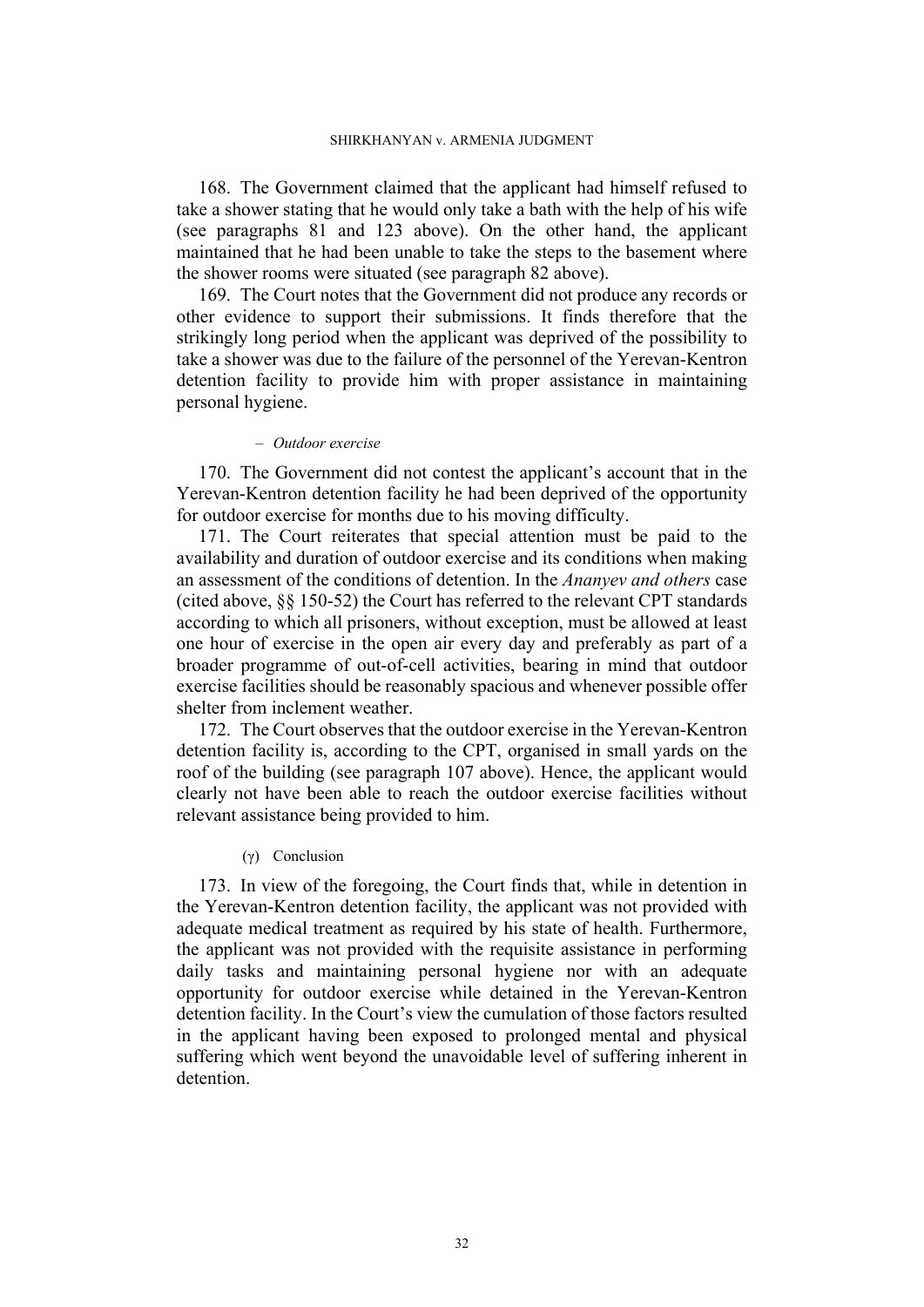174. There has accordingly been a violation of Article 3 of the Convention.

## II. ALLEGED VIOLATION OF ARTICLE 5 § 3 OF THE CONVENTION

175. The applicant complained that the domestic courts had failed to provide relevant and sufficient reasons for his detention. He relied on Article 5 § 3 of the Convention, which, in so far as relevant, reads as follows:

"3. Everyone arrested or detained in accordance with the provisions of paragraph 1 (c) of this Article shall be ... entitled to trial within a reasonable time or to release pending trial. Release may be conditioned by guarantees to appear for trial."

# **A. Admissibility**

176. The Government submitted that the applicant had failed to exhaust the domestic remedies and observe the six-month time-limit, as required by Article 35 § 1 of the Convention. Firstly, they argued that the applicant had failed to contest the detention order of 21 December 2015 (see paragraph [13](#page-4-0)  above) before the Court of Cassation. Secondly, he failed to lodge a timely appeal on points of law against the decision of 14 February 2016 whereby his detention had been extended for a further two-month period (see paragraph [18](#page-4-4) above). The Government then argued that the six-month timelimit in respect of the applicant's complaints concerning his continued detention should be calculated from the decisions of the Criminal Court of Appeal of 22 January and 12 March 2016 (see paragraphs [16](#page-4-5) and [19](#page-4-6) above) had the applicant considered that lodging an appeal on points of law was not an effective remedy. Since the applicant had applied to the Court only on 16 September 2016, he had failed to respect the six-month time-limit.

177. The applicant submitted that an appeal to the Court of Cassation was not an effective remedy and that he had complied with the six-month timelimit as he had introduced his complaint while he was still under pre-trial detention.

178. As regards the Government's argument regarding the applicant's failure to lodge an appeal on points of law with the Court of Cassation, the Court notes that it has already examined and dismissed a similar objection of non-exhaustion in other cases against Armenia (see *Arzumanyan v. Armenia*, no. 25935/08, §§ 28-32, 11 January 2018; *Jhangiryan v. Armenia*, nos. 44841/08 and 63701/09, § 76, 8 October 2020; and *Smbat Ayvazyan v. Armenia*, no. 49021/08, § 78, 8 October 2020). Considering that the Government did not advance any new arguments, the Court sees no reasons in the present case to depart from its earlier findings. It therefore dismisses the Government's objection of non-exhaustion.

179. As regards the Government's objection regarding the applicant's failure to respect the six-month time-limit, the Court reiterates that the period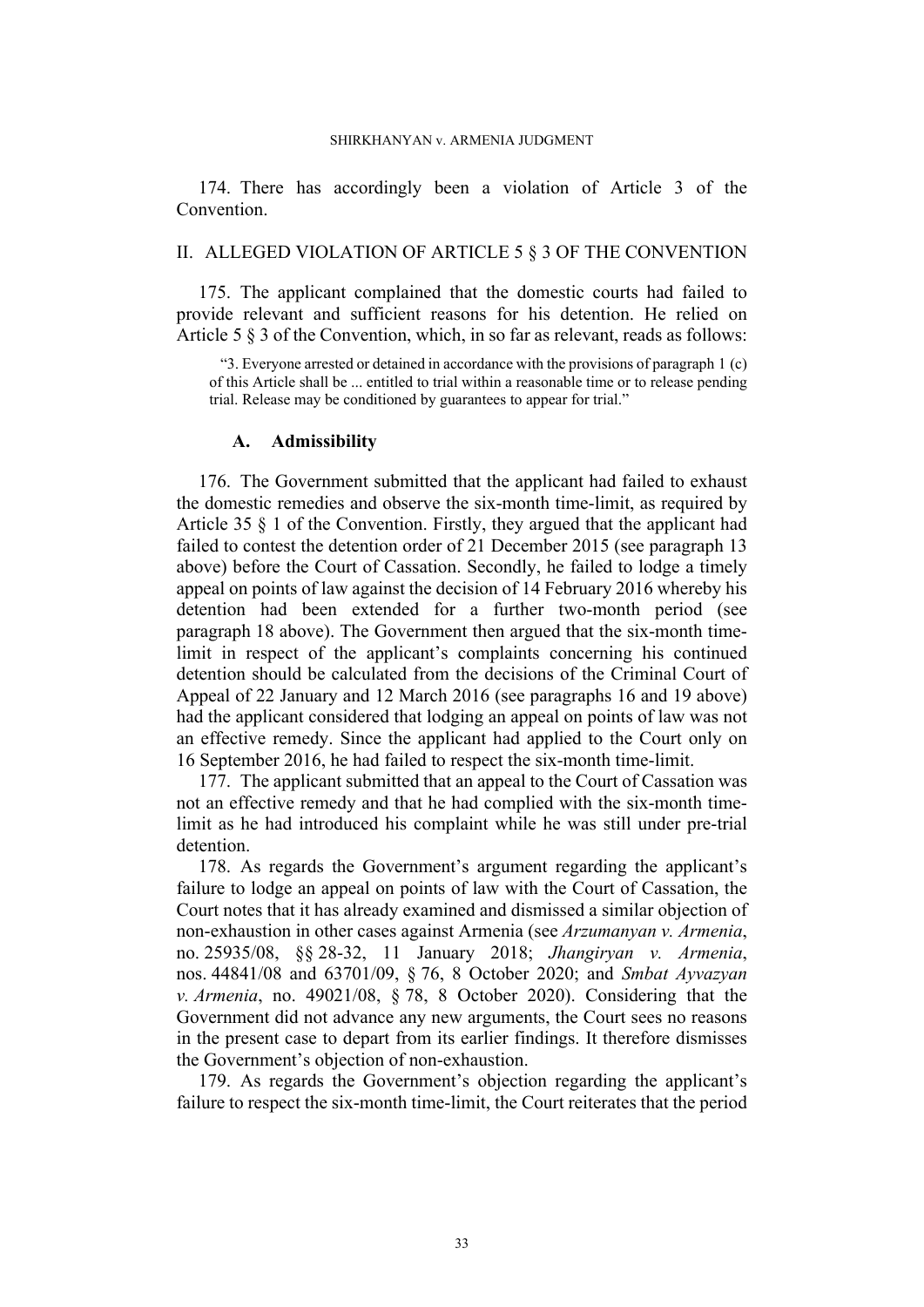to be taken into consideration in so far as detention pending trial is concerned begins on the day the accused is taken into custody and ends when he or she is released and/or the charge is determined, even if only by a court of first instance (see, among many other authorities, *Selahattin Demirtaş v. Turkey (no. 2)* [GC], no. 14305/17, § 290, 22 December 2020). The Court notes that the applicant's detention pending trial started on 21 December 2015 (see paragraph [13](#page-4-0) above) and ended on 25 June 2018 (see paragraph [91](#page-14-2) above) while the applicant introduced his application on 16 September 2016. It therefore finds that the applicant complied with the six-month rule in respect of his complaints relating to the entire period of his detention on remand. Accordingly, the Government's objection in this respect should be dismissed as well.

180. The Court notes that this complaint is neither manifestly ill-founded nor inadmissible on any other grounds listed in Article 35 of the Convention. It must therefore be declared admissible.

## **B. Merits**

181. The applicant submitted that the domestic courts had failed to provide relevant and sufficient reasons when ordering and extending his detention, in violation of Article 5 § 3 of the Convention.

182. The Government argued that the courts had provided relevant and sufficient reasons for the applicant's detention, such as the risk of absconding and obstructing the proceedings.

183. The Court refers to its general principles under Article 5 § 3 of the Convention relating to the right to be released pending trial (see *Buzadji v. the Republic of Moldova* [GC], no. 23755/07, §§ 92-102, 5 July 2016; *Ara Harutyunyan v. Armenia*, no. 629/11, §§ 48-53, 20 October 2016) and notes that it has already found the use of stereotyped formulae when imposing and extending detention to be a recurring problem in Armenia (see, among other examples, *Piruzyan v. Armenia*, no. 33376/07, §§ 97-100, 26 June 2012; *Malkhasyan v. Armenia*, no. 6729/07, §§ 74-77, 26 June 2012; *Sefilyan v. Armenia*, no. 22491/08, §§ 88-93, 2 October 2012; and *Ara Harutyunyan*, cited above, §§ 54-59).

184. In the present case, the domestic courts similarly justified the applicant's continued detention with a mere citation of the relevant domestic provisions and a reference to the gravity of the imputed offence (see paragraphs [13,](#page-4-0) [18,](#page-4-4) and [21](#page-4-7) above) without addressing the specific circumstances of the applicant and his case or providing any details as to on what basis the asserted risks of absconding and obstructing justice were and continued to be justified.

185. There has accordingly been a violation of Article 5 § 3 of the **Convention**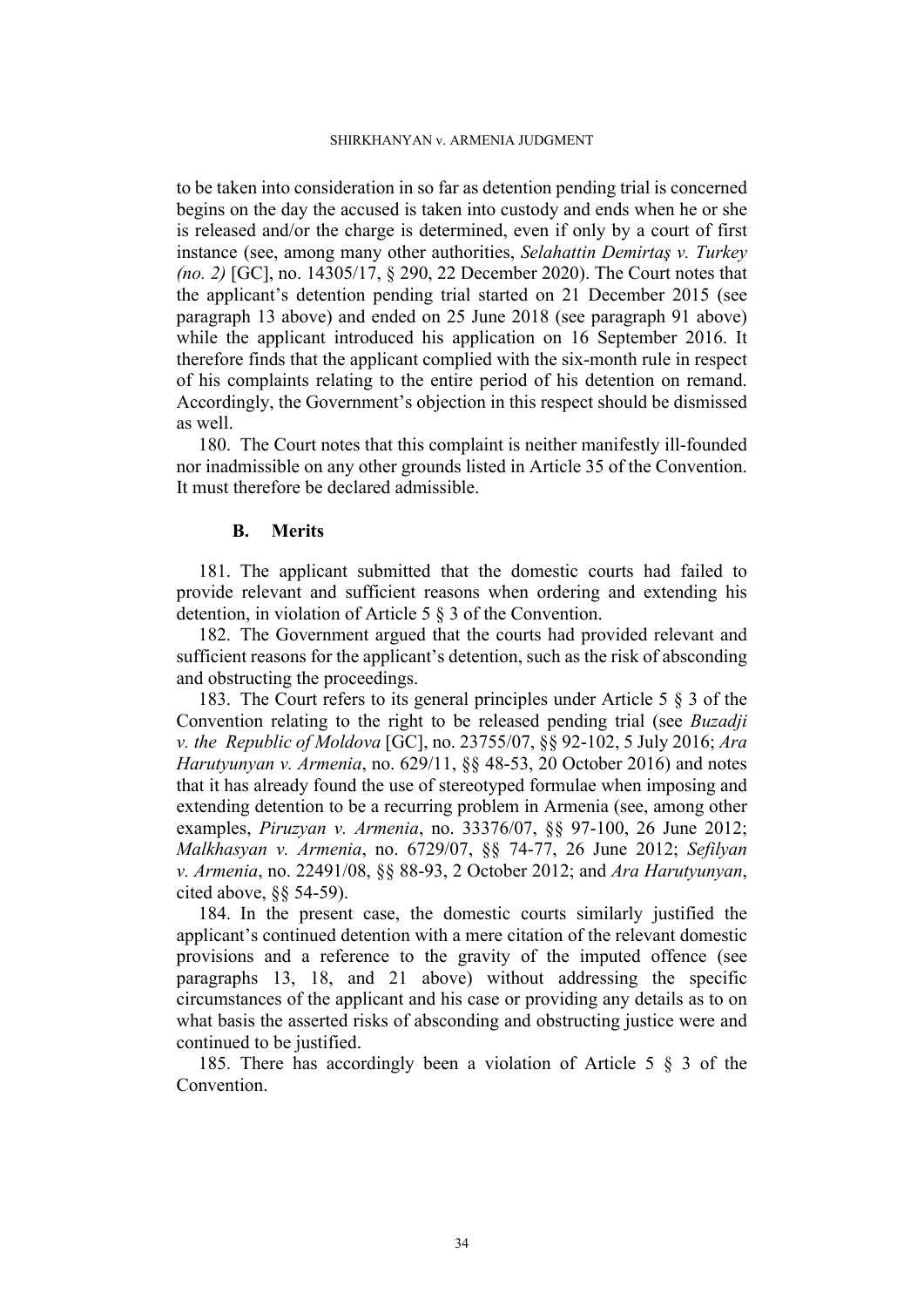#### SHIRKHANYAN v. ARMENIA JUDGMENT

## III. ALLEGED VIOLATION OF ARTICLE 34 OF THE CONVENTION

186. The applicant complained that the authorities' refusal to allow private meetings with his representatives before the Court had violated his right to individual application. He relied on Article 34 of the Convention, which reads as follows:

"The Court may receive applications from any person, non-governmental organisation or group of individuals claiming to be the victim of a violation by one of the High Contracting Parties of the rights set forth in the Convention or the Protocols thereto. The High Contracting Parties undertake not to hinder in any way the effective exercise of this right."

187. Furthermore, in his letter of 10 January 2018 the applicant claimed that the Government had failed to comply with the interim measure indicated by the Court on 9 November 2017 under Rule 39 of the Rules of Court (see paragraphs [85](#page-13-0) and [87](#page-13-1) above).

188. Rule 39 of the Rules of Court provides:

"1. The Chamber or, where appropriate, the President of the Section or a duty judge appointed pursuant to paragraph 4 of this Rule may, at the request of a party or of any other person concerned, or of their own motion, indicate to the parties any interim measure which they consider should be adopted in the interests of the parties or of the proper conduct of the proceedings.

2. Where it is considered appropriate, immediate notice of the measure adopted in a particular case may be given to the Committee of Ministers.

3. The Chamber or, where appropriate, the President of the Section or a duty judge appointed pursuant to paragraph 4 of this Rule may request information from the parties on any matter connected with the implementation of any interim measure indicated.

4. The President of the Court may appoint Vice-Presidents of Sections as duty judges to decide on requests for interim measures."

## **A. The parties' submissions**

<span id="page-36-0"></span>189. The applicant submitted that it was only on 16 August 2017, following the District Court's decision of the same date whereby a request to that end had been granted, that he had been able to have a confidential meeting with one of his representatives, Ms Maralyan. The procedure pointed out by the District Court whereby he should have complained about the prohibition to have a private meeting with his representative before the Court to the investigating authority, the administration of the detention facility and then to the prosecutor was ineffective in view of the urgent nature of his request.

190. The Government claimed that the applicant had failed to exhaust the domestic remedies for his complaint under Article 34. In particular, he had failed to appeal the decision of the NSS refusing Ms Maralyan a private meeting with him to the prosecutor and to the court. Had the applicant followed the correct procedure by appealing the investigator's decision to the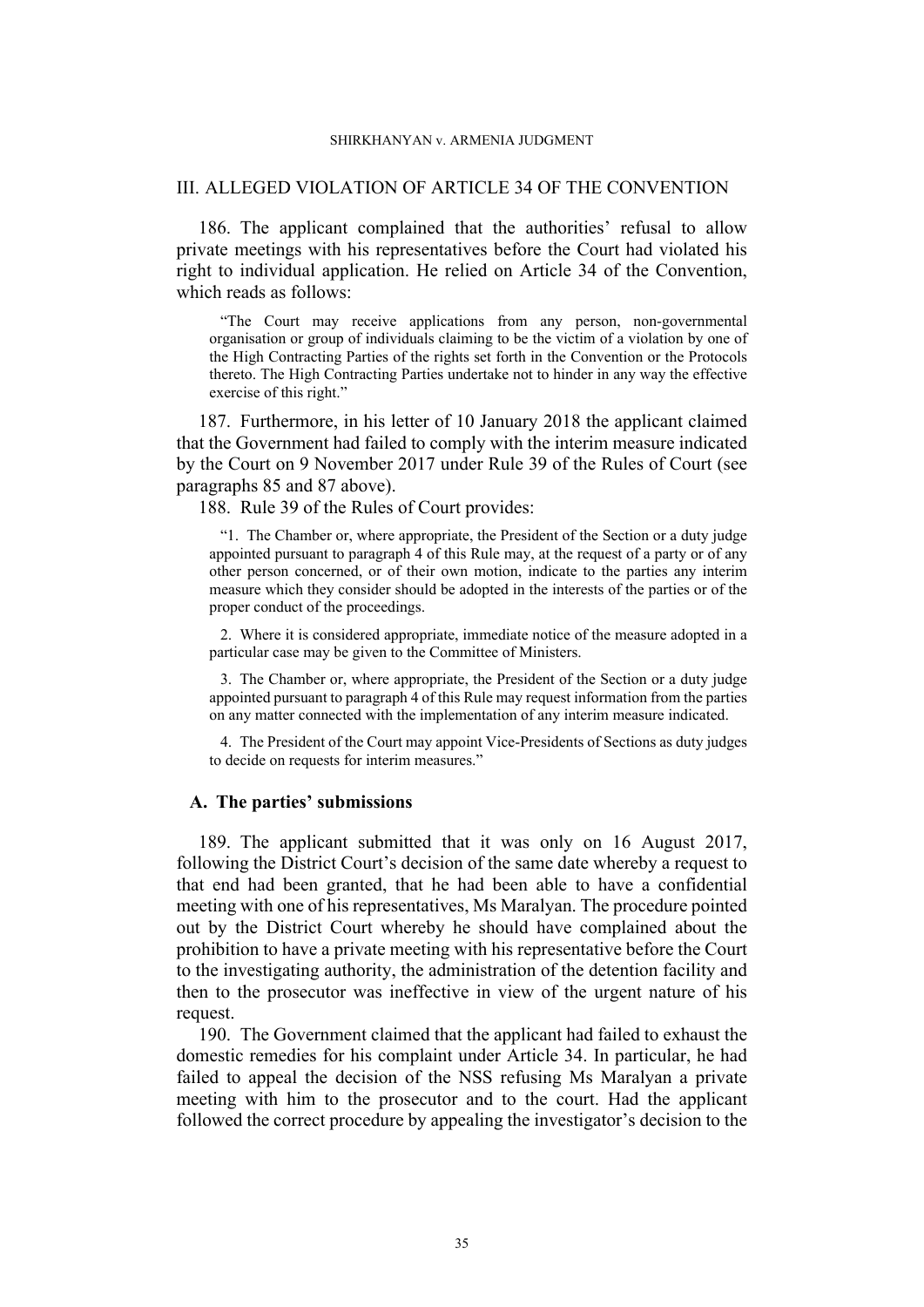prosecutor and then to the court, he could have achieved the expected result. The Government argued that the refusal to allow private meetings with the applicant's representatives was in line with the requirements of Section 15 of the Law. In any event, the applicant had been granted a non-private meeting with Ms Maralyan on 31 August 2016 and he had had several meetings with his other representatives without any obstacles.

As for the refusal to allow Ms Moskalenko to have a private meeting with the applicant, the Government submitted that she had failed to produce documentary proof that she had been the applicant's representative before the Court and that she had a licence to practise in Armenia. Furthermore, it was the investigating authority and not the administration of the detention facility which was competent to grant the relevant permission.

# **B. The Court's assessment**

# *1. General principles*

191. The Court reiterates that, pursuant to Article 34 of the Convention, Contracting States undertake to refrain from any act or omission that may hinder the effective exercise of the right of individual application, and this has been consistently reaffirmed as a cornerstone of the Convention system (*Mamatkulov and Askarov v. Turkey* [GC], nos. 46827/99 and 46951/99, § 102, ECHR 2005-I).

192. Although the object of Article 34 is essentially that of protecting an individual against any arbitrary interference by the authorities, it does not merely compel States to abstain from such interference. In addition to this primarily negative undertaking, there are positive obligations inherent in Article 34 requiring the authorities to furnish all the necessary facilities to make possible the proper and effective examination of applications. Such an obligation will arise in situations where applicants are particularly vulnerable (see *Naydyon v. Ukraine*, no. 16474/03, § 63, 14 October 2010; *Savitskyy v. Ukraine*, no. 38773/05, § 156, 26 July 2012; and *Iulian Popescu v. Romania*, no. 24999/04, § 33, 4 June 2013).

193. It is of the utmost importance for the effective operation of the system of individual petition instituted by Article 34 that applicants or potential applicants should be able to communicate freely with the Court without being subjected to any form of pressure from the authorities to withdraw or modify their complaints (see *Sisojeva and Others v. Latvia*  (striking out) [GC], no. 60654/00, §§ 115-16, ECHR 2007-I; *McShane v. the United Kingdom*, no. 43290/98, § 149, 28 May 2002 and the cases cited therein). In this context, "any form of pressure" includes not only direct coercion and flagrant acts of intimidation, but also other improper indirect acts or communication designed to dissuade or discourage applicants from pursuing a Convention complaint, or having a "chilling effect" on the exercise of the right of individual petition of applicants and their representatives (see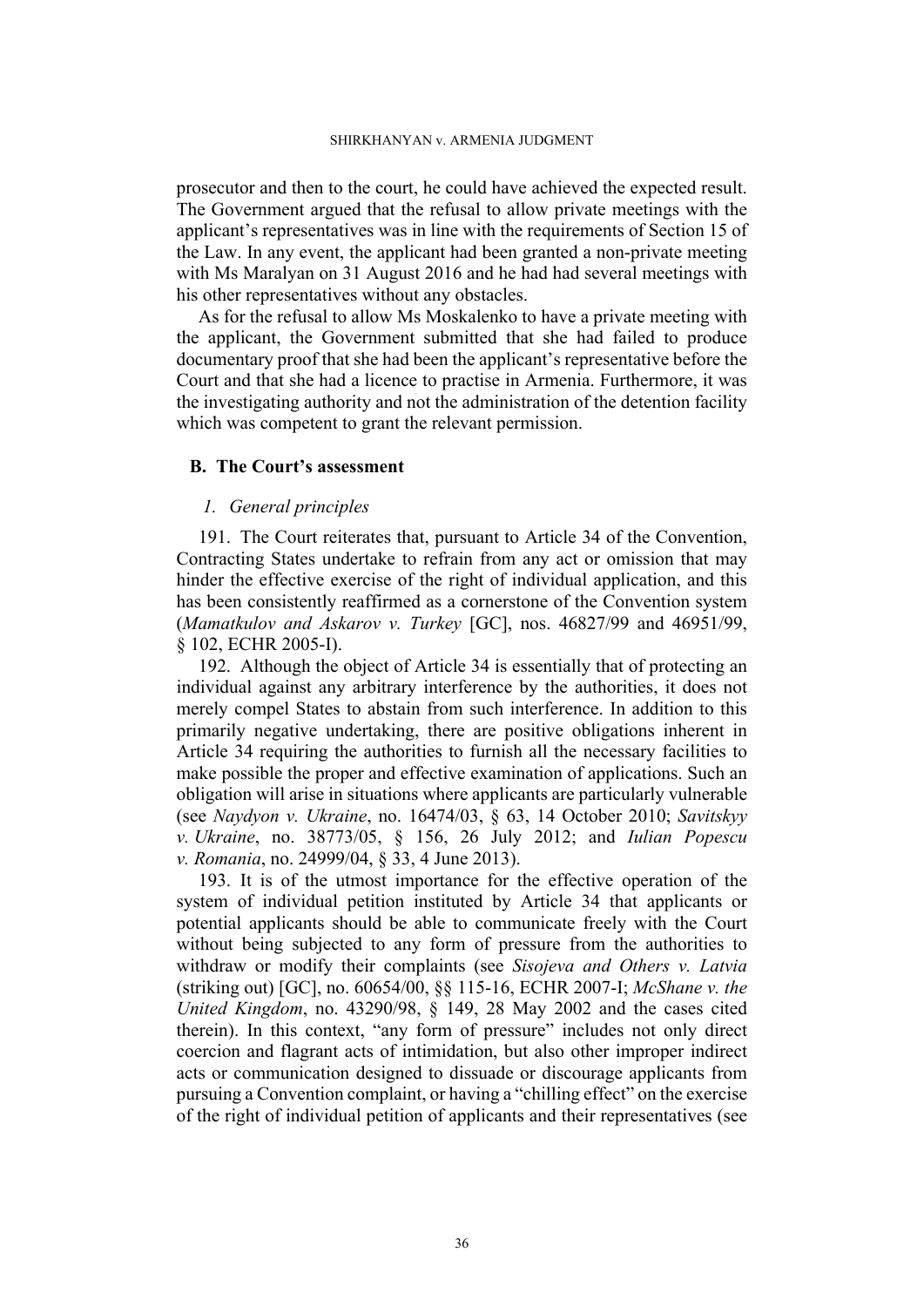*Rasul Jafarov v. Azerbaijan*, no. 69981/14, § 177, 17 March 2016 and the cases cited therein).

194. The fact that an individual has managed to pursue his application does not prevent an issue arising under Article 34. Should a government's actions make it more difficult for an individual to exercise his right of petition, this may amount to "hindering" his rights under Article 34 (ibid., § 178). The intentions or reasons underlying the acts or omissions in question are of little relevance when assessing whether Article 34 of the Convention was complied with; what matters is whether the situation created as a result of the authorities' act or omission conforms to Article 34 (see *Paladi v. Moldova* [GC], no. 39806/05, § 87, 10 March 2009). Moreover, the Court must assess the vulnerability of the complainant and the risk of his being influenced by the authorities. An applicant's position might be particularly vulnerable when he is held in custody with limited contact with his family or the outside world (see *Cotleţ v. Romania*, no. 38565/97, § 71, 3 June 2003).

195. According to the Court's established case-law, since interim measures provided for by Rule 39 are indicated by the Court for the purpose of ensuring the effectiveness of the right of individual petition, a respondent State's failure to comply with such measures entails a violation of the right of individual application (see *Mamatkulov and Askarov*, § 125, and *Paladi*, § 88, both cited above).

## *2. Application of these principles to the present case*

#### **(a) Prohibition of private meetings with representatives before the Court**

196. The applicant complained that the impossibility of meeting in private with his representatives before the Court had amounted to a violation of the respondent State's obligation not to hinder the effective exercise of his right to individual petition.

197. The Government argued that the applicant had failed to exhaust the domestic remedies that were available to him for his complaint under Article 34 in that he did not complain to the investigating and prison authorities as well as to the prosecutor about the prohibition of his private meetings with his representatives (see paragraph [189](#page-36-0) above). The Court reiterates in this connection that, according to its case-law, a complaint under Article 34 of the Convention is of a procedural nature and therefore does not give rise to any issue of admissibility under the Convention (see *Ergi v. Turkey*, 28 July 1998, § 105, Reports 1998-IV, and *Ryabov v. Russia*, no. 3896/04, § 56, 31 January 2008).

198. The Court observes that on several occasions the applicant's authorised representatives in the proceedings before the Court (see paragraphs [66](#page-10-0) and [74](#page-11-0) above) were refused permission to have private meetings with him in Yerevan-Kentron detention facility and then in the Central Prison Hospital (see paragraphs [67,](#page-10-1) [69,](#page-10-2) [72,](#page-10-3) [76](#page-11-1) and [77](#page-11-2) above). The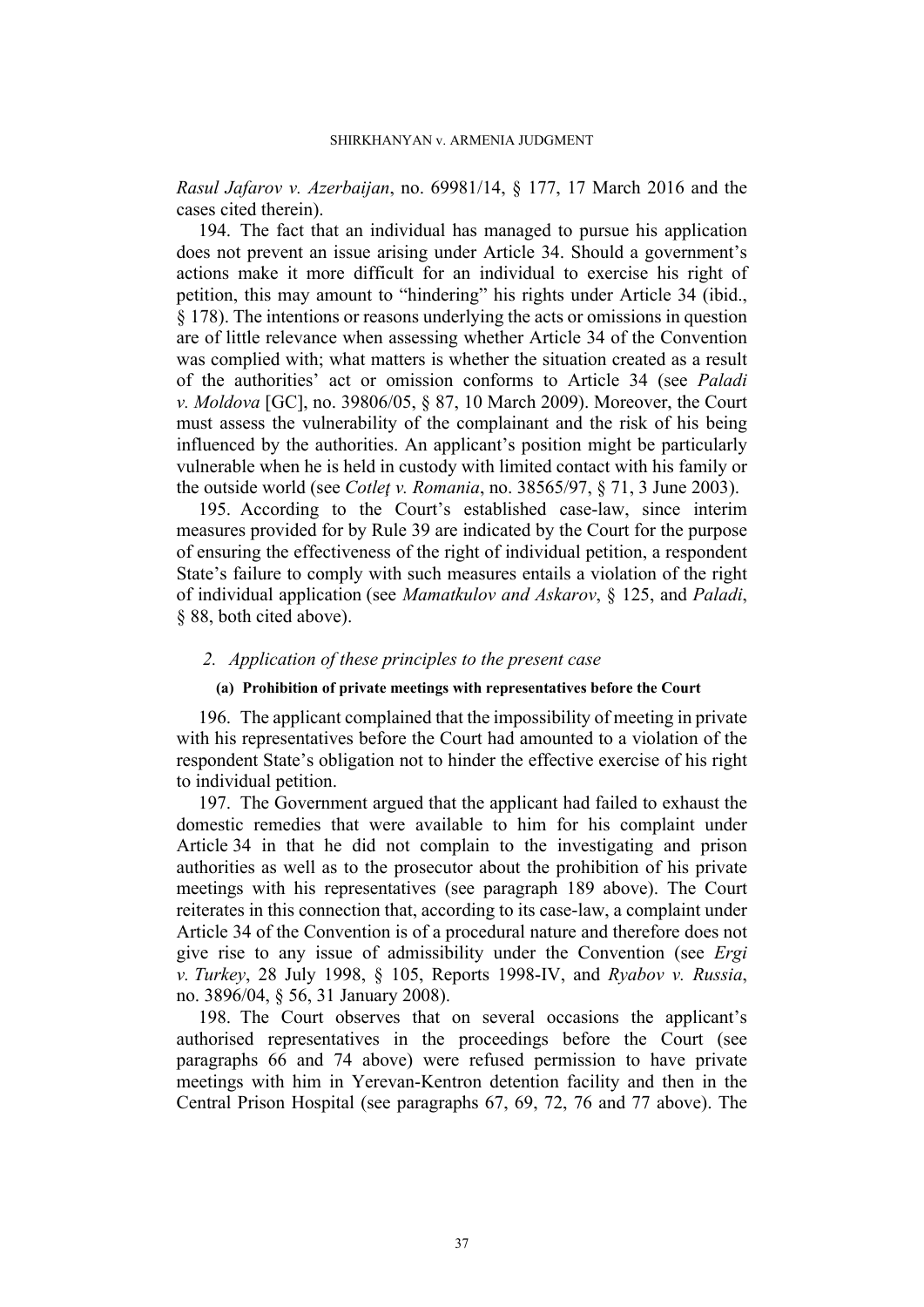Court further observes that the applicant was allowed to have a private meeting with Ms Maralyan for the first time on 16 August 2017 (see paragraph [78](#page-11-3) above). Therefore, the issue before the Court is whether the impediments to confidential communication between the applicant and his representatives put in place by the prison and investigating authorities and lasting a little more than a year amounted to a violation of the respondent State's obligation not to hinder the effective exercise of the right of petition under Article 34 of the Convention.

199. In this connection, the Court observes that in the past it has found violations of the right of petition under Article 34 of the Convention in circumstances where an applicant in detention had been prevented from communicating freely with his representative before the Court. For instance, the Court considered that Article 34 of the Convention had been breached where an applicant had not been allowed to meet in private with his lawyer and had been separated from him by a glass partition (see *Cebotari v. Moldova*, no. 35615/06, §§ 58-68, 13 November 2007) or where an applicant's lawyers in the proceedings before the Court had been unable to present their observations due to the lack of access to the applicant and to his medical file (see *Boicenco v. Moldova*, no. 41088/05, §§ 157-59, 11 July 2006). The Court has, however, accepted that compliance by a representative with certain formal requirements might be necessary before obtaining access to a detainee, for instance for security reasons or in order to prevent collusion or some other action to pervert the course of the investigation or justice (see *Melnikov v. Russia*, no. 23610/03, § 96, 14 January 2010). At the same time, excessive formalities in such matters, such as those that could *de facto* prevent a prospective applicant from effectively enjoying his right of individual petition, have been found to be unacceptable (see *Zakharkin v. Russia*, no. 1555/04, §§ 152-60, 10 June 2010, where an applicant's contact with his representative before the Court had been restricted on the grounds that the representative was not a professional advocate). By contrast, where the domestic formalities were easy to comply with, no issue arose under Article 34 (see *Lebedev v. Russia*, no. 4493/04, § 119, 25 October 2007).

200. The Court further notes that in the case of *S. v. Switzerland*  (no. 12629/87, § 48, 28 November 1991) the Court has found that an accused's right to communicate with his lawyer out of hearing of a third person was part of the basic requirements of a fair trial in a democratic society and followed from Article 6  $\S$  3 (c) of the Convention. The Court drew support for this conclusion from Article 93 of the Standard Minimum Rules for the Treatment of Prisoners, annexed to Resolution (73) 5 of the Committee of Ministers (now Article 23 of Recommendation Rec(2006)2-rev of the Committee of Ministers to member States on the European Prison Rules, see paragraph [109](#page-19-0) above), and Article 3 § 2 of the Agreement Relating to Persons Participating in Proceedings of the Court. The latter, of course, expressly provides for a right of detained persons to correspond and consult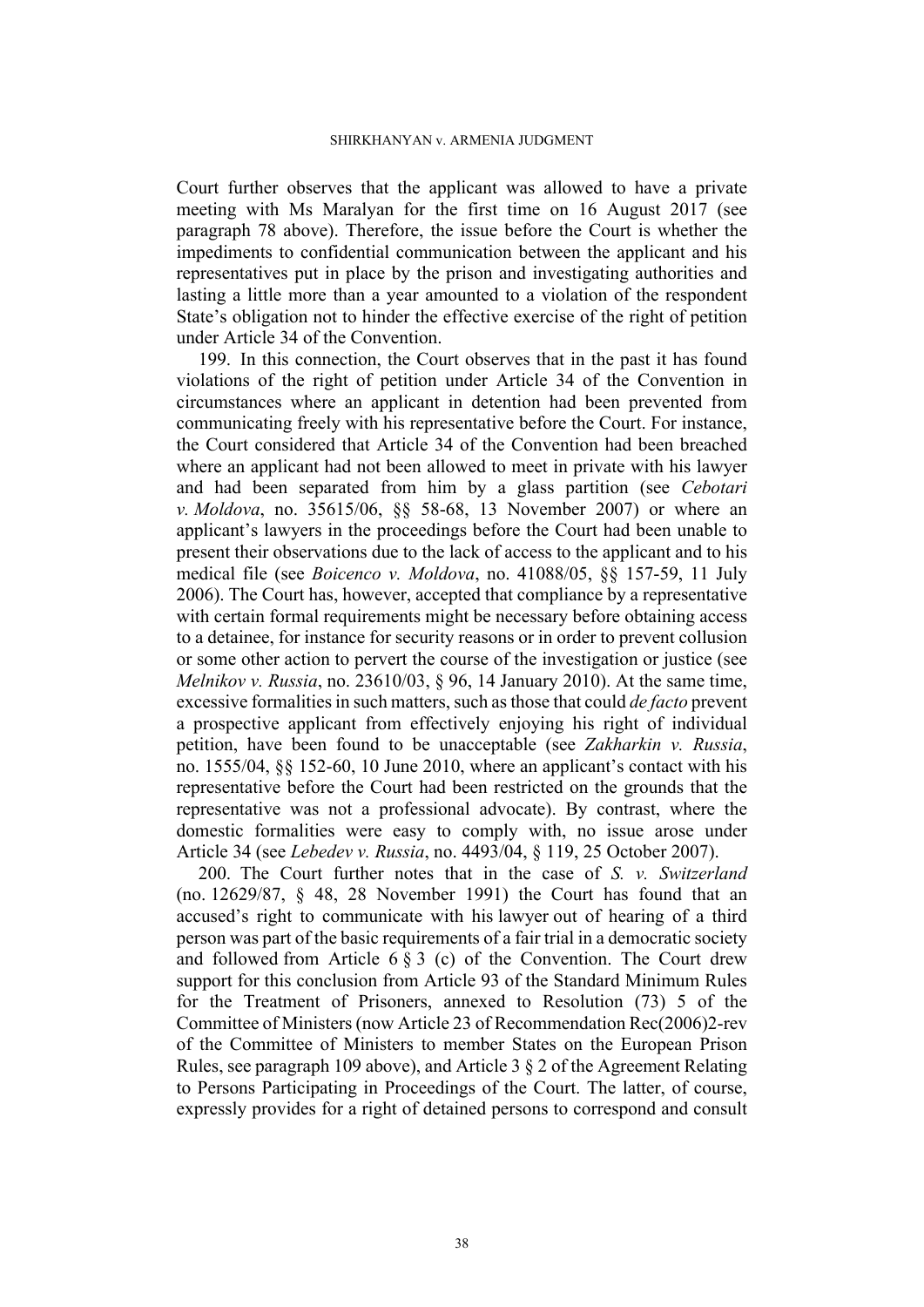#### SHIRKHANYAN v. ARMENIA JUDGMENT

out of hearing of other persons with a lawyer in regard to an application to the Court and the proceedings resulting therefrom (see paragraph [110](#page-19-1) above, and *S. v. Switzerland*, cited above, § 48). While the Court is aware that Armenia has neither signed nor ratified this Agreement, the Court has repeatedly made clear that it is not necessary for the respondent State to have ratified the entire collection of instruments that are applicable in respect of a specific subject matter. It will be sufficient for the Court that the relevant international instruments denote a continuous evolution in the norms and principles applied in international law and show, in a precise area, that there is common ground in modern societies (see*, mutatis mutandis*, *Demir and Baykara v. Turkey* [GC], §§ 85-86, ECHR 2008).

201. The Court observes that, when making requests to meet with the applicant in private, Ms Maralyan and Ms Moskalenko had clearly stated that their requests related to the applicant's pending case before the Court (see paragraphs [68](#page-10-4) and [76](#page-11-1) above). The domestic authorities, however, repeatedly refused to allow such meetings for various reasons (see paragraphs [67](#page-10-1), [69,](#page-10-2) [72](#page-10-3)  and [76](#page-11-1) above) at times with reference to very formalistic requirements (see, in particular, paragraph [76](#page-11-1) above). The Court further notes that it was never alleged that meetings between the applicant and his representatives before the Court, Ms Maralyan and Ms Moskalenko, might present any security risk or a risk of collusion or perversion of the course of justice.

202. The Court observes that, although the domestic law does not provide for any special rules regarding detainees receiving visits from their representatives before the Court, it also does not limit such visits only to defence lawyers in the domestic criminal proceedings. In particular, the applicable domestic law specifically provides that detainees also have the right to meet with persons other than advocates who are authorised to provide them with legal assistance (see paragraph [95](#page-14-0) above). While that right is subject to authorisation of the investigating authority, as stated above, when refusing the relevant requests it was never alleged that the meetings between the applicant and his representatives before the Court contained any security risk or a risk of collusion or perversion of the course of justice. Despite that, the applicant was not allowed to have private meetings with his representatives before the Court for a prolonged period of time, and was unable to give confidential instructions to them during important steps in the procedure such as, for instance, when preparing his application (see paragraphs [67](#page-10-1), [69](#page-10-2), [72](#page-10-3) and [74](#page-11-0) above), in which circumstances his legal assistance had lost much of its usefulness.

203. The Court makes the above finding irrespective of the fact that the applicant's representatives were eventually able to submit to the Court a very detailed application and subsequent submissions. The Court notes in this connection that a failure by the respondent Government to comply with their procedural obligation under Article 34 of the Convention does not necessarily require that the alleged interference should have actually restricted, or have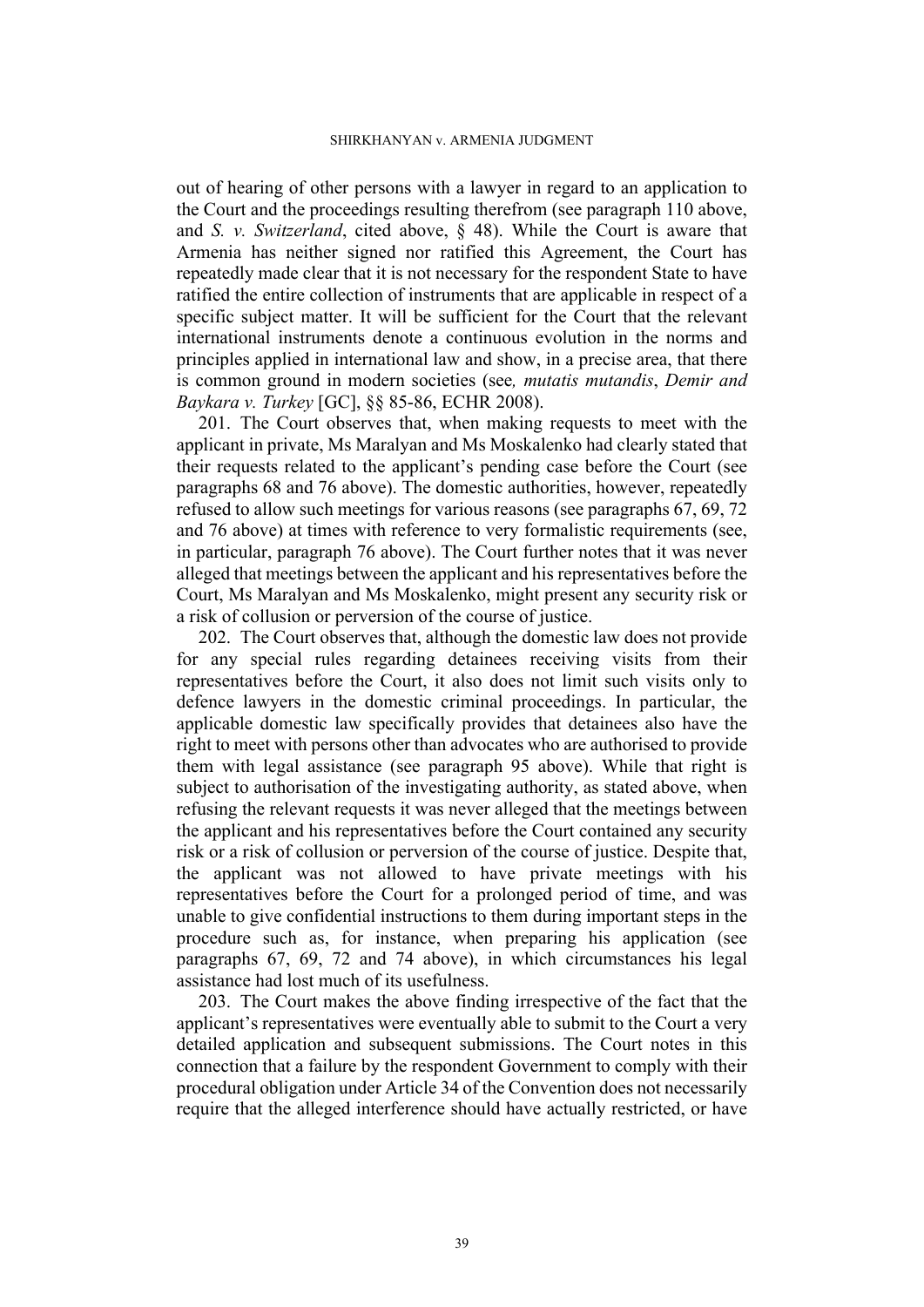had any appreciable impact on, the exercise of the right of individual petition. The Contracting Party's procedural obligations under Articles 34 and 38 of the Convention must be enforced irrespective of the eventual outcome of the proceedings, and in such a manner as to avoid any actual or potential chilling effect on the applicants or their representatives (see *Janowiec and Others v. Russia* [GC], nos. 55508/07 and 29520/09, § 209, ECHR 2013).

204. In so far as the Government suggested that the applicant and his representatives in the proceedings before the Court had failed to make use of the correct procedure firstly by failing to obtain the necessary permission from the investigating authority and then by failing to seek judicial review of the relevant decisions (see paragraph [189](#page-36-0) above), the Court observes that the authorities were not consistent with regard to the procedure to be followed and the reasons for refusing to grant the permission sought. In particular, the administration of Yerevan-Kentron detention facility referred Ms Maralyan to the investigator in order to seek the relevant permission whereas the investigator stated that he had no authority to grant it (see paragraphs [67](#page-10-1) and [69](#page-10-2) above). Thereafter, when refusing Ms Maralyan's further request, the administration of the detention facility referred to the fact that she had allegedly failed to provide documentary proof that she was the applicant's representative before the Court and stated that the applicant had the right to meet in private only with his defence lawyer or a lawyer who was to assume his defence in the domestic proceedings (see paragraph [72](#page-10-3) above). Lastly, the District Court in its turn pointed out to yet another procedure according to which the applicant should have applied to the prosecutor, the administration of the detention facility and only then seek judicial review (see paragraph [71](#page-10-5)  above). While appealing the investigator's decision to the prosecutor and, in case of refusal, seeking judicial review appears to be in line with the domestic law (see paragraphs [97,](#page-15-0) [98](#page-15-1) and [99](#page-15-3) above), the legal basis for the District Court's conclusion requiring the applicant to apply to the administration of the detention facility remains unclear especially in view of the Government's argument that the permission to have a private meeting with the applicant should have been sought from the investigating authority and not from the administration of the detention facility (see paragraph [189](#page-36-0) above). In any event, the Court considers that the applicant's representatives could not be expected to engage in lengthy appeal procedures before various instances, as appears to be suggested by the Government, every time it had become necessary to meet with the applicant in private to discuss his case pending before the Court.

205. Lastly, in so far as the Government averred that Ms Moskalenko's request to have a private meeting with the applicant was refused also for the fact that she had failed to provide proof that she was a practising lawyer in Armenia (see paragraph [189](#page-36-0) above), the Court observes that according to Rule 36 § 4 (a) of the Rules of Court an applicant can be represented by an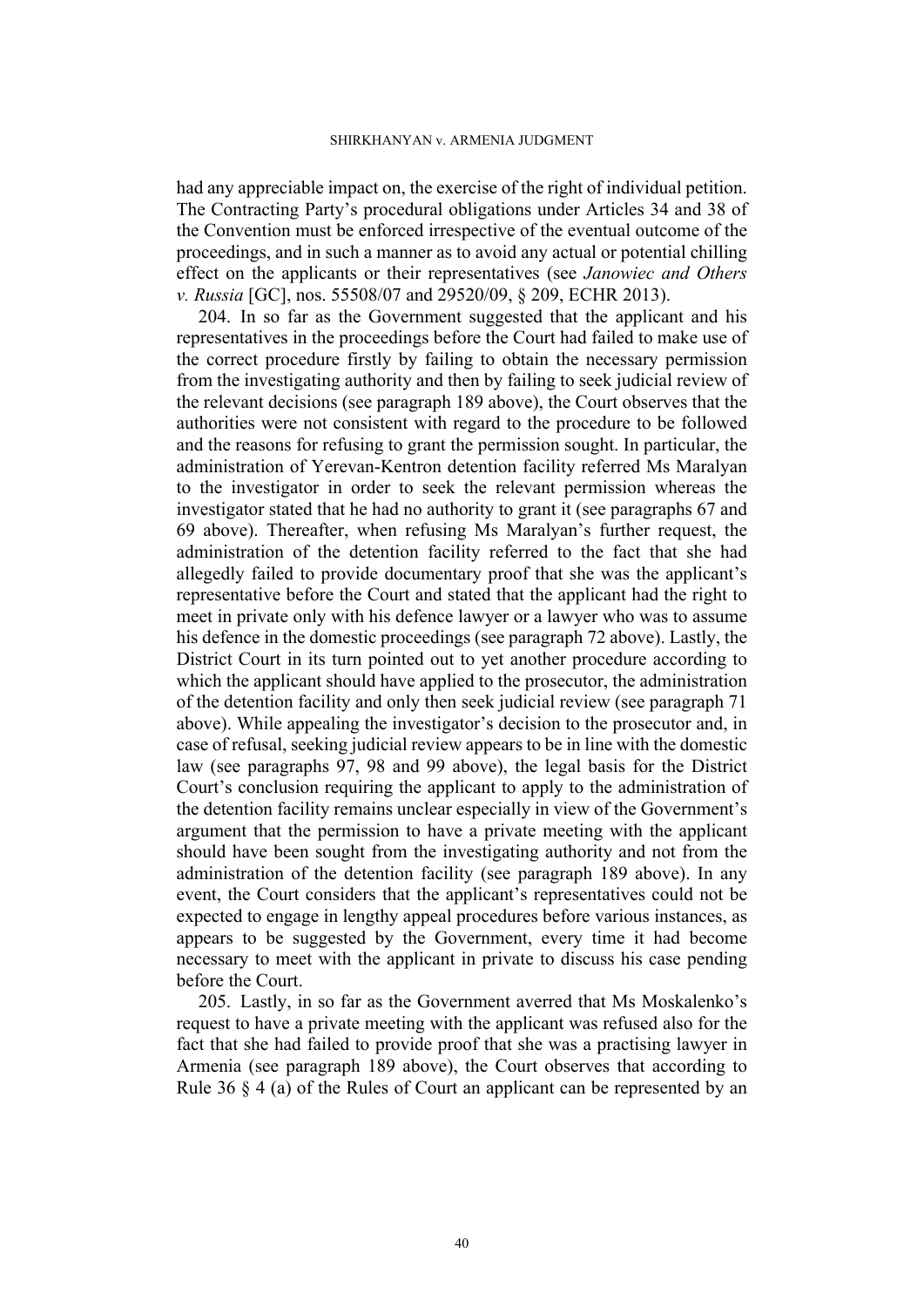advocate authorised to practise in any of the Contracting Parties and resident in the territory of one of them.

206. In view of the foregoing, the Court considers that the restriction of the applicant's contacts with his representatives before the Court constituted an interference with the exercise of his right of individual petition which is incompatible with the respondent State's obligations under Article 34 of the Convention. The Court therefore concludes that the respondent State failed to comply with its obligations under Article 34 of the Convention.

#### **(b) Compliance with the interim measure indicated by the Court**

207. The Court notes that the interim measure indicated in the present case on 9 November 2017 included instructions to the authorities to immediately provide the applicant with the requisite medical assistance including, if necessary, his placement in a specialist medical facility and to set up a medical panel on a parity basis to examine the applicant with a view to diagnosing his specific problems and determining the necessity of any longterm or immediate treatment (see paragraph [85](#page-13-0) above).

208. The Court observes that in his letter of 10 January 2018 the applicant argued that the respondent Government had failed to comply with the applied interim measure (see paragraph [87](#page-13-1) above). The Court considers that, in principle, this amounts to raising a new and distinct complaint under Article 34 of the Convention (see *Radomilja and Others v. Croatia* [GC], nos. 37685/10 and 22768/12, § 135, 20 March 2018).

209. Having said that, the Court notes that the applicant did not pursue thereafter this complaint and did not provide any further information in support of the alleged non-compliance by the Government with the indicated interim measure (see paragraph [90](#page-13-2) above).

210. On the other hand, the Court finds it striking that the Government sought to justify their ignorance of the interim measure indicated by the Court by reference to a "technical discrepancy" (see paragraphs [89](#page-13-3) and [189](#page-36-0) above). However, the Government has at no point raised any technical issues in relation to the electronic communication system with the Court. In circumstances where the Court has an established means of communication with the respective Governments, this type of argument submitted to justify the alleged lack of knowledge of the Court's correspondence with regard to a given case, absent any evidence that the technical difficulty had promptly been brought to the attention of the Court and its IT services with a view to their swift resolution, are wholly unacceptable. That is particularly so as the Court relies, as it did in this case, on these established means of communication for the purposes of notifying, *inter alia*, urgent indications of an interim measure under Rule 39.

211. At the same time, as noted above, the applicant failed to provide the Court with any information with regard to the quality of medical care provided to him after the exchanges in January and February 2018 on which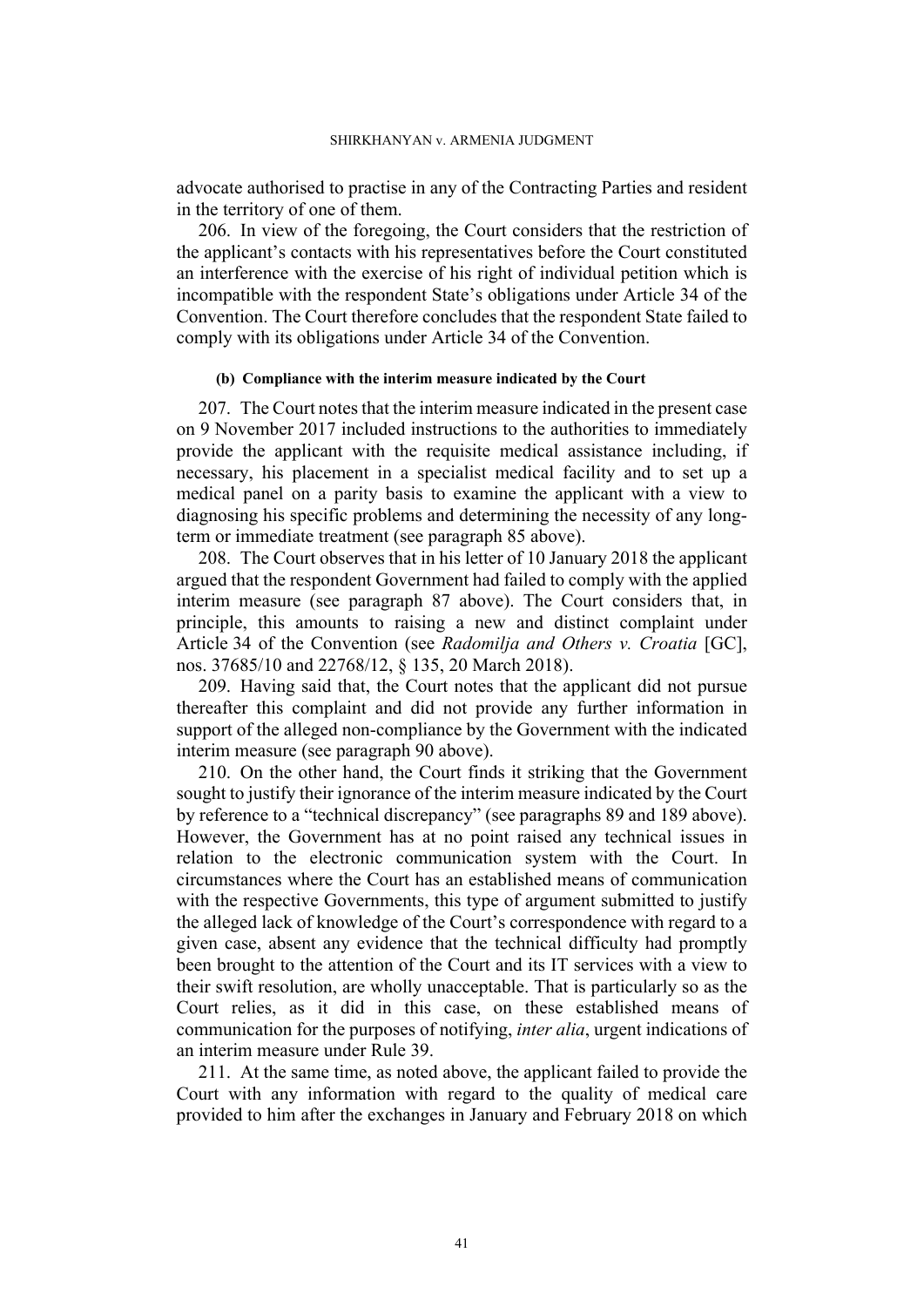this complaint appeared to be based (see paragraphs [87,](#page-13-1) [89](#page-13-3) and [90](#page-13-2) above). Hence, the Court finds that there is no sufficient basis for it to conclude that the State failed to discharge its obligations under Article 34 of the Convention in so far as the compliance with the indicated interim measure is concerned.

212. Consequently, the respondent State has not failed to comply with its obligations under Article 34 of the Convention in this respect.

# IV. APPLICATION OF ARTICLE 41 OF THE CONVENTION

#### 213. Article 41 of the Convention provides:

"If the Court finds that there has been a violation of the Convention or the Protocols thereto, and if the internal law of the High Contracting Party concerned allows only partial reparation to be made, the Court shall, if necessary, afford just satisfaction to the injured party."

## **A. Damage**

214. The applicant claimed 80,000 euros (EUR) in respect of non-pecuniary damage.

215. The Government contested the applicant's claim.

216. The Court, making its assessment on an equitable basis, considers it reasonable to award the applicant EUR 12,000 in respect of non-pecuniary damage.

# **B. Costs and expenses**

217. The applicant also claimed EUR 18,500 and AMD 6,753,500 for the costs and expenses incurred before the domestic courts and the Court.

218. The Government argued that the applicant's claims under this head were not substantiated in that the submitted receipts did not contain any information about the purpose of the relevant payments while some claims were not supported by any documentation. In addition, the applicant had failed to submit any itemised and detailed bills to support the legal costs claimed. Finally, no explanation had been provided for the involvement of such an excessive number of lawyers both at domestic level and in the proceedings before the Court.

219. According to the Court's case-law, an applicant is entitled to the reimbursement of costs and expenses only in so far as it has been shown that these have been actually and necessarily incurred and are reasonable as to quantum. In the present case, regard being had to the documents in its possession and the above criteria, the Court rejects the claim for costs and expenses.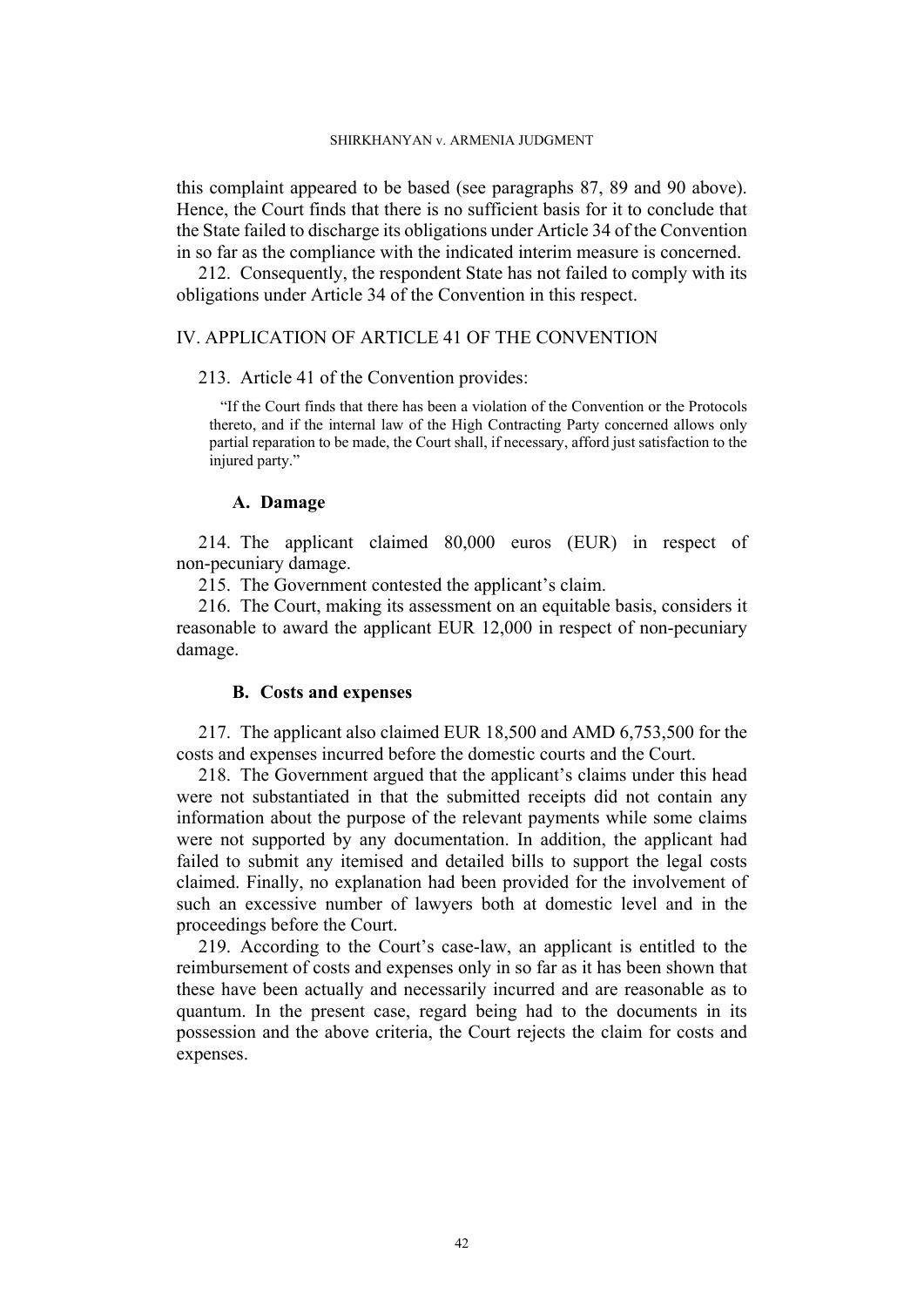### SHIRKHANYAN v. ARMENIA JUDGMENT

# **C. Default interest**

220. The Court considers it appropriate that the default interest rate should be based on the marginal lending rate of the European Central Bank, to which should be added three percentage points.

# FOR THESE REASONS, THE COURT, UNANIMOUSLY,

- 1. *Joins* the Government's objection relating to the exhaustion of domestic remedies in respect of the applicant's complaints under Article 3 to the merits of his complaint under Article 13 and *dismisses* it;
- 2. *Declares* the application admissible;
- 3. *Holds* that there has been a violation of Article 13 of the Convention on account of the absence of an effective domestic remedy in respect of the applicant's complaints under Article 3 of the Convention;
- 4. *Holds* that there has been a violation of Article 3 of the Convention on account of the quality of medical treatment and care provided to the applicant while under detention;
- 5. *Holds* that there has been a violation of Article 5 § 3 of the Convention on account of the domestic courts' failure to provide relevant and sufficient reasons for the applicant's detention;
- 6. *Holds* that the respondent State has failed to comply with its obligations under Article 34 of the Convention on account of the prolonged refusal of the applicant's private meetings with his representatives before the Court;
- 7. *Holds* that the respondent State has not failed to comply with its obligations under Article 34 of the Convention on account of its alleged failure to comply with the interim measure indicated by the Court;
- 8. *Holds*
	- (a) that the respondent State is to pay the applicant, within three months from the date on which the judgment becomes final, in accordance with Article 44 § 2 of the Convention, EUR 12,000 (twelve thousand euros), plus any tax that may be chargeable, in respect of nonpecuniary damage, to be converted into the currency of the respondent State at the rate applicable at the date of settlement;